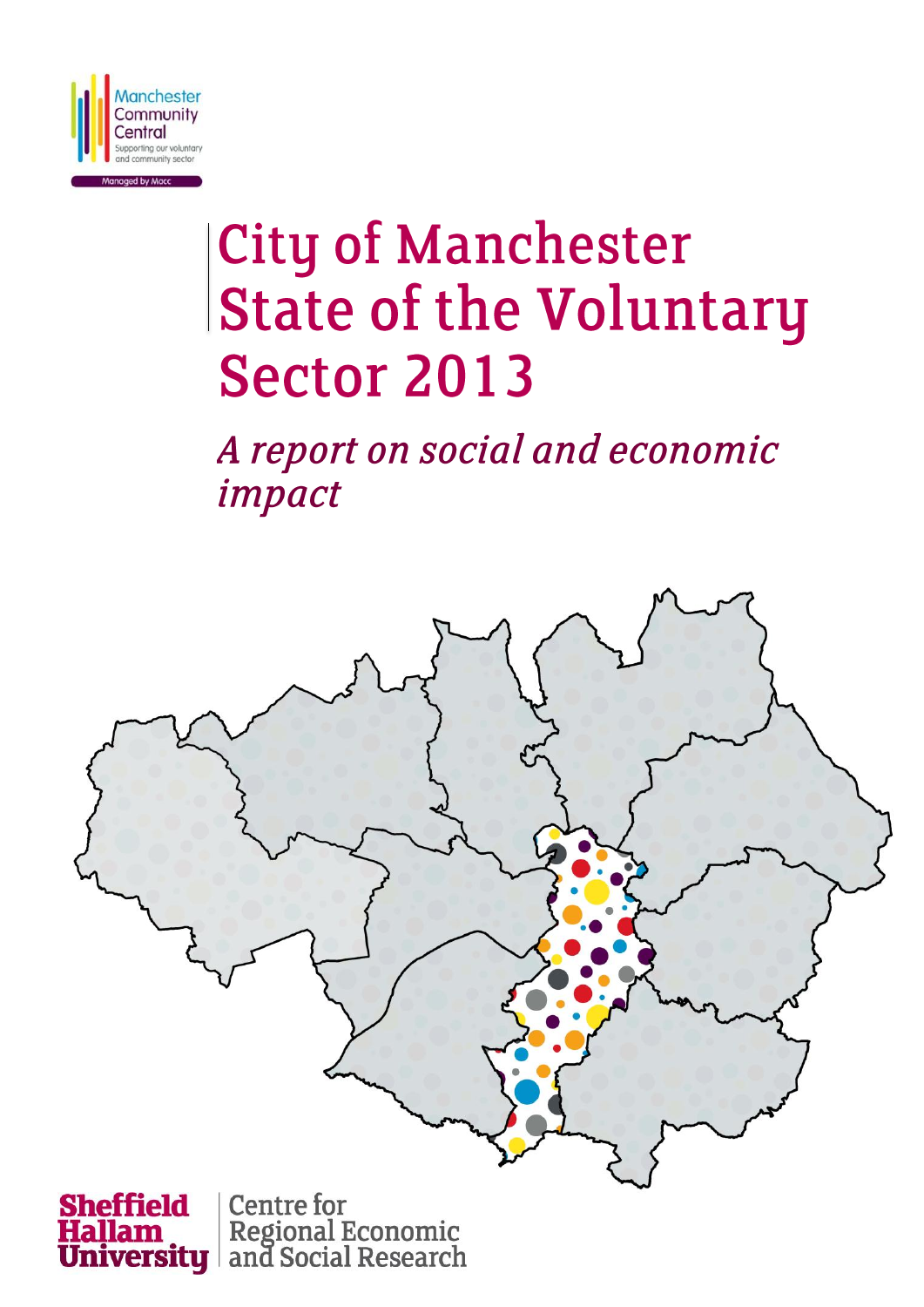# **City of Manchester State of the Voluntary Sector 2013**

**Centre for Regional Economic and Social Research**

**Sheffield Hallam University**

Chris Dayson Dr Will Eadson Elizabeth Sanderson Ian Wilson

May 2013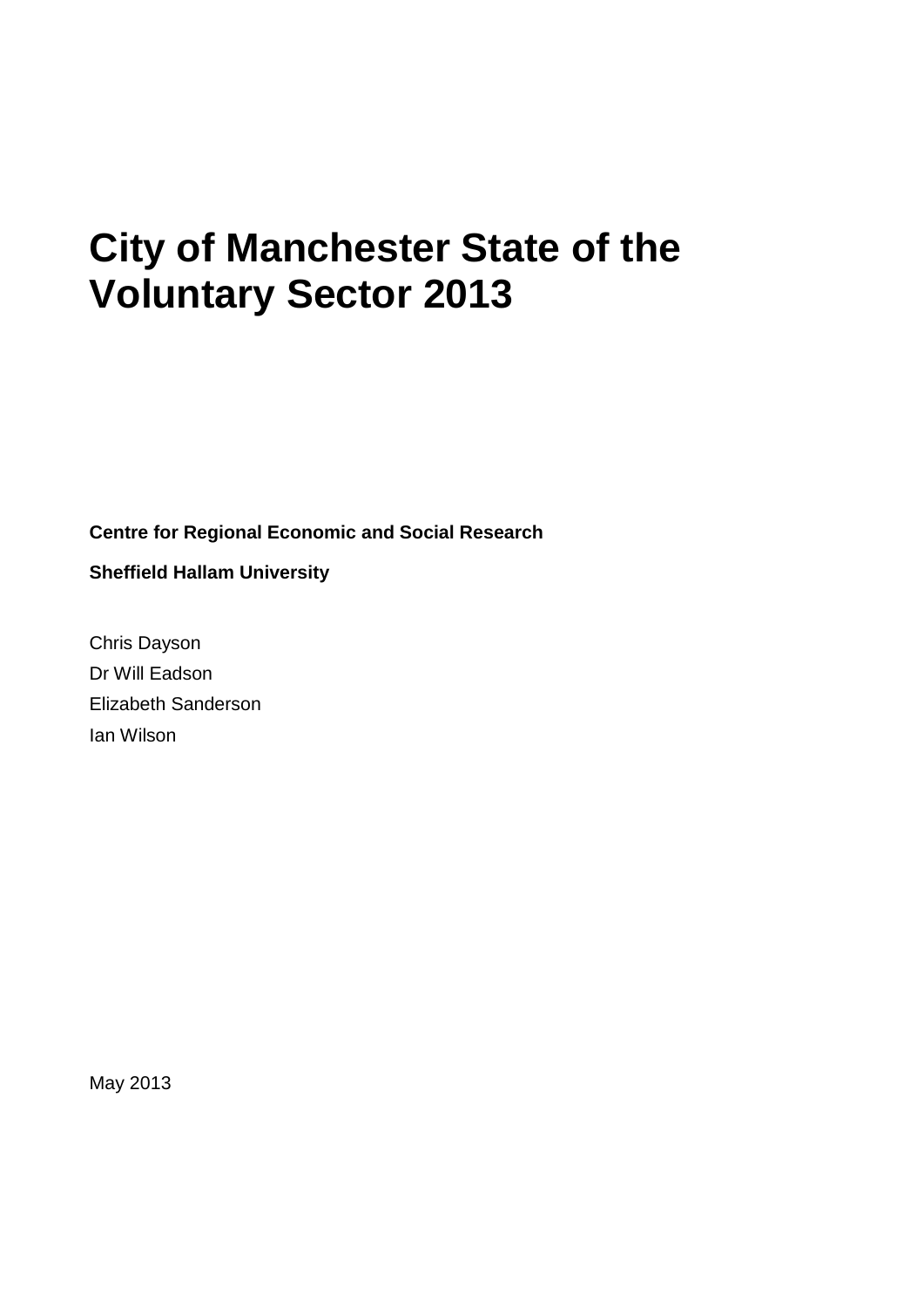## **Acknowledgements**

This research has been commissioned by a partnership of local support and development organisations in Greater Manchester and undertaken by the Centre for Regional Economic and Social Research (CRESR) at Sheffield Hallam University. This City of Manchester report forms part of a wider collection of reports: there is a Greater Manchester wide report and a report for each of the six other local authority areas participating in the study<sup>1</sup>. The full collection reports can be downloaded from the CRESR website [\(http://www.shu.ac.uk/research/cresr/reports\)](http://www.shu.ac.uk/research/cresr/reports) and the websites of the project partners.

In completing the report we are particularly grateful to members of the Research Steering Group<sup>2</sup> and the Manchester Community Central team for their support in developing and administering the survey and for their input into earlier drafts of the report. We are also grateful to the many employees and volunteers from across the voluntary sector who took the time to complete a questionnaire.

#### **Contact information**

For CRESR: For Macc and Manchester Community Central:

| Name:    | Ian Wilson / Chris Dayson | Name:    | Mike Wild             |
|----------|---------------------------|----------|-----------------------|
|          | <b>Research Fellow</b>    |          | Chief Executive, Macc |
| Address: | Unit 10 Science Park      | Address: | Swan Buildings        |
|          | <b>City Campus</b>        |          | 20 Swan Street        |
|          | <b>Howard Street</b>      |          | Manchester            |
|          | Sheffield                 |          | M4 5JW                |
|          | <b>S1 1WB</b>             |          |                       |
| Tel:     | 0114 2253539              | Tel:     | 0161 8349823          |
| Email:   | i.wilson@shu.ac.uk        | Email:   | mike@macc.org.uk      |
|          | c.dayson@shu.ac.uk        | Twitter: | @MikeWildMacc         |

<sup>1</sup> The other areas are: Bolton, Oldham, Salford, Tameside, Trafford and Wigan.

 $2$  The following organisations were represented on the Research Steering Group: CRESR, Salford CVS (lead partner), Greater Manchester Centre for Voluntary Organisation (GMCVO), Bolton CVS, Manchester Community Central, Voluntary Action Oldham, Community and Voluntary Action Tameside, Voluntary and Community Action Trafford, and Wigan and Leigh CVS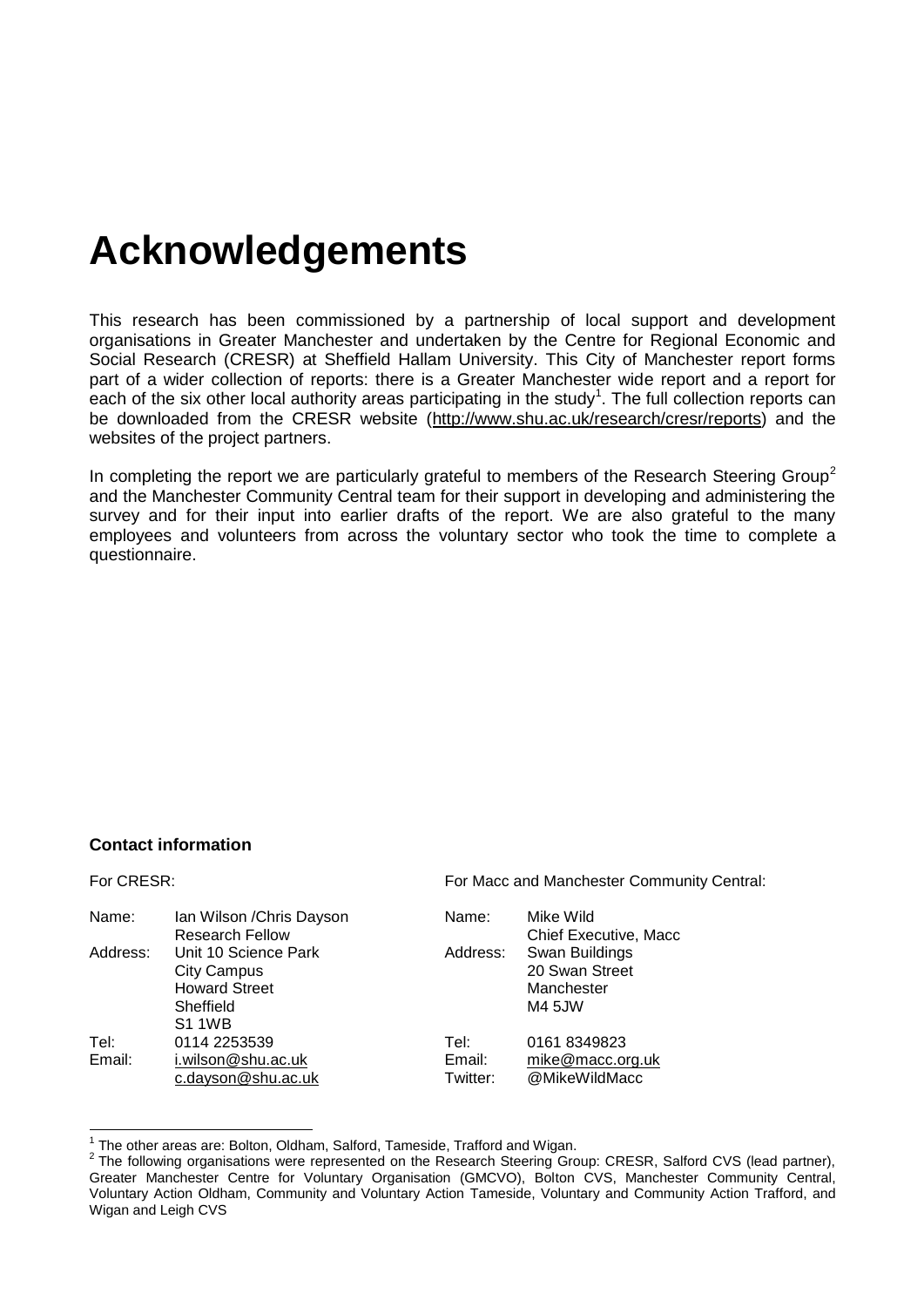# **Definitions**

This report is about the 'state of the voluntary sector in the City of Manchester'. At various times the sector has been known as the 'voluntary and community sector' or the 'third sector' whilst the current government talks a lot about 'civil society'. In this report, when we talk about the voluntary sector in city of Manchester, we mean **voluntary organisations**, **community groups**, the **community work of faith groups,** and **those social enterprises** and **community interest companies** where there is a wider accountability to the public via a board of trustees or a membership and all profits will be reinvested in their social purpose.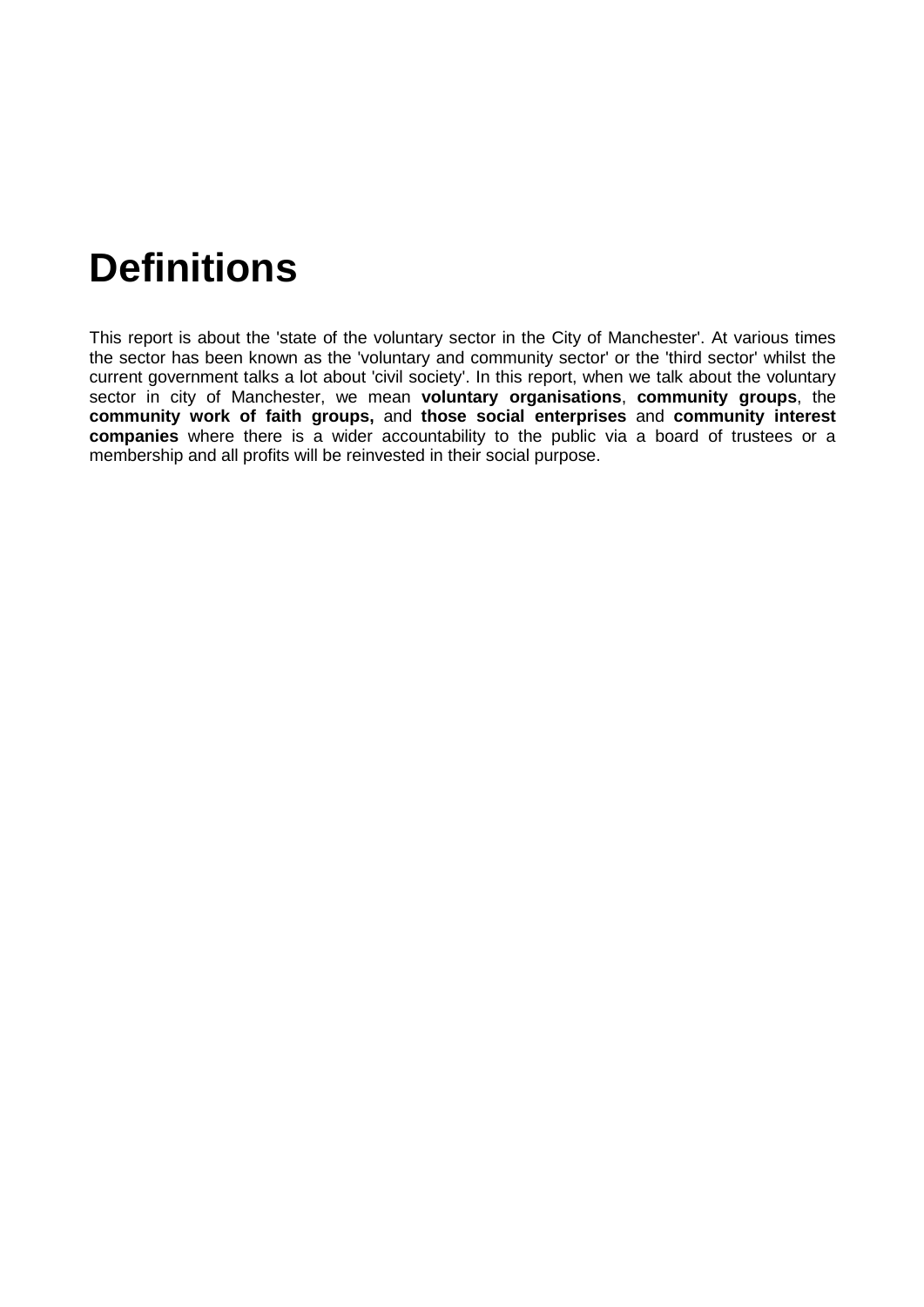### **Foreword**

I am very proud to be able to present this survey which is the first of its kind for the city of Manchester. Before I go any further I would like to thank everyone who contributed to the survey and our neighbouring support and development organisations, particularly Salford CVS, for working in partnership to make this happen. It has been a long-held ambition of mine to be able to show the full extent of the enormous contribution which voluntary organisations, community groups, social enterprises and the community work of faith groups make to the city.

If there is one thing I hope this report will do, it is to change your perception of this sector.

Everyone knows about charities: the vast majority of people could probably name a dozen charities without having to think for too long. However, that vast majority of people would probably all name the same dozen or so charities: large national and international charities which do fantastic work but which tend to dominate public awareness. This report will show you the real scale of the sector.

A common story from people who work in this sector is someone asks you what you do for a living and when you say you work for a charity they assume that a) you work in a shop and b) you don't get paid. This report will show you the real scale of employment and volunteering in the sector.

Why should all this matter? Consider the fact that every day our local and national media monitor the health of private sector: how are profits, what can we do to grow new businesses and support entrepreneurs? When we look at the latest figures on employment we assume this is really about the private sector and, to a lesser extent, the public sector. Overall the health of the private sector is taken as the symbol of the health of the economy. This report and the accompanying reports from the other areas of Greater Manchester will show you that there is an enormous part of our economy, sometimes called the "social sector", which is often overlooked.

Like many of the major cities, Manchester is facing the combined effects of recession, public sector spending cuts and long standing deprivation in local communities. The results presented in this report show how the voluntary, community, faith and social enterprise sector is working to support people through these difficult times – and how much that support is at risk as pressures increase. The last Census results showed that Manchester is the fastest growing city in the UK with the scale and diversity of our population increasing rapidly. There is a massive opportunity to nurture and grow our sector and our social economy as a fundamental part of Manchester's success.

#### **Mike Wild**

Chief Executive Macc – Manchester's local voluntary and community sector support organisation.

May 2013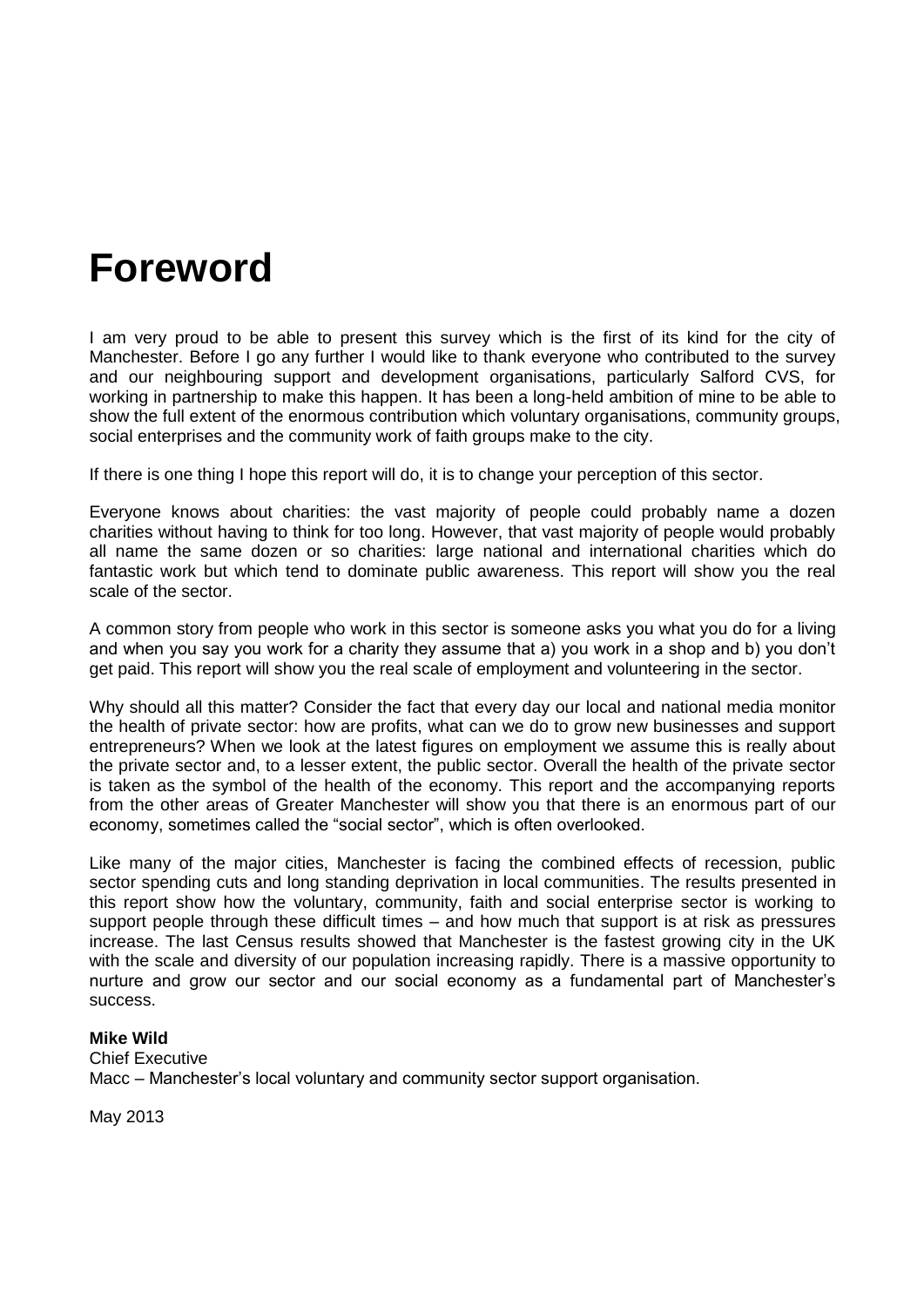# **Contents**

| 8. Partnership Working: Voluntary Organisations and Community Groups49 |  |
|------------------------------------------------------------------------|--|
|                                                                        |  |
|                                                                        |  |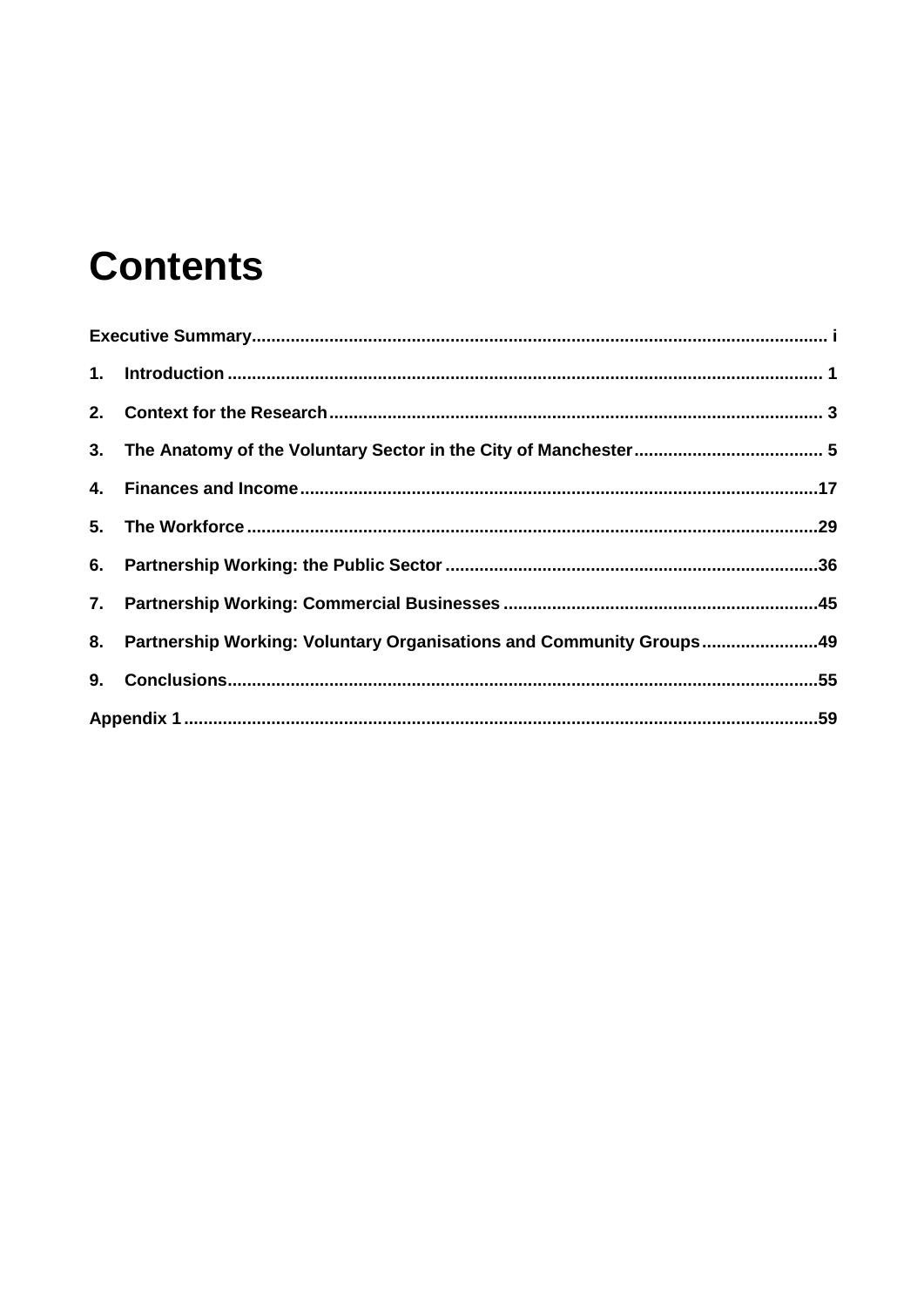# <span id="page-6-0"></span>**Executive Summary**

#### **The state of the voluntary sector in the city of Manchester: 12 key questions answered**

This report provides the main findings of quantitative research aimed at improving understanding of the social and economic impact of the work undertaken by voluntary organisations, community groups, social enterprises and faith groups in the city of Manchester. The study had two main objectives:

- to produce reliable, statistically significant and current data on the voluntary sector in the city of Manchester
- to provide intelligent information on the key issues affecting the voluntary sector in the city.

In this executive summary we answer 12 key questions about the voluntary sector and its role across the city.

#### *Q1. How many organisations are there?*

There are an estimated **3,093 organisations** operating in the voluntary sector in the city of Manchester. This estimate includes formally registered organisations, such as charities, social enterprises and co-operatives, but it also includes a large number of 'below the radar' organisations that are not formally registered or incorporated. Overall, it is estimated that 64 per cent of organisations are micro (annual income under £10,000) in size, 17 per cent are small (annual income between £10,000 and £100,000), 13 per cent are medium sized (annual income between £100,000 and £1 million), and five per cent are large (annual income greater than £1 million).

#### *Q2. Who benefits from their work?*

It is estimated that the voluntary sector in city of Manchester made **7.7 million interventions with clients, users or beneficiaries** in the previous year.

The overall client group is diverse and wide ranging. 'Everyone' was listed as a main client group for 33 per cent of organisations. The following were also listed as a main client, user or beneficiary group for at least one in five organisations:

- young people aged 13 to 25 years (25 per cent)
- women (23 per cent)
- older people (21 per cent)
- Black and Minority Ethnic communities (20 per cent).

The majority of organisations had a local focus: 40 per cent identified particular city of Manchester neighbourhoods or communities as their highest main geographic focus and a further 17 per cent stated the whole local authority was their highest main geographic focus.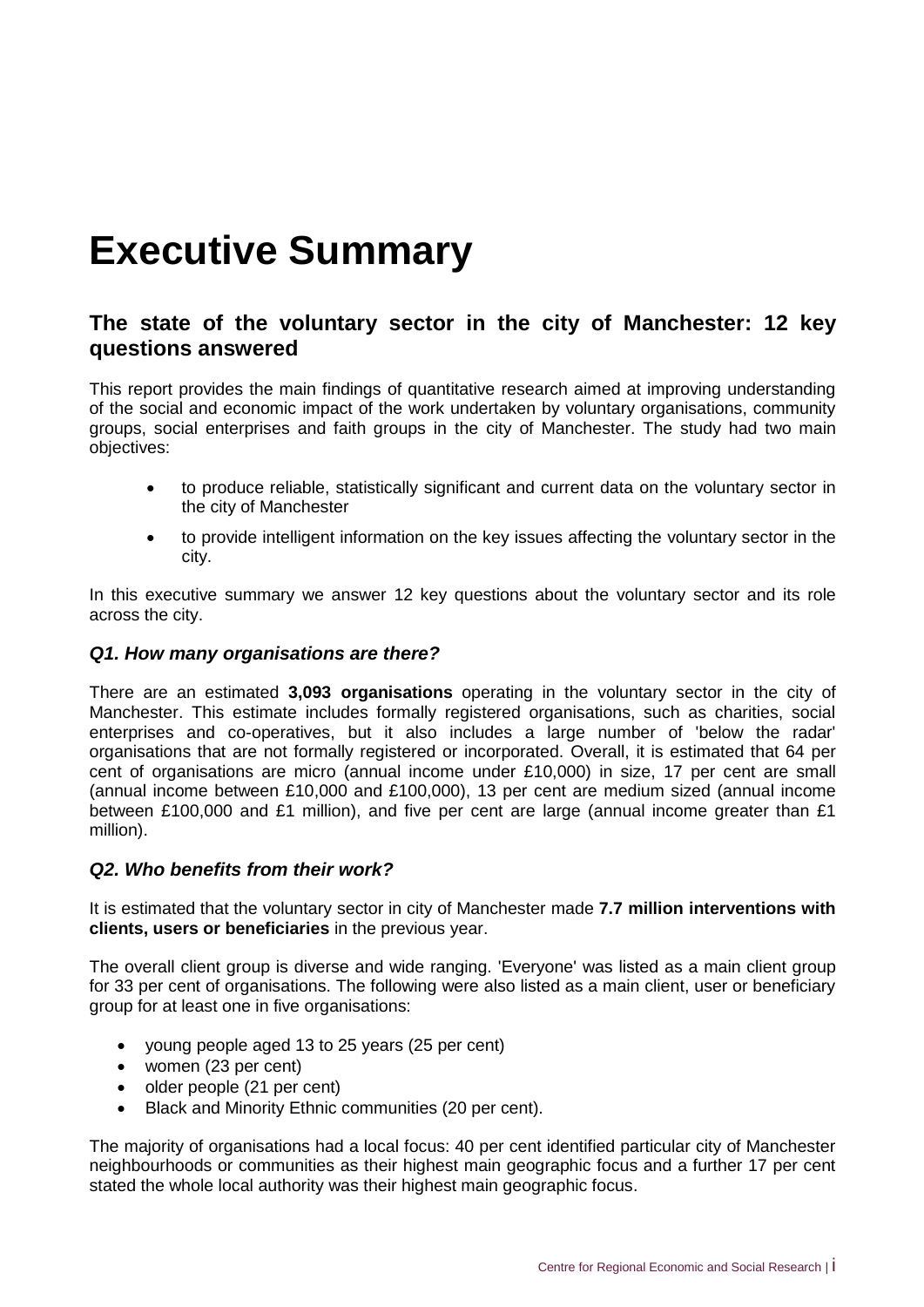#### *Q3. What does the voluntary sector in the city of Manchester do?*

The voluntary sector in the city of Manchester works across **a diverse range of thematic service areas**. However, the proportion of responding organisations working in each area varies. This most likely reflects local needs and funding opportunities.

More than a fifth of organisations worked in each of the following four areas:

- community development (43 per cent)
- health and well-being (40 per cent)
- education, training and research (36 per cent)
- and arts, heritage and culture (21 per cent).

#### *Q4. How much is the voluntary sector in the city of Manchester worth?*

The total income of the voluntary sector in the city was an estimated **£477 million in 2011/12 but year-on-year reductions in income have been identified.** It represents a reduction of two per cent compared to 2010/11 and follows a larger reduction between 2009/10 and 2010/11 when the total income of the voluntary sector reduced by an estimated five per cent, from £508 million to £484 million.

The majority of income is concentrated in large and medium sized organisations even though the majority of organisations are micro or small. Micro and small organisations account for more than four fifths of organisations in the voluntary sector but less than ten per cent of total income. By contrast medium and large organisations account for less than a fifth the sector's organisations but receive more than 90 per cent of its income. Income is concentrated particularly heavily in the largest organisations, with more than two thirds of all income (69 per cent) into the sector received by 168 organisations.

It is estimated paid staff and volunteers working within the voluntary sector in city of Manchester contribute equivalent to £721.8 million worth of 'Gross Value Added' GVA to the economy; this is comparable to 1.5 per cent of the value of Greater Manchester's GVA $3$ .

#### *Q5. Where does the voluntary sector in the city of Manchester receive its funding from?*

#### *Public sector sources*

**66 per cent of respondents reported having at least one source of public sector funds**. The three most frequently public sector funding sources were:

- Manchester City Council (36 per cent)
- national Government Departments (eight per cent)
- other public sector bodies (eight per cent).

Collectively, only 7 per cent of respondents received funding from NHS Manchester.

#### *Other sources*

**71 per cent of respondents received funds from at least one non-public sector source**. The most frequently identified sources of other funds were:

 3 Please note the Gross Value Added of volunteers is not currently included with official reporting, therefore the value of Greater Manchester's GVA does not include that of volunteers.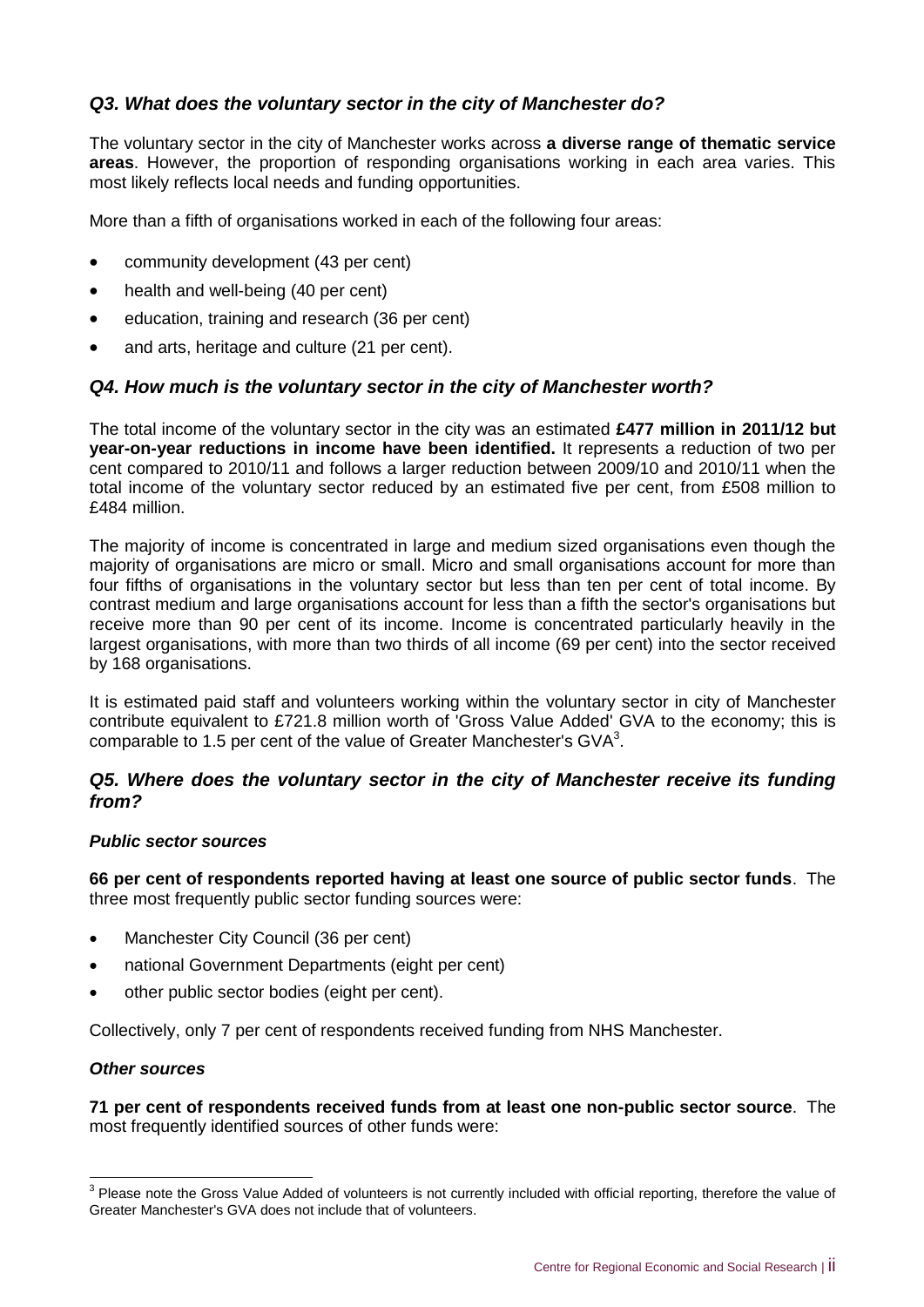- fundraising (29 per cent of respondents)
- grants from charitable trusts and foundations (24 per cent)
- charging for goods and services (18 per cent)
- arants from National Lottery distributors (17 per cent).

#### *Q6. How sustainable is the voluntary sector in city of Manchester?*

The decline in the voluntary sector's income over the last three years represents **the first long term economic contraction in the sector in at least 10 years**. This is likely to be an indication of the effect of the economic downturn of the past few years, and subsequent reductions in income from the public sector, charitable donations and independent funders. This trend seems likely to continue, as further large reductions in public sector spending are expected over the next few years and the economy continues to falter. In this context the financial sustainability of the sector's organisations is an important and current issue and **the survey highlights some areas for concern**:

- 47 per cent of respondents reported increasing their expenditure but only 38 per cent had experienced an increase in income
- 38 per cent of respondents reported a decrease in income but only 26 per cent reduced their expenditure
- 35 per cent reported a reduction in their financial reserves compared to only 26 per cent reporting an increase.

This means that a significant number of organisations have spent more money than they received in the past 12 months: **30 per cent of respondents provided an expenditure figure for 2011/12 that was greater than their income.** This could be indicative of a longer term trend in response to the economic downturn and subsequent reductions in the voluntary sector's income. In light of this trend it seems likely that the sustainability of a significant number of organisations could be under threat.

The precarious financial situation of some organisations is further emphasised by the state of their reserves:

- 16 per cent had reserve levels of less than one month's expenditure
- 33 per cent had reserve levels of less than three month's expenditure.

This suggests that a number of organisations that are dependent on external funding, particularly medium and large organisations that need high levels of income to carry out their work, could be particularly vulnerable should their funds be severely reduced or withdrawn.

#### *Q7. Who works in the voluntary sector and what do they do?*

#### *Paid Staff*

The voluntary sector in city of Manchester employed an estimated **12,400 full-time equivalent (FTE)<sup>4</sup> paid staff in 2012/13**. This was 53 per cent of the estimated total number of FTE paid staff working within the sector in Greater Manchester.

It is estimated that paid employees of city of Manchester organisations contribute equivalent to £390.0 million worth of GVA to the economy per annum; this represents 0.8 per cent of Greater Manchester's GVA.

THES are calculated on the basis that one worker in one paid full time job for a year would be one FTE and if that person worked half time they would be 0.5 FTE.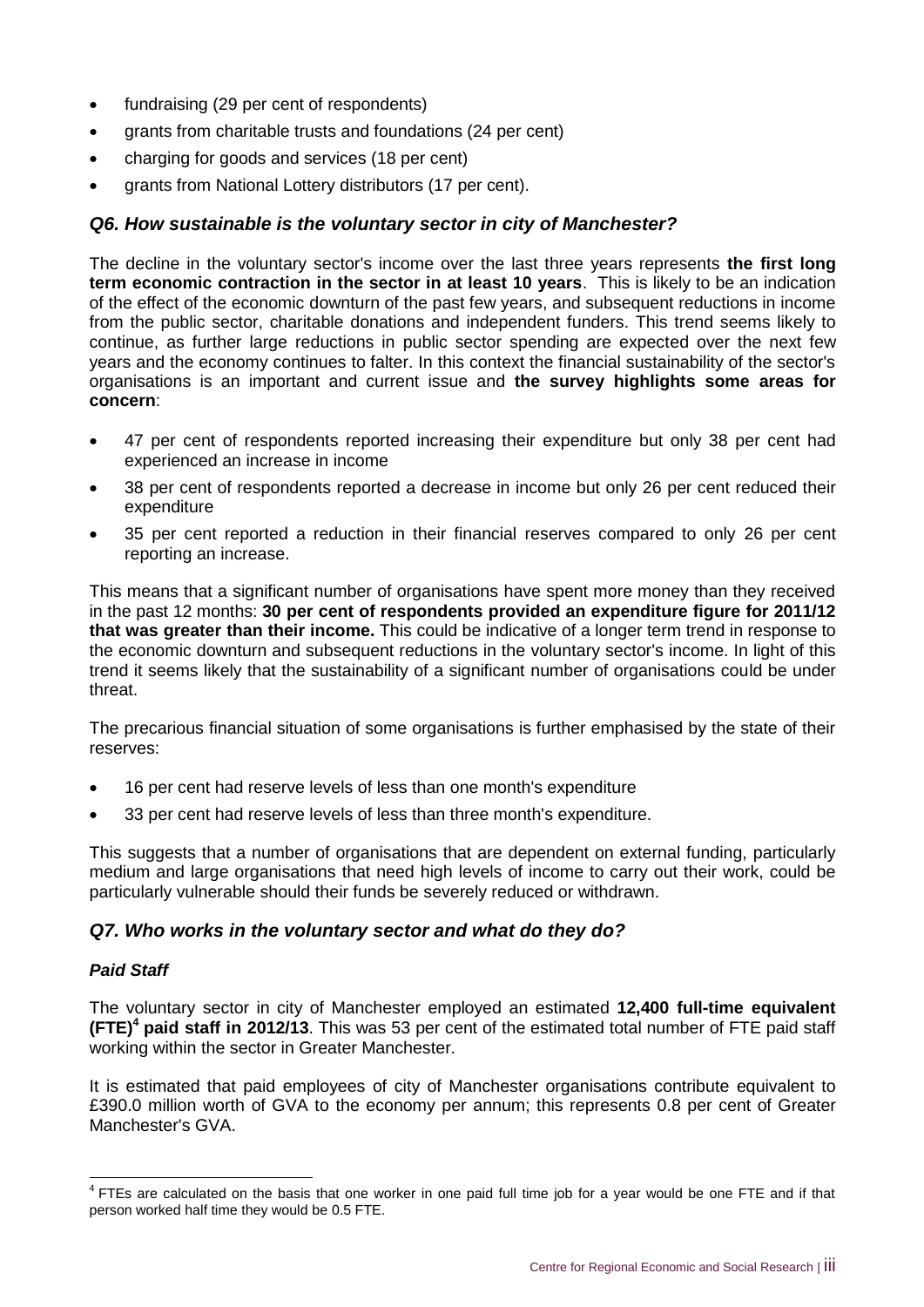Seventy per cent of FTE paid staff were employed in large organisations with an income of at least one million pounds. In comparison the 2,520 micro and small organisations employed just four per cent of FTE paid staff.

#### *Volunteers*

In 2012/13, an estimated **94,300 volunteers** were part of the voluntary sector workforce in city of Manchester, contributing an estimated **370,400 hours** of their own time per week.

It is estimated that volunteers in city of Manchester organisations contribute equivalent to £331.8 million worth of GVA to the economy per annum<sup>5</sup>.

Assessment of the breakdown of volunteers by job role reveals:

- 20 per cent of volunteers were in management roles, including committee/board members
- 9 per cent of volunteers were in administrative roles
- 68 per cent of volunteers were in roles delivering services.

#### *Work placements*

An estimated **700 FTE work placements** contributed to the voluntary sector's workforce in 2012/13.

#### *Q8. How good are relationships with local public sector bodies?*

Survey respondents had dealings with a range of local public sector bodies. The **three most prominent were Manchester City Council, NHS Manchester, and Manchester University**:

- Manchester City Council: 82 per cent had some dealings with the Council
- NHS Manchester (the Primary Care Trust): 46 per cent had some dealings with NHS Manchester
- Manchester University: 58 per cent had some dealings with the University.

This highlights the importance of the City Council, NHS Manchester, and the University to the voluntary sector's work. The relationship between the voluntary sector and its local public sector partners is therefore crucial to its ability to operate effectively. To this end survey respondents were asked about the quality and effectiveness of their relationships with key public sector bodies. Responses to these questions followed a clear trend in which **the voluntary sector's experiences of working with Manchester City Council were broadly similar** to that of working with other local public sector bodies. 44 per cent of respondents felt Manchester City Council was a positive influence on their success compared to 43 per cent for their most frequent other public sector contact.

#### *Q9. How well does the voluntary sector work with commercial businesses?*

The relationship between the voluntary sector and commercial businesses is likely to increase in importance over the next few years as funding from public, charitable and philanthropic sources becomes less readily available. However, the survey evidence suggests there is some way to go: less than quarter of survey respondents had frequent direct dealings with local commercial businesses and similar proportions were positive about their relationship with the commercial sector. Overall, **only 26 per cent of respondents felt that the commercial business community in Manchester was a positive influence on their organisation's success** - this is

<sup>&</sup>lt;u>—</u><br><sup>5</sup> Please note the Gross Value Added of volunteers is not currently included with official reporting.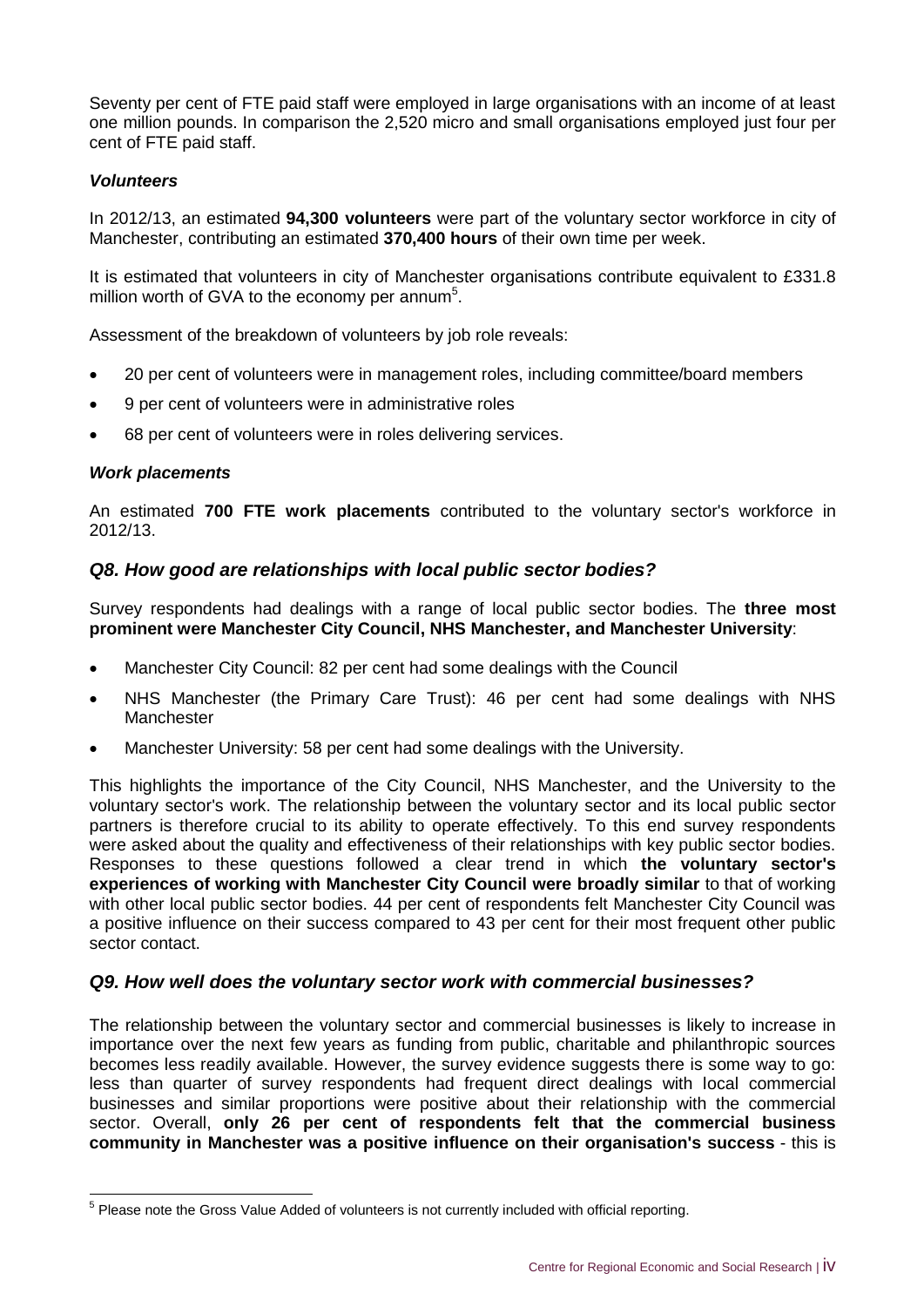18 percentage points less than the City Council and 17 percentage points less than other public sector bodies.

#### *Q10. How well does the voluntary sector work together?*

Compared to the public and commercial sector, **respondents were more positive about their relationships with other voluntary and community sector organisations**. Collaborative working is a key feature of the sector's work: almost three-quarters of respondents had frequent and direct dealings with other organisations in the sector. Respondents were generally positive about these relationships: 57 per cent were satisfied with opportunities to work together to influence decisions and 52 per cent were satisfied with opportunities to work together to deliver services.

#### *Q11. Does the voluntary sector get the support it needs?*

Survey respondents were asked if their organisation currently received support from a list of named local support and development organisations based in the Manchester area<sup>6</sup>. Manchester Community Central/Macc (70 per cent) and GMCVO (40 per cent) provided support to the highest proportion of survey respondents. Other organisations provided support to far fewer organisations but this is likely to be a function of the fact that they were not city wide and tended to support groups within defined local areas (i.e. wards or neighbourhoods) or those working with specific beneficiary groups (i.e. faith based).

Survey respondents were also asked how satisfied they were with the support available from these local support and development organisations. Overall, **54 per cent of organisations were satisfied with the support available from local support and development organisations** in Manchester. Of the organisations that had received support 70 per cent were satisfied. These findings provide an important endorsement for the work that these organisations do to provide help, advice and support across the voluntary sector in Manchester.

#### *Q.12. What are the key challenges facing the voluntary sector in Manchester?*

**Reduced access to funding and rising costs has left much of the sector facing an uncertain**  future. This was particularly the case for those reliant on public sector funding, and many respondents expressed concerns about the future sustainability of their organisations. Securing and generating sustainable funding was the key challenge facing organisations in the immediate and longer-term.

Alongside reducing resources, the sector faces **increasing demand for its services, and is identifying new needs, which in many cases it is unable to meet**. Respondents were fearful for the future, especially about the impact on the city of Manchester of the government's programme of welfare reform.

 6 The options were: Manchester Alliance for Community Care, Manchester Community Central, Manchester Council for Community relations, Manchester BME Network, Voluntary Youth Manchester, Learning Skills and Employment Network, Manchester Environmental Resource Centre, Faith Network 4 Manchester, Third Sector Essentials, Community Accountancy Service, GMCVO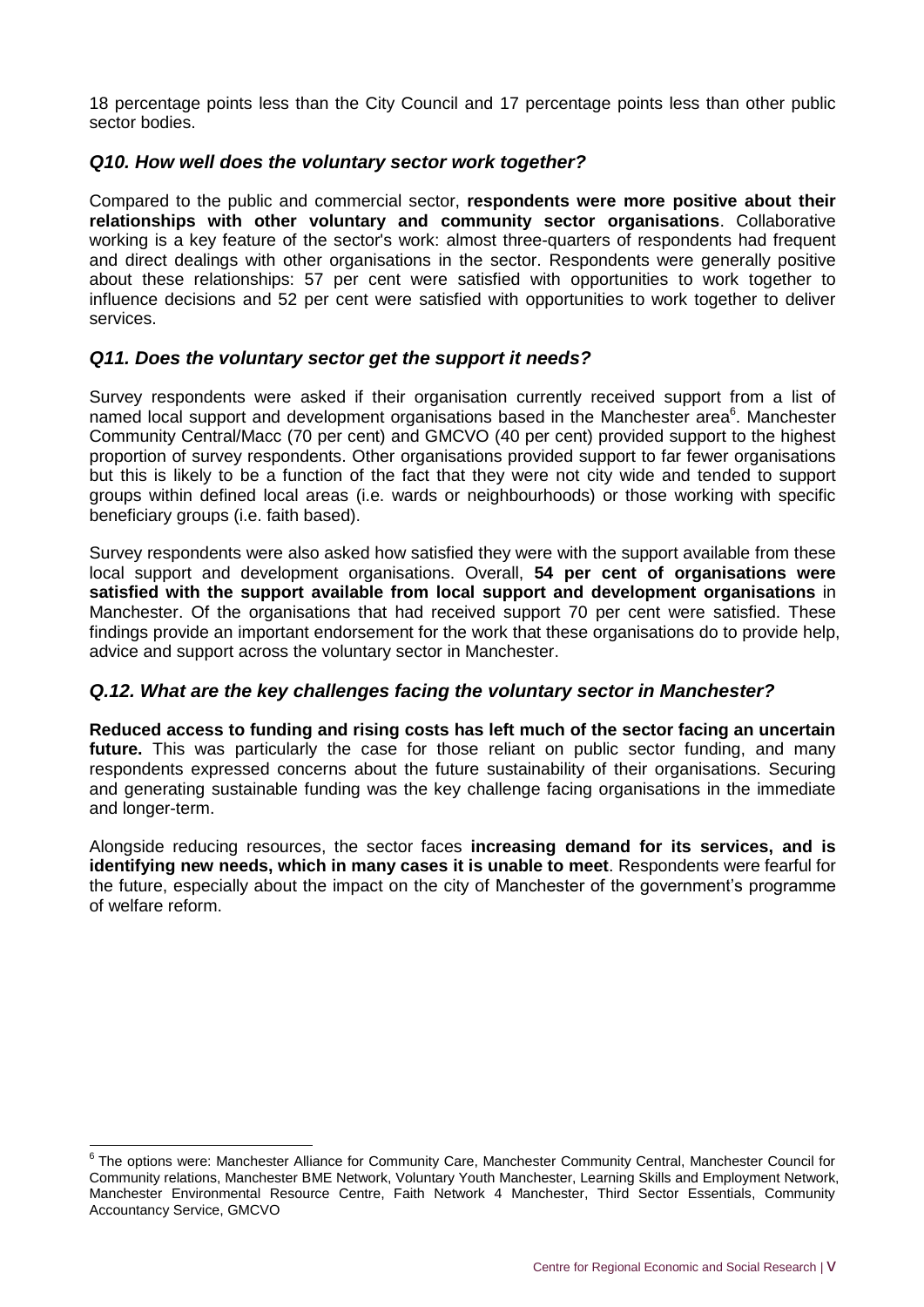<span id="page-11-0"></span>

The voluntary sector plays an important part in the life of the city of Manchester: it is estimated that 3,093 organisations are working every day to improve the lives of local people and communities through a wide range of services. They are supported by a large workforce of paid staff and unpaid volunteers and provide advice, help, support and resources in areas often missed out by mainstream public and private sector provision.

This report provides the main findings of quantitative research aimed at improving understanding of the social and economic impact of the voluntary sector in the city of Manchester. The research was commissioned by Manchester Community Central and undertaken by the Centre for Regional Economic and Social Research (CRESR) at Sheffield Hallam University.

The study had two main objectives:

- to produce reliable, statistically significant and current data on the voluntary sector in the city of Manchester
- to provide intelligent information on the key issues affecting the voluntary sector in the city.

The research involved a large postal survey of organisations based in and supporting the people and communities of the city of Manchester. A web based version of the survey was also distributed. At least partial responses were received from 315 of the 2,044 organisations that were sent a survey questionnaire: this represents an **overall response rate of 15 per cent**. For certain questions the analysis also draws on the responses of 25 organisations that operate Greater Manchester wide but deliver a proportion of their activity in the city of Manchester. These respondents participated in a web based questionnaire administered by Greater Manchester Centre for Voluntary Organisation (GMCVO).

The questionnaire was based on the one developed for a study undertaken in 2010 in Salford, but was revised following input from the Research Steering Group. It also included questions from the Cabinet Office's National Surveys of Third Sector Organisations (2008) and Charities and Social Enterprises (2010) to enable findings about the voluntary sector in the city to be compared to the national picture<sup>7</sup>.

 7 It should be noted that these two national surveys did not include unregistered or unincorporated organisations and groups in their samples. As these constitute a significant proportion of respondents to this study some caution should be taken when making direct comparisons with national and local results from the 2008 and 2010 National Surveys.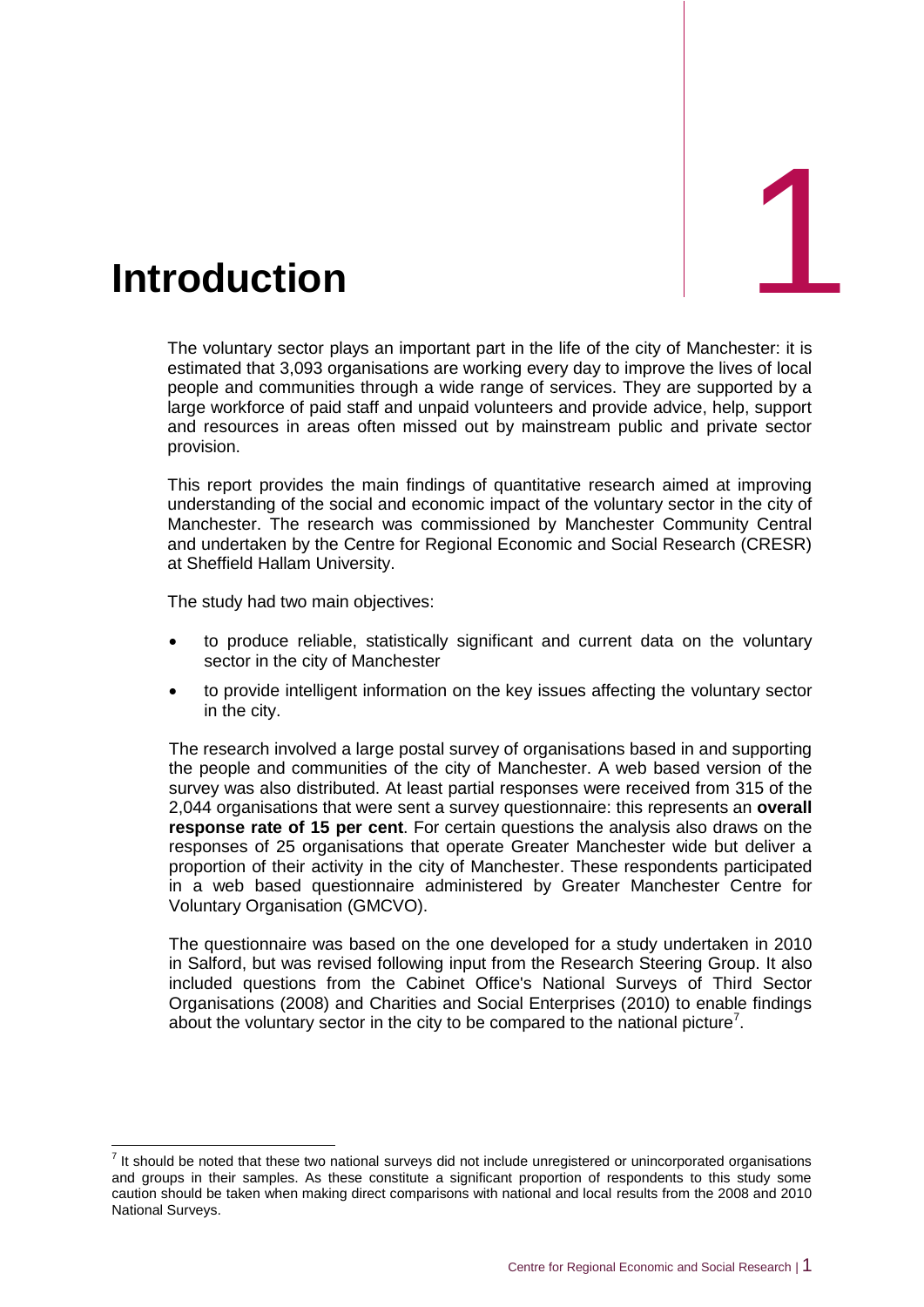It provided data on various aspects of the voluntary sector including:

- **the scale and scope of its activity**, including the roles organisations undertake, the people they support, and the areas they benefit
- **the economic impact of its work**, including income and expenditure, sources of funding, the role of paid staff and volunteers, and financial sustainability
- **relationships with the public sector**, including Manchester City Council, NHS Trusts, and a range of other local statutory bodies
- **relationships with other local organisations,** including voluntary and community organisations and commercial businesses
- **views about the help, support and advice available** from local infrastructure and support and development organisations.

When reading the report it is important to acknowledge two key points. First, the results reported are based on the survey responses received. Therefore it is possible that if a different sample of organisations had taken part in the survey different results may have emerged. It is estimated that the results reported are within +/- 5.0 percentage points of the true value.

Secondly, in a number of instances the report presents grossed up estimates for all organisations within the area; for example estimates are provided of income, staffing and volunteers. These have been created using the estimated average for micro, small, medium and large organisations within Greater Manchester who took part in the survey. The averages are then multiplied by the estimated number of organisations within these size bandings within the area. These have then been summed to provide aggregate area level results. Please note it has been assumed here that the estimated averages for Greater Manchester organisations are representative for organisations within the city of Manchester. So for example it is has been assumed that the estimated average income of approximately £301,000 for medium sized organisations across Greater Manchester is representative of the income for medium sized organisations within the city. Appendix 1 provides more detail on this estimation approach.

The remainder of this report has been structured into the following chapters:

- **chapter 2** briefly outlines the context for the research through discussion of recent policy debates and developments
- **chapter 3** is the first of four evidence based chapters, this chapter describes the anatomy of the voluntary sector in city of Manchester
- **chapter 4** assesses the income, expenditure and sustainability of the voluntary sector in city of Manchester
- **chapter 5** reports on the size and form of the voluntary sector's workforce
- **chapter 6** explores relationships and partnership working with key local public sector bodies
- **chapter 7** explores relationships with commercial businesses
- **chapter 8** explores relationships with other voluntary and community organisations, and satisfaction with local support and development providers
- **chapter 9** is the conclusion and highlights the main findings from the research.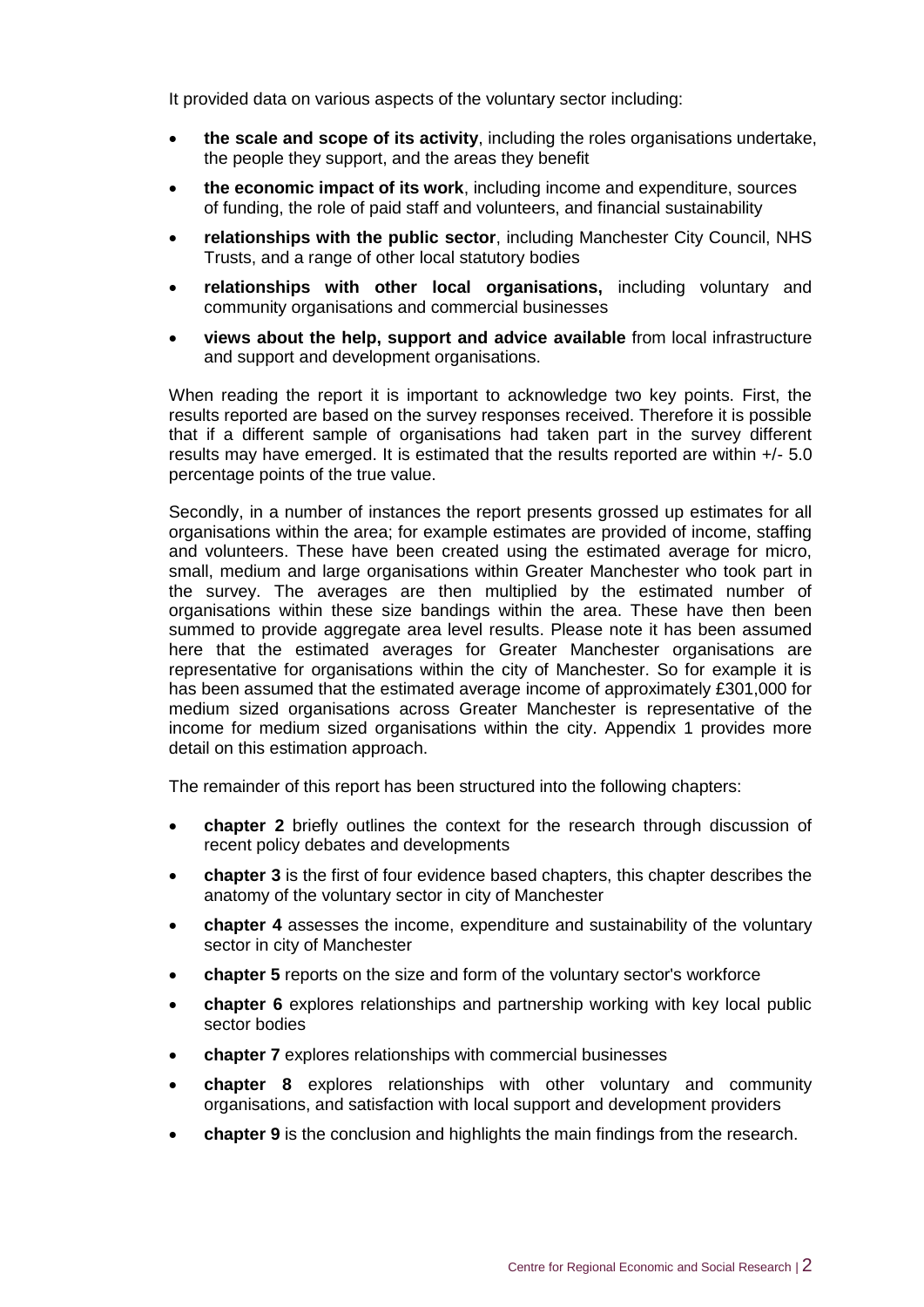

# <span id="page-13-0"></span>**2. Context for the Research**

This research comes during a key period in the development of voluntary organisations, community groups, faith groups and social enterprises operating at every level. The period between 1997-2010 provided a very positive political climate for the voluntary sector and its activities with unprecedented levels of policy attention, including major investment in national sector-wide programmes and support for 'strategic partners' to provide voice and policy input to government. According to the National Council for Voluntary Organisations (NCVO) the voluntary sector grew considerably during this period  $8$ : there were only 98,000 active voluntary organisations in 1991 but by 2001 there were 153,000, and 164,000 by 2009/10; income increased 77 per cent from £20.7 billion in 2000/01 to £36.7 billion in 2009/10; likewise expenditure was up 83 per cent from £19.8 billion in 2000/01 to £36.3 billion in 2009/10.

Since 2010 the major parties have continued to see the voluntary sector playing an important and expanding role in the social and economic development of the country, including in delivering public services and engaging citizens and communities. The current coalition Government has voiced its support for the sector through its vision for a Big Society and policy initiatives such as the Localism Act (2011), Public Services (Social Value) Act (2012) and Giving Green and White Papers (2010 and 2011). Within these proposals there has been much greater emphasis on citizen-led social action and investment in programmes such as the National Citizen Service and Community Organisers that reflect new Government priorities. Although there have been fewer national sector-wide programmes some of the policy trends developed by the previous Government have continued to receive support: this includes encouragement for the voluntary sector's involvement in public service delivery and support for 'social investment' funding (i.e. loans and other equity models), based on the assumption that this will help the voluntary sector develop more sustainable market-based business models.

However, the current policy environment needs to be understood in the context of the long term economic downturn and alongside considerable reductions in public expenditure that will have a substantial impact on many organisations' income streams and programme budgets for the duration of this parliament (2010-15). Estimates indicate that if the voluntary sector were to experience reductions in public sector funding equivalent to the 27 per cent planned cut in local government support, it would amount to £3.3 billion (around 9 per cent of total revenues) being lost from the voluntary sector each year<sup>9</sup>. This is particularly important considering that a key feature of the 1997-2010 period was a rise in income from public sector sources: NCVO estimate that statutory funding of the voluntary sector increased by 60 per

 $\overline{a}$ 

<sup>8</sup> Figures taken from [http://www.ncvo-vol.org.uk/policy-research/what-voluntary-sector/what-research-tells-us.](http://www.ncvo-vol.org.uk/policy-research/what-voluntary-sector/what-research-tells-us) Last accessed 22 March 2013.

<sup>9</sup> NCVO (2011). *Response to the Giving Green Paper*. London: NCVO.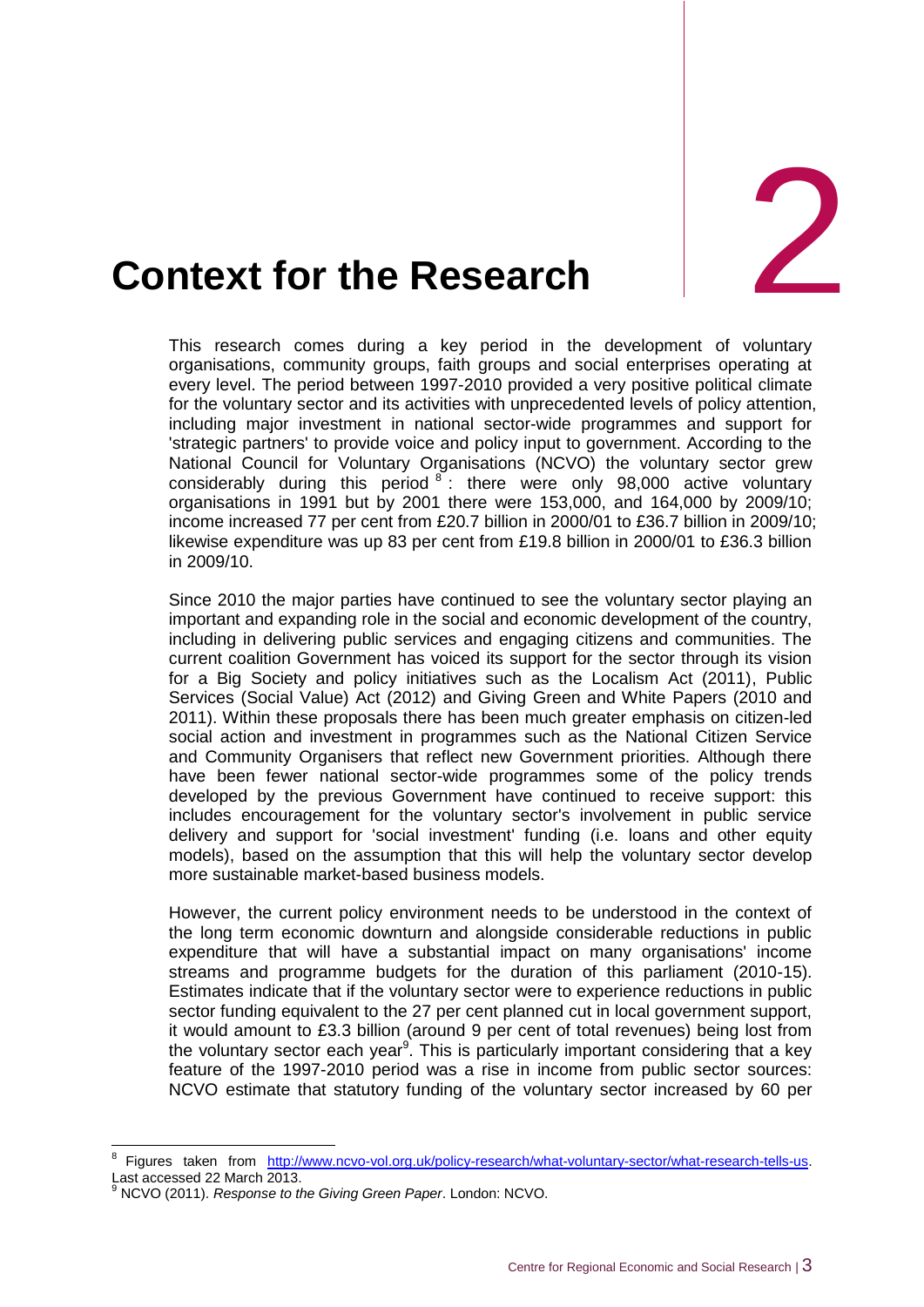cent between 2000/01 and 2007/08, and overall, it accounted for 36 per cent of the voluntary sector's funding in 2007/08.

This likely reduction in funding from public sector sources follows a period during which competition for other resources available to voluntary sector organisations, particularly grants and philanthropic donations, has already intensified  $10$ . These changes in the economic environment in which the voluntary sector operates are likely to put pressure on the financial health of voluntary organisations and community groups of all shapes and sizes but the impact of the economic downturn goes beyond income and expenditure. There is growing evidence to suggest organisations are trying to meet greater levels of need from existing and new beneficiaries – particularly in areas such as poverty relief and advice services - and this will only be exacerbated by the likely effects of the Government's programme of welfare reform.

The city of Manchester faces particular local challenges. As the 2011 State of the City report<sup>11</sup> showed, life expectancy in Manchester continues to lag behind the national average. Boys born in Manchester can expect to live 4.5 years less than the national average and girls 3.5 years less. Although this is an improvement on recent years, it remains an indication of the high levels of multiple deprivation in some of the city's communities. The cuts to local government spending have hit Manchester particularly hard enforcing budget cuts on key service areas such as social care. Manchester City Council has made effort not to cut the overall level of funding to the voluntary sector disproportionately and this has mitigated the potential funding 'cliff edge' which local voluntary organisations feared in March 2011. In fact, one paradoxical consequence has been that the staff changes within the City Council have in some cases delayed plans to review and cease / reduce funding to voluntary organisations. This slowing down of the anticipated impact has provided valuable breathing space for some organisations to conduct their own restructuring or find alternative resources while others have survived on a combination of extended funding arrangements and use of reserves in order to meet the increased demand for services.

Against this background, this research provides in depth data about the 'state of voluntary sector' in the city of Manchester at the start of 2013 and answers some important questions. For example, what is the size, scale and scope of the sector; what role does it play in the social and economic life of the city; how has it been affected by the economic downturn and public sector funding cuts; and what are the prospects and possibilities for the future?

-

 $10$  On the prospects for grants see for example Macmillan, R. (2007). 'Understanding the idea of 'grant dependency' in the voluntary and community sector'. *People, Place & Policy Online*, 1 (1): 30-38.

On the prospects for giving and philanthropy see for example Pharoah, C. (2011a). *Charity Market Monitor 2011*. London: CaritasData, and, Pharoah, C. (2011b). 'Private giving and philanthropy – their place in the Big Society'. *People, Place & Policy Online*, 5(2): 65-75.

<sup>11</sup> [http://www.manchesterpartnership.org.uk/downloads/download/5/state\\_of\\_the\\_city\\_report\\_2011](http://www.manchesterpartnership.org.uk/downloads/download/5/state_of_the_city_report_2011)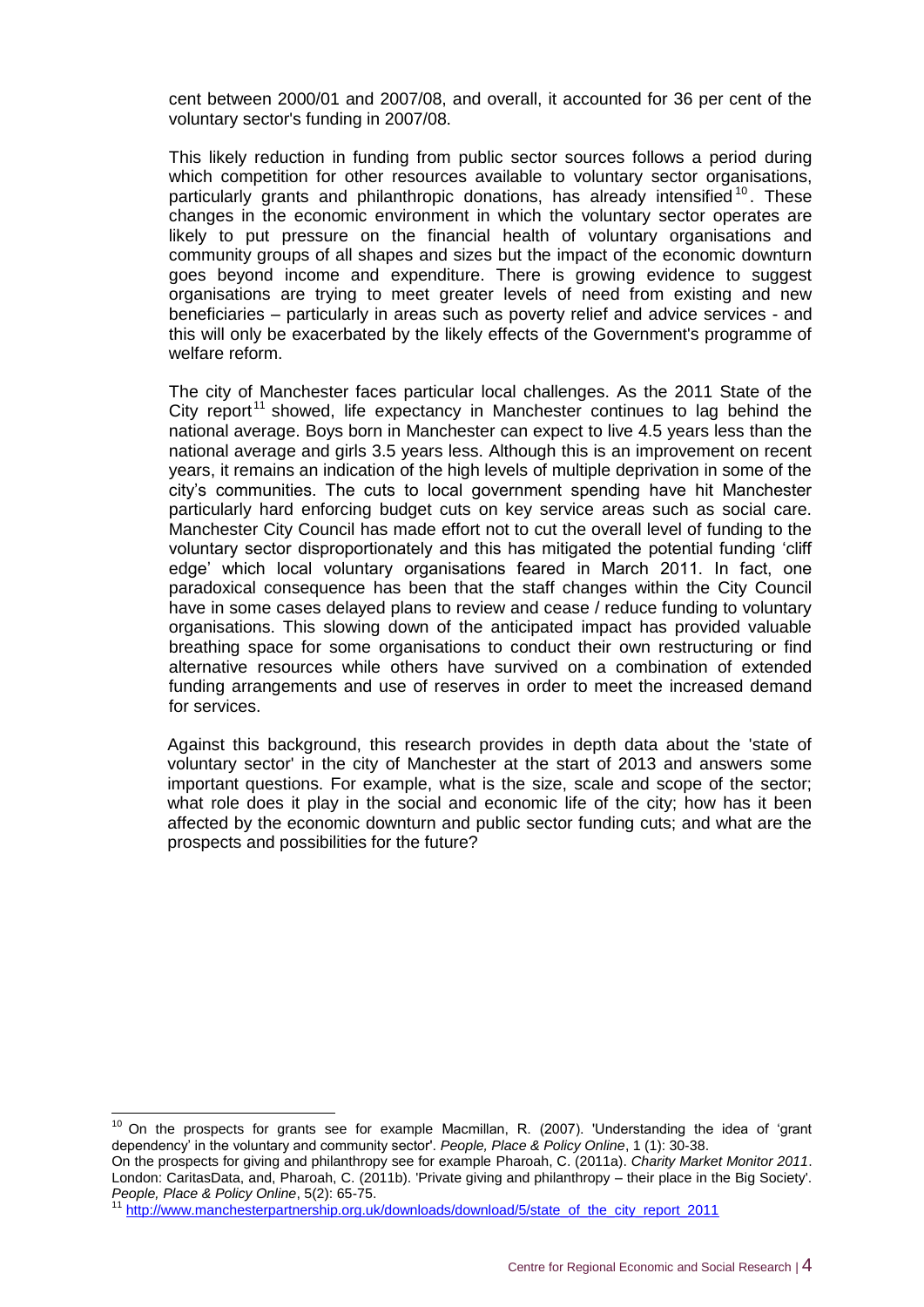# 3

# <span id="page-15-0"></span>3. **The Anatomy of the Voluntary Sector in the City of Manchester**

This chapter develops a picture of the core features of the voluntary sector in the city of Manchester. It focuses on a series of general questions in which respondents were asked about their group or organisation: what it is, what it does, who for, where and how?

This chapter considers seven questions in turn:

- how many organisations are there?
- what size are they?
- what types of organisations are there?
- how long have they been operating?
- what do these organisations do?
- who are their clients, users or beneficiaries?
- at what geographical levels do they operate?

#### **3.1. How many organisations are there in the voluntary sector in city of Manchester?**

Estimating the number of organisations represents a major challenge. This is because **a large proportion of organisations are small, local and not formally constituted** as charities, limited companies or other recognised forms which require registration (i.e. industrial and provident societies). As a result they do not appear on formal central records such as those held by the Charity Commission or the Department for Business Innovation and Skills (BIS) so are considered **'below the radar' (BTR)**. Any estimate of the total number of voluntary organisations in an area therefore requires information on the numbers of registered and unregistered (i.e. BTR) organisations.

In estimating the total number of organisations in city of Manchester we drew on information from three sources:

 a sample of **2,044** organisations compiled from information held on Manchester Community Central's database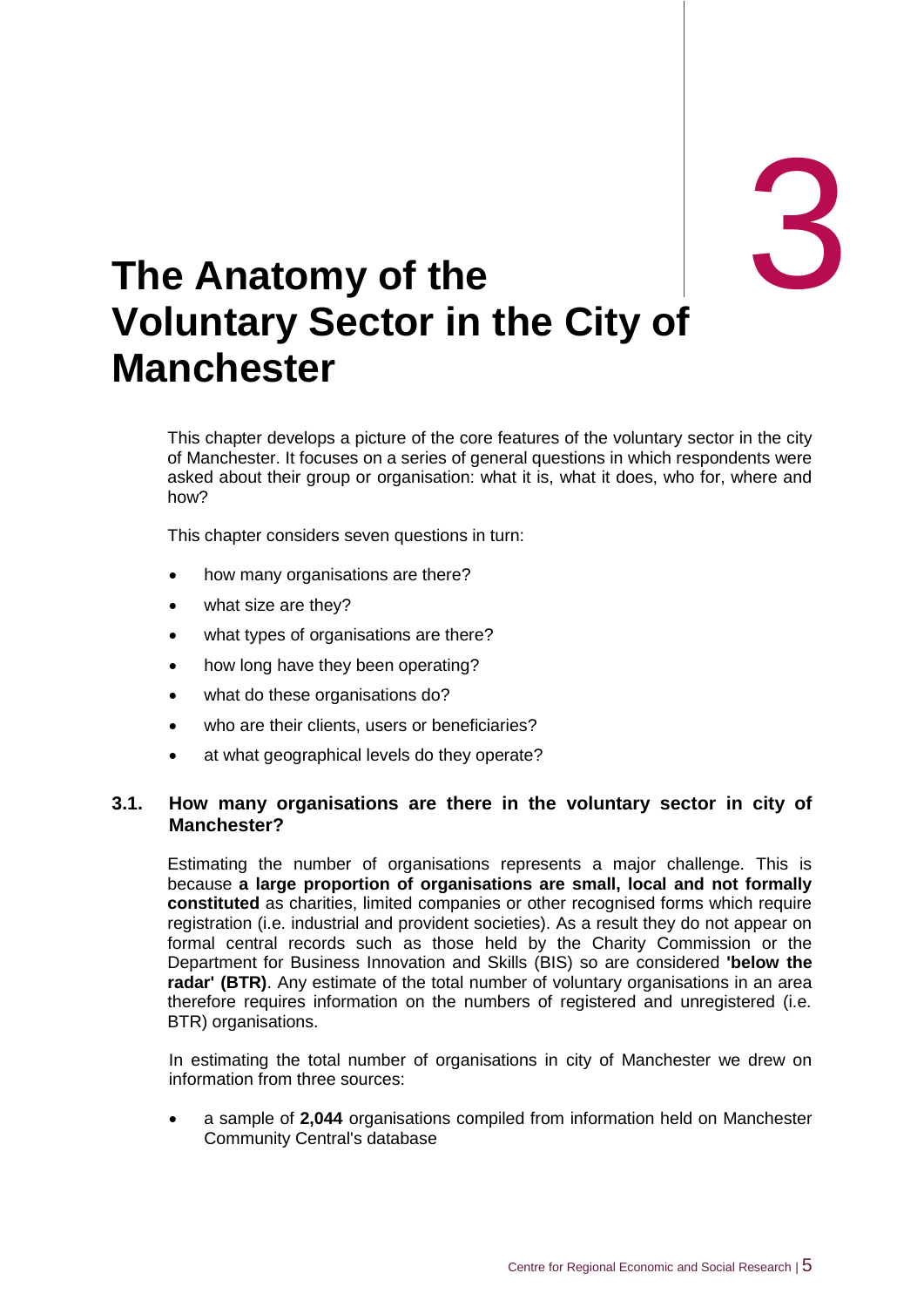- official Cabinet Office figures indicate that the total number of registered organisations in the voluntary sector in the city is **1,267**<sup>12</sup>
- research by NCVO and the University of Southampton<sup>13</sup> which found that on average there are 3.66 BTR organisations per 1,000 population. If this figure is applied to the city of Manchester<sup>14</sup>, it can be estimated that there are **1,826** BTR organisations in the City.

Summing the official Cabinet Office figures and BTR<sup>15</sup> estimates produces an estimated figure of **3,093** for the total number of organisations operating in the voluntary sector in the city of Manchester. In addition to voluntary organisations based in the city of Manchester, there are a number of organisations based elsewhere in Greater Manchester providing services to people in the City. Based on responses to surveys undertaken in other areas as part of this study, it is estimated that there are at least **73 of these organisations**.

#### **3.2. What size are organisations in the city of Manchester?**

The size of organisations is traditionally measured using their annual income<sup>16</sup>. When the distribution of voluntary organisations in the city of Manchester was explored by size category based on income for 2011/12, it showed that **the majority of organisations were either micro or small**. But the survey was underrepresentative of BTR organisations (only 36 per cent of survey respondents were identified as BTR), so this did not present an accurate picture of the actual distribution. The figures were therefore adjusted based on the assumption that the estimated 1,049 organisations not included in the survey sample were BTR and micro in size  $17$ . The outcome of this process is shown in figure 3.1, which demonstrates that 64 per cent of the sector (an estimated 1,987 organisations) are micro in size, 17 per cent are small (533 organisations), 13 per cent are medium (405 organisations), and five per cent are large (168 organisations). This is consistent with the trend across Greater Manchester.

 $\overline{a}$ 

 $12$  This estimate was calculated as part of the 'National Survey of Charities and Social Enterprises' undertaken by Ipsos MORI for Cabinet Office in 2010

<sup>13</sup> Mohan, J et al (2010). *Beyond 'flat-earth' maps of the third sector: enhancing our understanding of the contribution of 'below-the-radar' organisations*. Northern Rock Foundation Briefing Paper

<sup>&</sup>lt;sup>14</sup> Based on Office for National Statistics 2010 population estimates

<sup>15</sup> It is important to note that the BTR figure is an estimate based on an average across 46 local authorities. The

BTR research found significant variability, with some local authorities reaching over seven BTR organisations per 1,000 population, and in one case exceeding 10.

<sup>&</sup>lt;sup>16</sup> In exploring organisation size we used the categories developed by NCVO for use in their Almanac series (see e.g. Clark, J *et al*., 2010)

The basis for these assumptions is discussed in more detail in the methodological annex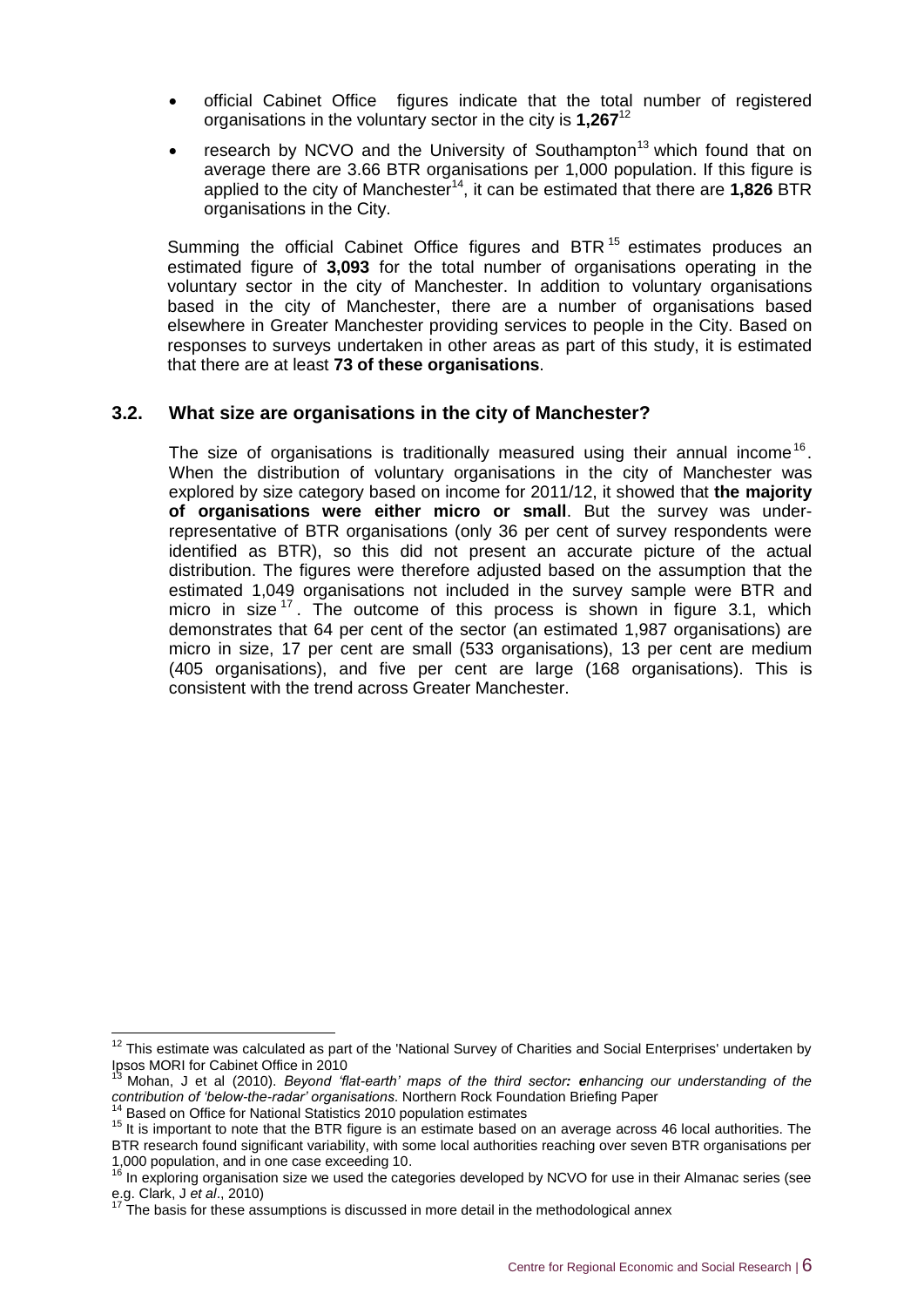

**Figure 3.1: Proportion and number of city of Manchester voluntary organisations by organisation size.**

Source: City of Manchester State of the Voluntary Sector survey 2012/13 Base: 207

Introducing the BTR figure produces a much higher estimate for the number and proportion of micro organisations and emphasises the finding that **a very large proportion of organisations in the sector in the city are very small**. This is consistent with national trends: NCVO<sup>18</sup> estimate that 85 per cent of the sector is made up of micro or small organisations, 12 per cent are medium, and three per cent are large.

#### **3.3. What types of organisations operate in the voluntary sector in the city of Manchester?**

The questionnaire asked two questions to elicit information which describe the types of organisations in the voluntary sector in the city of Manchester.

In the first question respondents were asked to identify the legal status of their organisation. For this question it was possible for organisations to select registered charity in addition to identifying their legal form. Figure 3.2 shows:

- 29 per cent of organisations were companies limited by guarantee
- 25 per cent were a group with a constitution, but not registered charities
- five per cent of organisations responding to the survey had no legally constituted form
- separate to identifying their legal status the majority of respondents, **56 per cent, identified that their organisation was a registered charity.**

 $\overline{1}$ 

<sup>18</sup> See Clark, J *et al.,* (2010)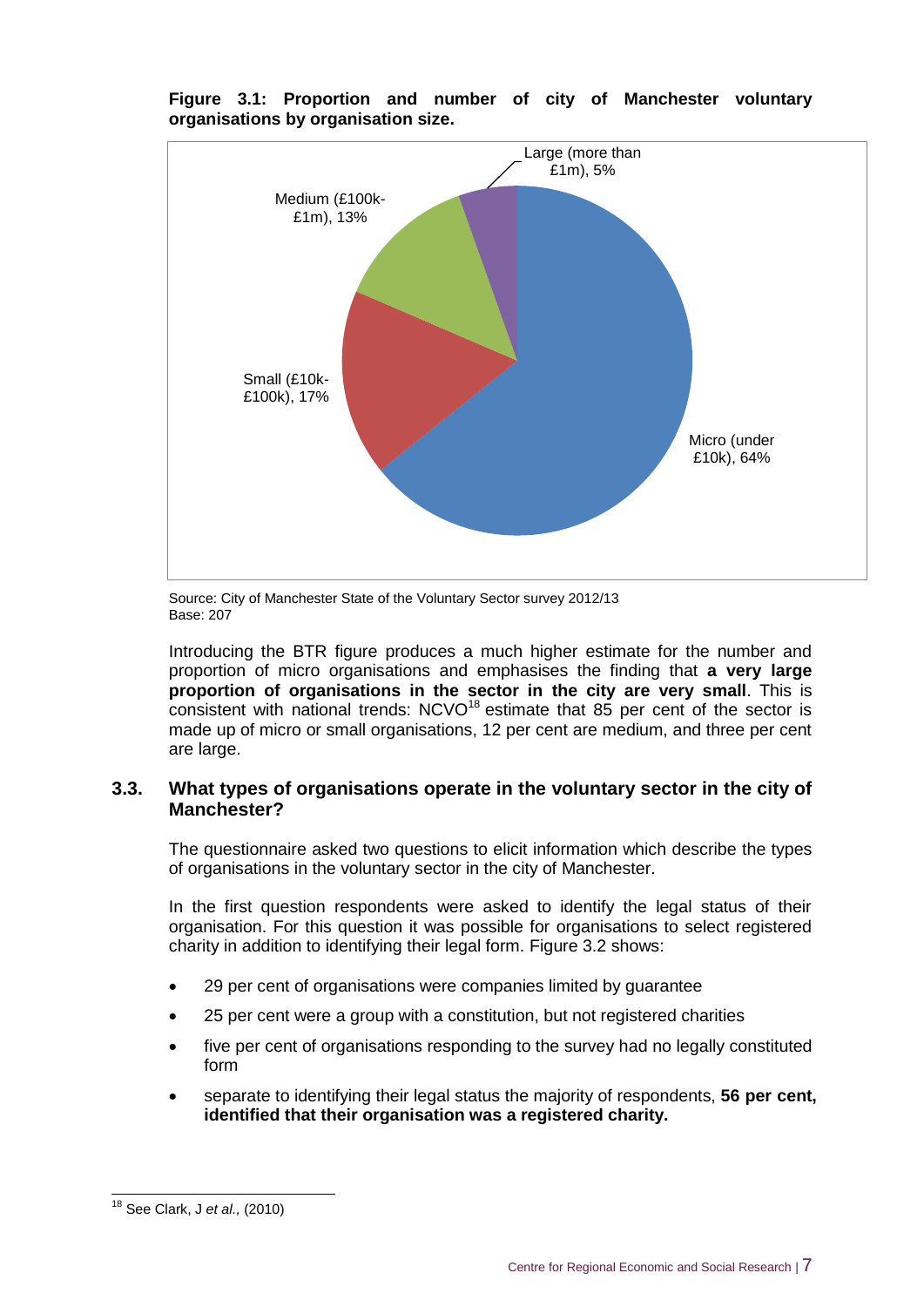Across Greater Manchester it was estimated:

- 48 per cent of organisations were registered charities
- 38 per cent of organisations were a group with a constitution, but not a registered charity
- 22 per cent were a company limited by guarantee
- 4 per cent of organisations had no legally constituted form.

**Figure 3.2: The legal status of organisations**



Source: City of Manchester State of the Voluntary Sector survey 2012/13 Base: 300

In the second question respondents were asked to identify which category from a list of 'organisation types' best described their organisation. The results indicate that many organisations in the voluntary sector are likely to have a local focus; a theme developed later in this chapter. Figure 3.3 shows that the largest proportion, **24 per cent, identified their organisation as being a local voluntary organisation**. The next most common type were community or neighbourhood groups (16 per cent). National organisations were less common: just 15 per cent of organisations were either a national voluntary organisation (seven per cent) or a branch of a national voluntary organisation (eight per cent).

Analysis across Greater Manchester as a whole found a similar trend with local voluntary organisations (26 per cent) and community or neighbourhood groups (18 per cent) having accounted for 43 per cent of respondents. Only 11 per cent of respondents were either a local branch of a national voluntary organisation (seven per cent) or a national voluntary organisation (four per cent).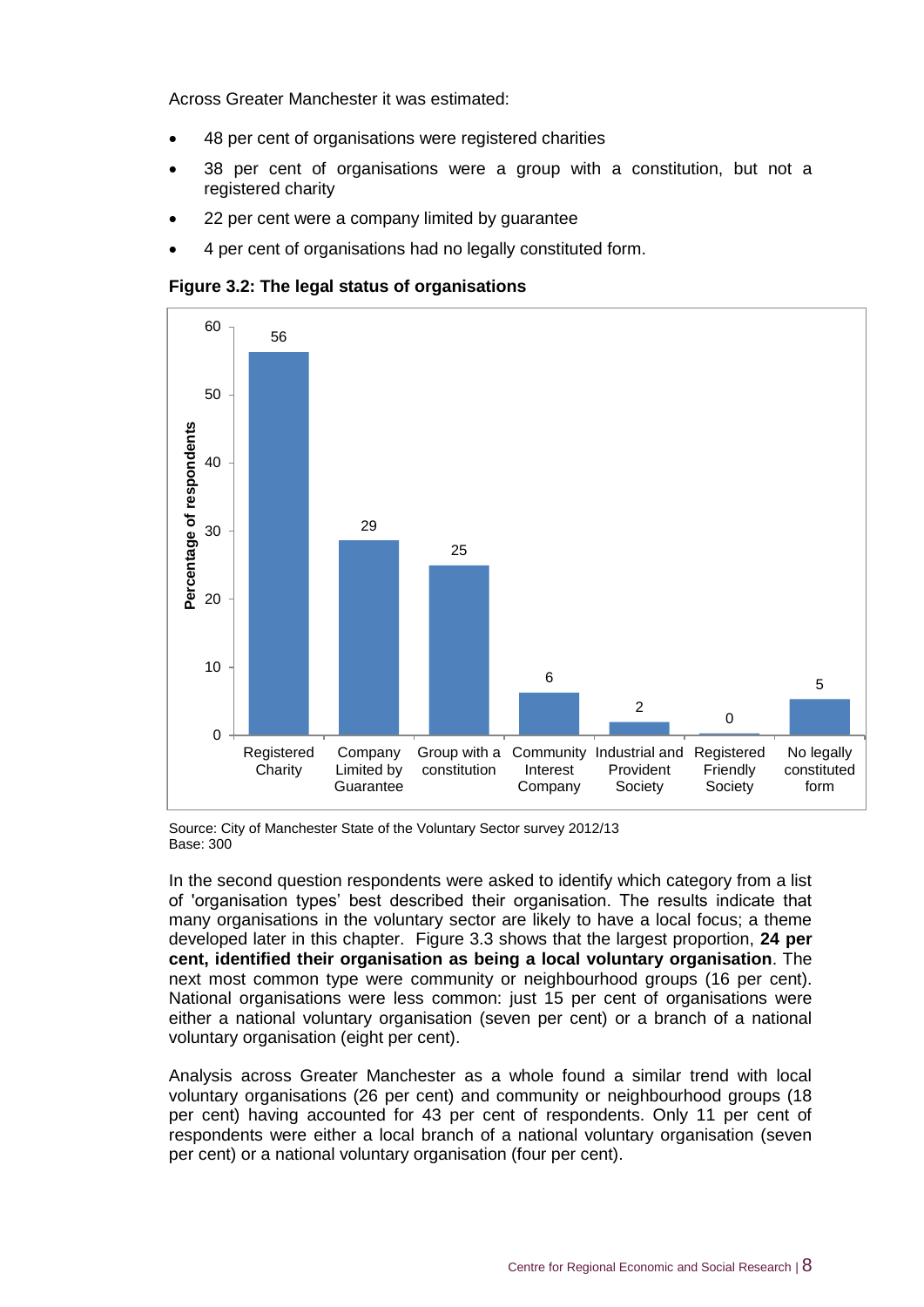



Source: City of Manchester State of the Voluntary Sector survey 2012/13 Base: 296

#### **3.4. How long have organisations in the voluntary sector been operating?**

The questionnaire asked respondents to indicate when their organisation was formed. Assessment of organisations by the year in which they were formed provides an indication of how established the voluntary sector was in the city of Manchester. In addition it might also be possible to identify patterns: for example time periods when greater numbers of organisations had been formed.

The responses received build a picture of a sector that has a fairly well established core. However, the voluntary sector in the city of Manchester has also seen the formation of many new organisations since 2001. Figure 3.4 shows that 44 per cent of organisations responding to the survey had been formed since 2001, including 38 per cent in the past ten years (i.e. since 2003). Furthermore, an additional 18 per cent were formed between 1991 and 2000; this means **62 per cent of organisations were formed in the previous 22 years.** This suggests that there has been considerable growth to the sector over more recent years. At the other end of the spectrum 15 per cent of organisations had been formed before 1971, including seven per cent formed in 1910 or before.

The pattern for organisations across the whole of Greater Manchester was similar. Thirty seven per cent of respondents had been formed in the past 10 years, including a slightly higher figure, 10 per cent of organisations, which had been formed since 2011. Seven per cent of Greater Manchester organisations had been formed before 1911.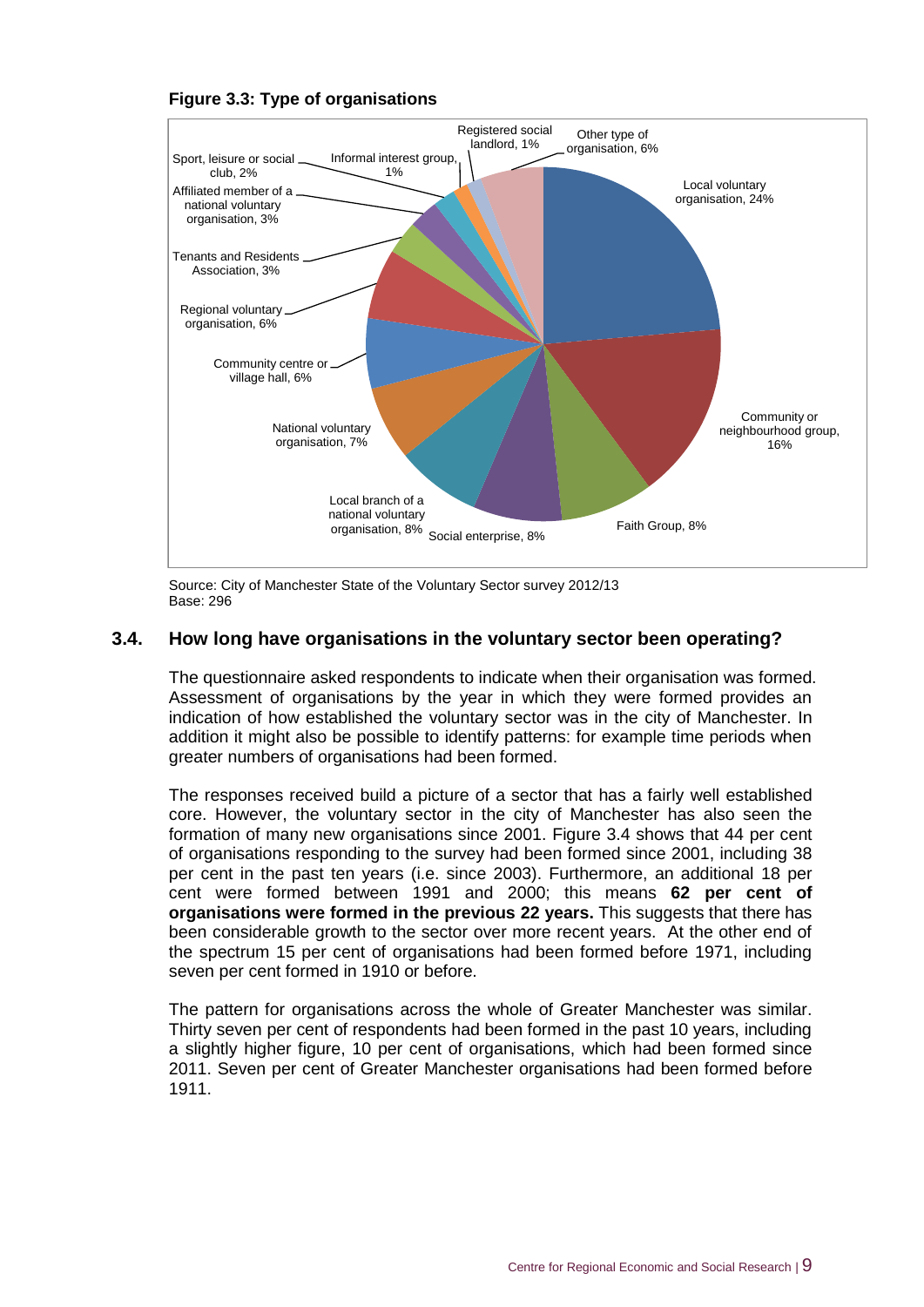



Source: Manchester State of the Voluntary Sector survey 2012/13 Base: 276

It is important to conclude this section by drawing an important qualification. Although the results suggest that it is likely that the sector in city of Manchester has experienced growth in the number of organisations established in the last ten years or so, it may not be as dramatic as the figures suggest. By definition, the survey is of organisations still operating in the city of Manchester in 2012/13, not those which have closed down or ceased operations. Of the organisations which have survived through to 2012/13, the results suggest that a high proportion were established in the last ten years. But some of the organisations established before, and since, may have subsequently closed down. Because we do not know the rate of closure over time we cannot be certain that the aggregate number of organisations being established or surviving is increasing.

#### **3.5. What does the voluntary sector in the city of Manchester do?**

To elicit a picture of what the voluntary sector in the city of Manchester does the survey asked respondents to identify up to three main areas in which their organisation operates. Figure 3.5 presents the results to this question and confirms the message that the sector in the city of Manchester worked in a diverse range of thematic service areas. However, the proportion of responding organisations working in each area varies. This is most likely dependent on need and funding opportunities.

Figure 3.5 shows more than a fifth of organisations worked in each of the following four areas:

- community development (43 per cent)
- health and well-being (40 per cent)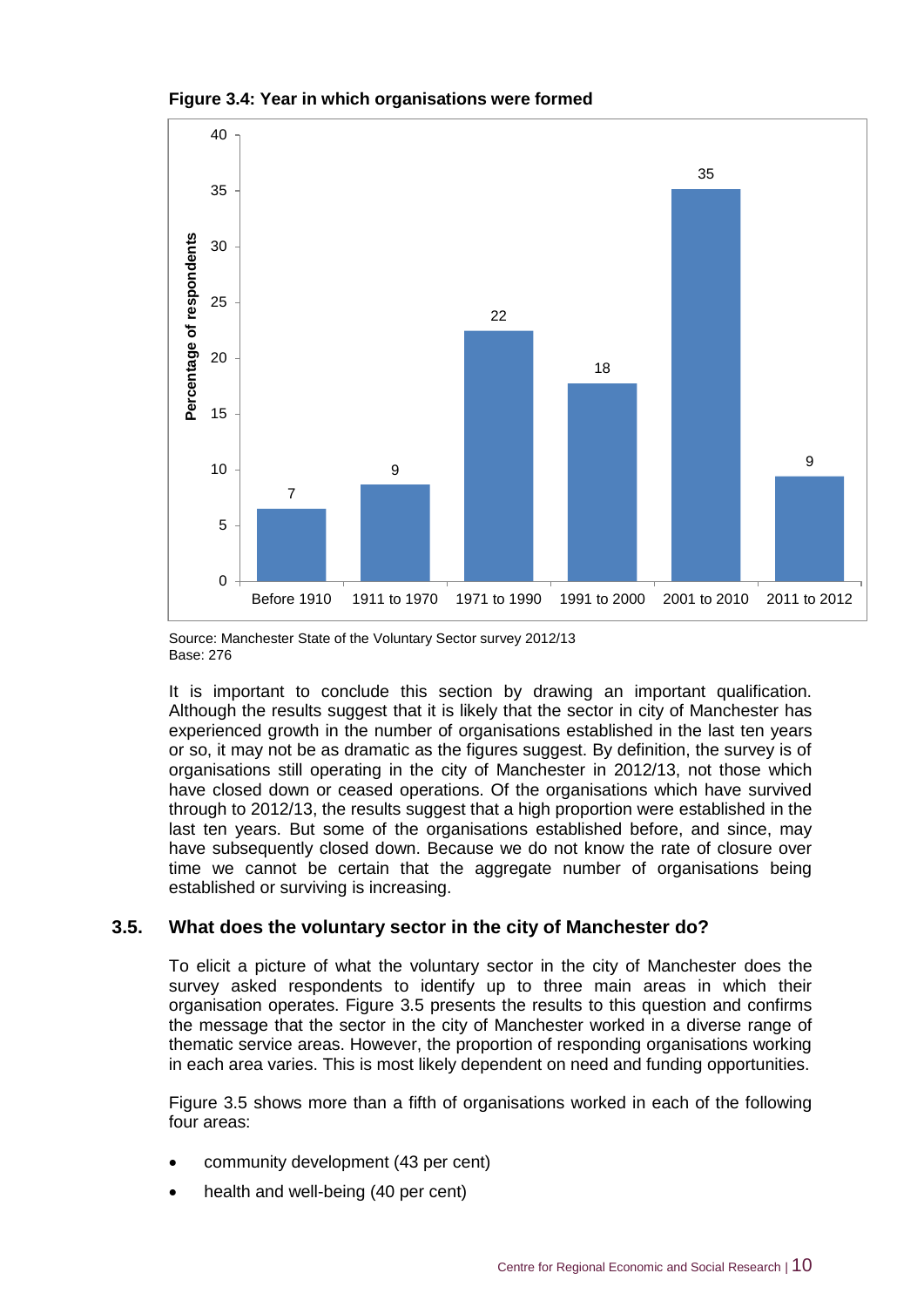- education, training and research (36 per cent)
- arts, heritage and culture (21 per cent).

Across Greater Manchester as a whole a similar four areas of work were reported as being the most common to work within:

- health and well-being (37 per cent)
- community development (37 per cent)
- education, training and research (28 per cent)
- and sport and leisure (28 per cent).

#### **Figure 3.5: Main areas in which organisations work**



Source: City of Manchester State of the Voluntary Sector survey 2012/13 Base: 299

#### **3.6. Who are the clients, users or beneficiaries of the voluntary sector in city of Manchester?**

The questionnaire asked respondents to provide the total number of individual clients, users or beneficiaries that their organisation has supported in the last year. Analysis of responses to this question by size and type of organisation revealed that in many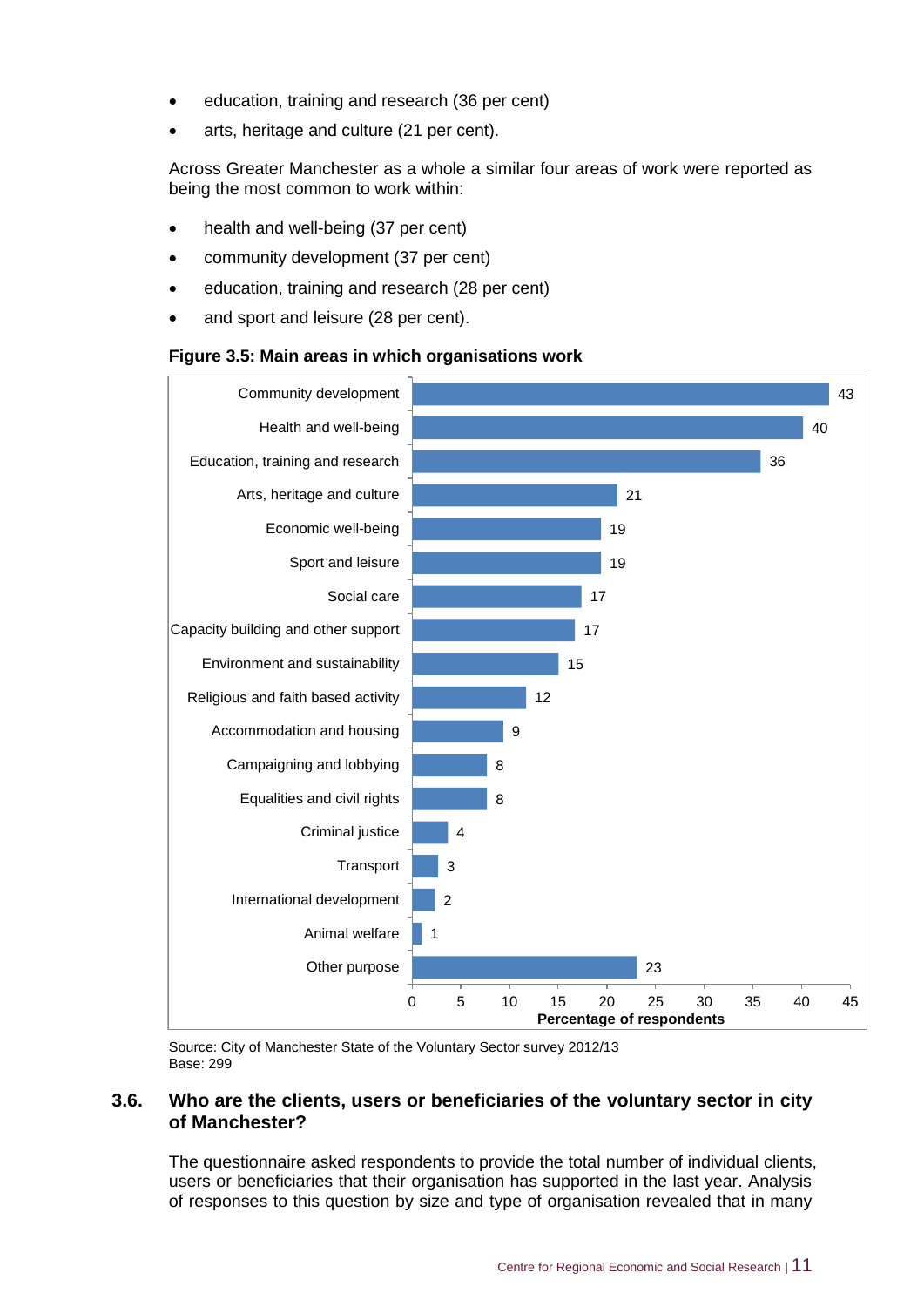cases organisations had provided the number of 'interventions' or 'contacts' that they had had with clients, users or beneficiaries. So for example an individual who visited a community centre once a week would have been counted 52 times within the year. Whilst some organisations will have provided the number of unique clients, users or beneficiaries, so as not to overestimate, in our analysis we have assumed the number provided represents the total number of interventions.

Summing across the 214 organisations that responded gives a total of 862,000 interventions. The responses received can be extrapolated for the estimated 3,093 organisations thought to be operating in the voluntary sector in city of Manchester to provide an estimate of the total number of interventions by city of Manchester organisations. Working through the calculation it is estimated that **city of Manchester organisations had 7.7 million interventions with clients, users or beneficiaries** in the past year.

The questionnaire also asked respondents to identify up to three groups that make up the main clients, users or beneficiaries of their organisation. Figure 3.6 shows that, as might be expected, the voluntary sector in the city of Manchester served a diverse and wide ranging client group. In many cases, client groups were served by relatively small numbers of organisations: ten per cent of organisations or fewer served 12 of the client groups listed.

Figure 3.6 shows a third of organisations identify 'everyone' as a main client, user or beneficiary group. The specific client groups served by the largest proportions of organisations can be broadly characterised as being demographic: age - children (19 per cent), young people (25 per cent), and older people (21 per cent) - and gender women (23 per cent) and men (19 per cent).

The relatively high proportion of organisations supporting children and young people may represent a temporary situation before the effects of public spending cuts cascade down into funding for voluntary sector organisations: it will be interesting to monitor how the proportion of organisations who work mainly with children and young people changes with reductions in funding in this area.

Notably a fifth of organisations in the city of Manchester identified BME communities as a main client, user or beneficiary group.

Individuals with health issues were also served by relatively high proportions of organisations. People with mental health problems and disabled people were a main client, user or beneficiary group for 15 per cent and 14 per cent of organisations respectively.

Analysis of responses to all of the Greater Manchester surveys found a similar pattern with general and demographic client groups been the most common beneficiary groups identified:

- everyone: 31 per cent
- women: 26 per cent
- young people (aged 13-25 years): 24 per cent
- men: 23 per cent
- older people: 23 per cent.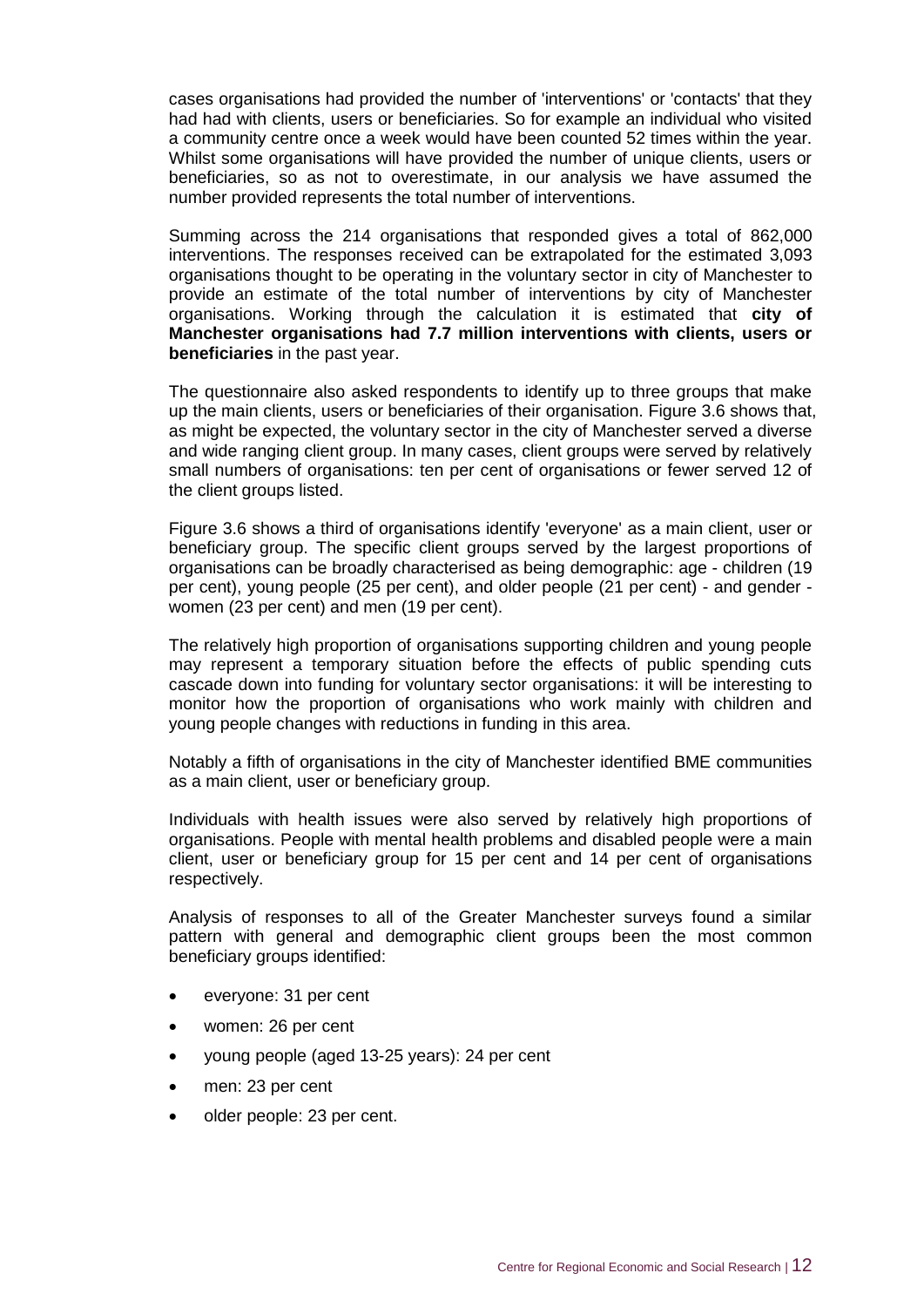

#### **Figure 3.6: Main client groups of city of Manchester organisations**

Source: City of Manchester State of the Voluntary Sector survey 2012/13 Base: 329

#### **3.7. What geographical levels does the voluntary sector operate at?**

The survey asked respondents to identify the main geographical levels at which they operated – this ranged from the neighbourhood level, to those operating across England, the UK or overseas. In this question respondents were asked to pick out up to three main geographic levels, the results of which are presented in figure 3.7. This shows that the **local area is a main focus for a majority of organisations**:

- over half (53 per cent) identified particular city of Manchester neighbourhoods or communities were a main focus
- 34 per cent identified the whole of the city of Manchester local authority area as a main focus of their work.

Compared with other local authoritues within Greater Manchester high proportions of organisations cited that a main geographic area at which they worked was either national (18 per cent) or international (five per cent).

Across all Greater Manchester organisations 57 per cent identified particular neighbourhoods and communities as a main geographic focus. The percentage of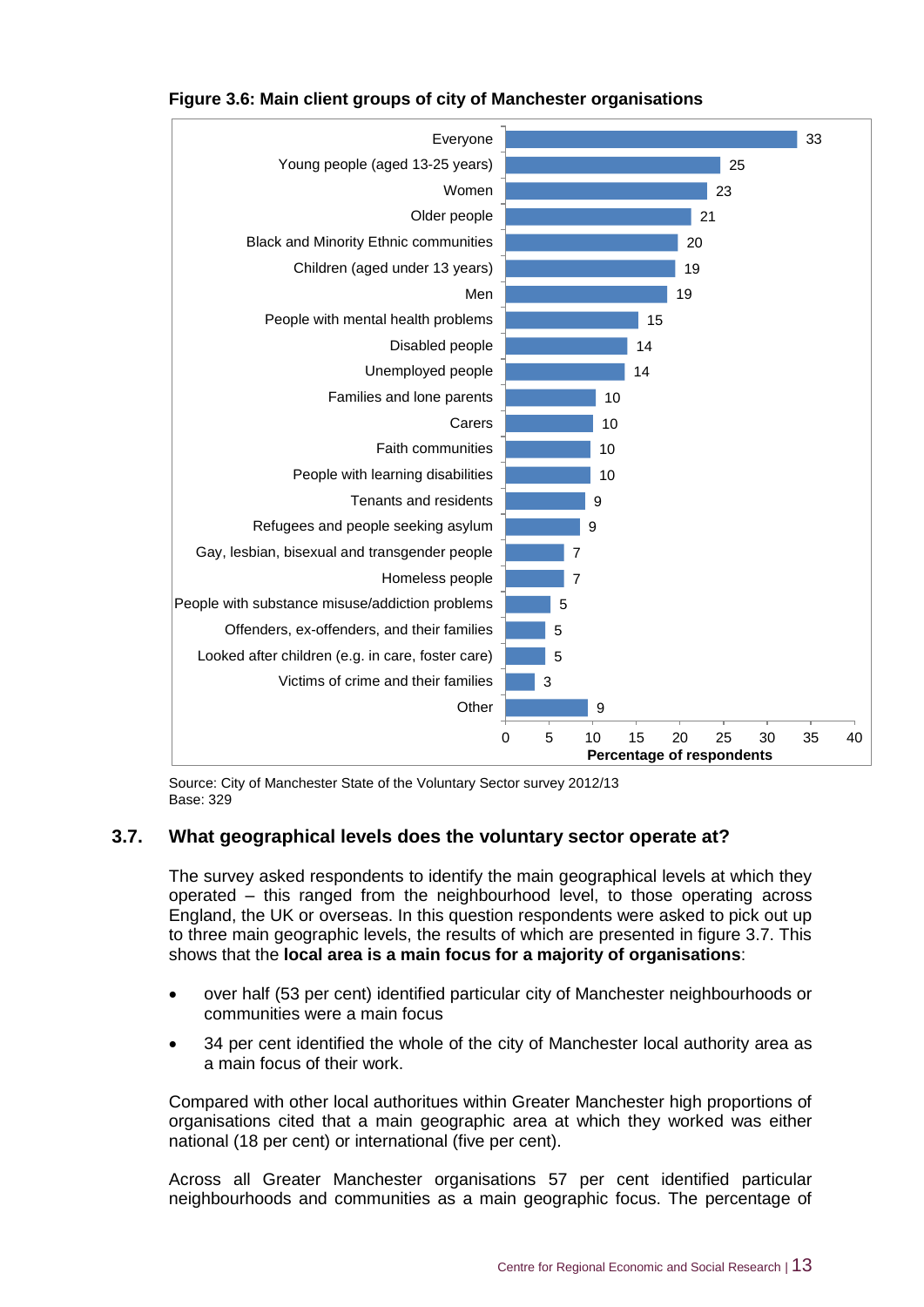organisations who said they worked nationally and internationally was lower across Greater Manchester as a whole: 11 per cent and four per cent respectively.



**Figure 3.7: Main geographic focus**



Using the responses to this question it is also possible to identify the highest geographic area that was the main focus of each organisation. This analysis finds:

- for 40 per cent of organisations their highest main geographic focus was particular city of Manchester neighbourhoods or communities
- for 17 per cent of organisations their highest main geographic focus was the city of Manchester LA area
- for 24 per cent of organisations their highest main geographic focus was the region
- for 14 per cent of organisations their highest main geographic focus was the nation as a whole
- and for five per cent of organisations their highest main geographic focus was international.

Comparing this breakdown with that for organisations across all of Greater Manchester identifies a similar trend. However the distribution in the city of Manchester is more skewed towards nationally and internationally focused organisations.

Respondents who reported that the whole city of Manchester local authority area or particular city of Manchester neighbourhoods or communities are a main geographic focus of their organisation were asked to identify in which wards their work was focused. Map 3.1 shows the percentage of all organisations that identified each of city of Manchester's wards as a main focus of their work.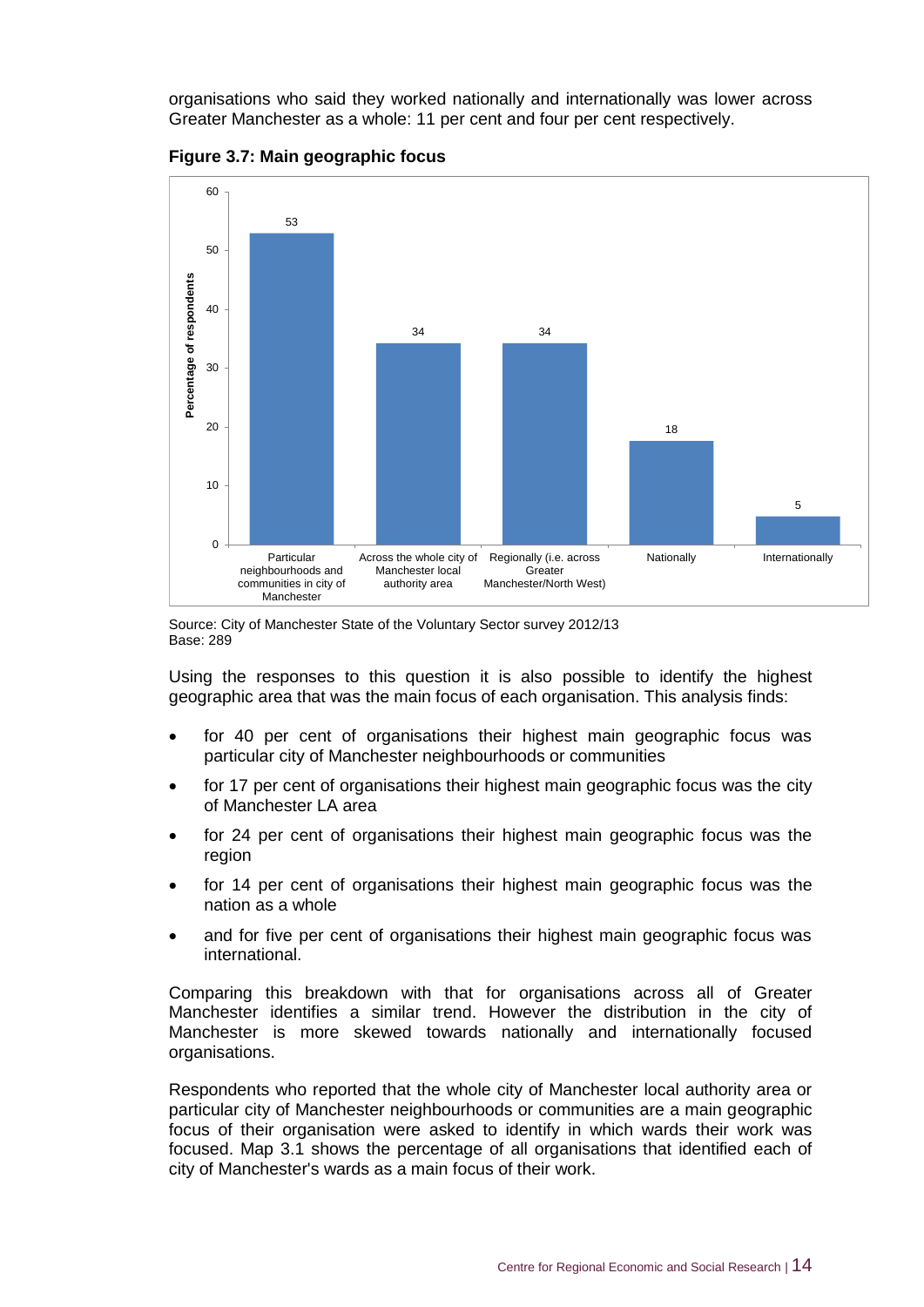Moss Side has the highest proportion - largest number - of city of Manchester organisations that identified it as a main focus of their work: 43 per cent. In addition 41 per cent of city of Manchester organisations identified Chorlton, Longsight, Whalley Range and Levenshulme as a main focus.

The two wards which are a main focus for the lowest proportions - least numbers - of city of Manchester organisations were:

- Bradford (36 per cent)
- Charlestown (37 per cent).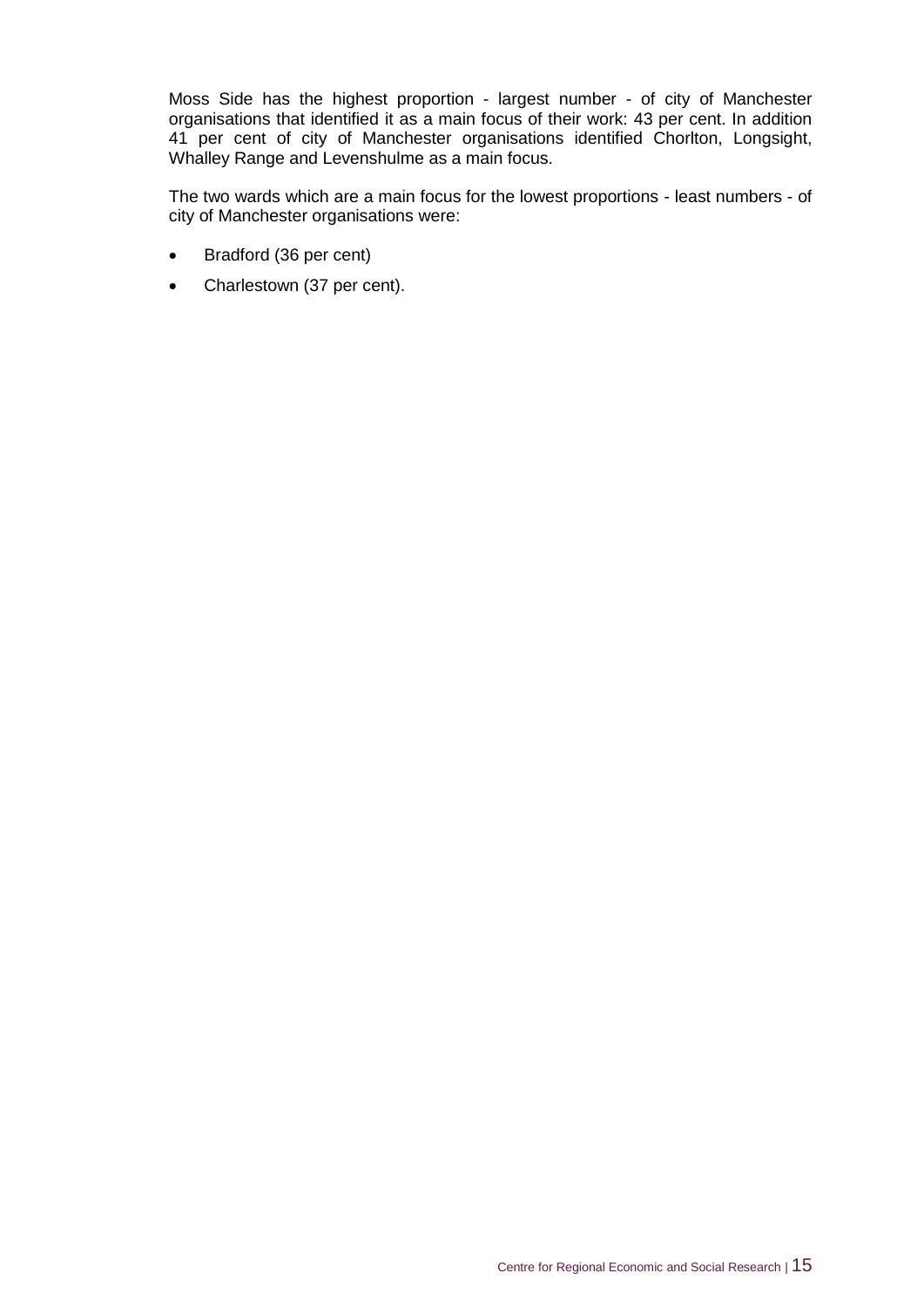

#### **Map 3.1: Percentage of organisations that identify city of Manchester's wards as a main focus of their work**

Source: City of Manchester State of the Voluntary Sector survey 2012/13 Base: 289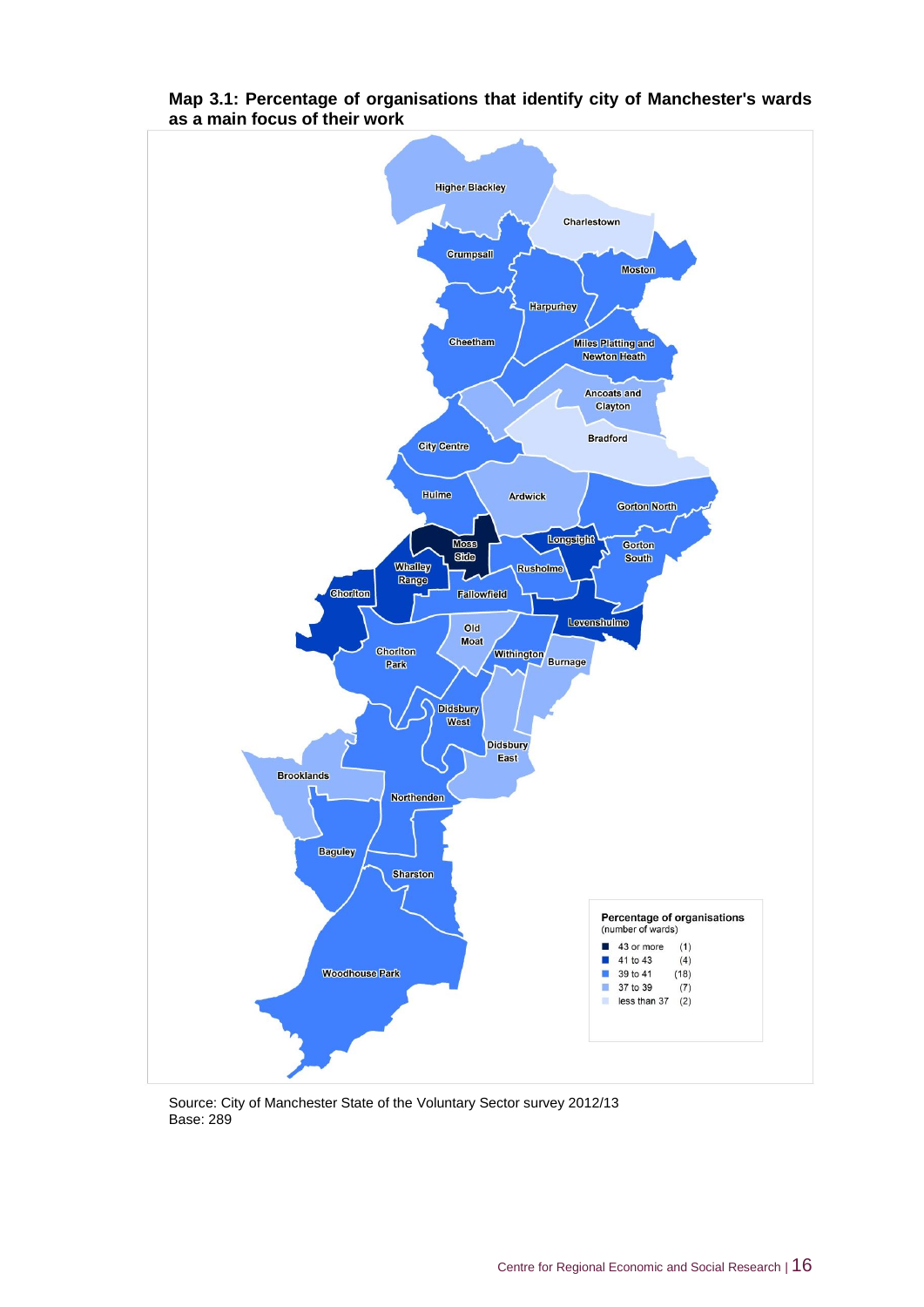<span id="page-27-0"></span>

This chapter provides an overview of the finances and income of the voluntary sector in the city of Manchester. It includes estimates of the overall income received by the sector between 2009/10 and 2011/12, analysis of the different sources of income received (public sector and non-public sector) and their relative contribution, and an assessment of the financial sustainability of the voluntary sector in the context of the economic uncertainty and large scale public sector expenditure cuts during this period.

#### **4.1. Income**

Based on the average (mean) income of respondents to the survey across Greater Manchester, and drawing on the assumptions used to estimate the total number of organisations in the city of Manchester, it is estimated that **the total income of the voluntary sector in the city was almost £477 million in 2011/12<sup>19</sup>** - around 48 per cent of the total income of the voluntary sector in Greater Manchester. However, **year-on-year reductions in income have been identified**: it represents a reduction of two per cent compared to 2010/11 and follows a larger reduction between 2009/10 and 2010/11 when the total income of the sector reduced by an estimated five per cent, from £508 million to £484 million. This data is outlined in more detail in table 4.1.

|  | Table 4.1: Estimated annual income of the voluntary sector in the city of |  |  |  |  |  |
|--|---------------------------------------------------------------------------|--|--|--|--|--|
|  | Manchester (2009/10-2011/12)                                              |  |  |  |  |  |

|         | Total<br><b>Income</b> | %<br>Change |
|---------|------------------------|-------------|
| 2009/10 | £508m                  |             |
| 2010/11 | £484m                  | -5          |
| 2011/12 | £477m                  | -2          |

Source: City of Manchester State of the Voluntary Sector survey 2012/13 Base: 207

All figures are in 2011/12 prices

This decline in income between 2009/10 and 2011/12 needs to be considered in the context of national trends discussed in chapter 2. Although there are no figures for the city during the 2000/01-2007/08 period, nationally the voluntary sector's income grew by an average of five per cent a year over these six years<sup>20</sup>. If it is assumed that

-

<sup>&</sup>lt;sup>19</sup> This figure is based on a weighted average (mean) for each size category for respondents from across Greater Manchester. The methodology is explained in more detail in the methodological appendix.

<sup>20</sup> See Clark, J *et al.,* (2010)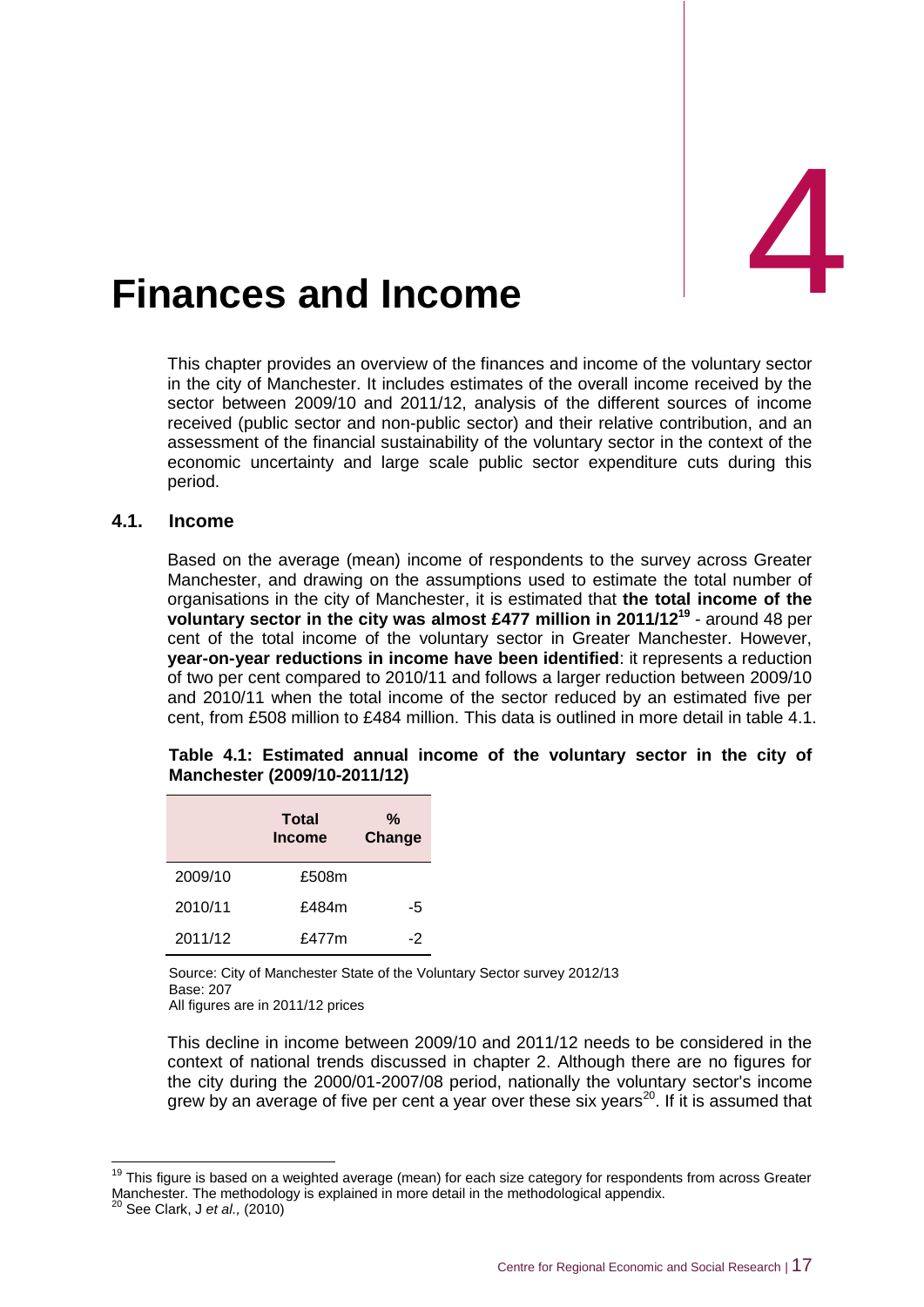the voluntary sector in the city developed at a similar rate during this period, then **the decline in income last three represents the first long term economic contraction in the sector in at least 10 years**. This is likely to be an indication of the effect of the economic downturn of the past few years which, as discussed in chapter 2 is likely to have led to a reduction in income from the public sector sources, from charitable donations, and independent funders. **This trend seems likely to continue**, as further large reductions in public sector spending are expected over the next few years and the economy continues to falter.

When the voluntary sector's income is explored in more detail it shows significant variations according to organisation size<sup>21</sup>. In 2011/12, the majority of income was concentrated in large and medium sized organisations even though the majority of organisations were micro or small. This is outlined in more detail in figure 4.1.





Source: City of Manchester State of the Voluntary Sector survey 2012/13 Base: 207

-

This shows that **micro and small organisations account for more than four fifths of organisations in the voluntary sector but less than ten per cent of total income**. By contrast medium and large organisations account for less than a fifth of the voluntary sector's organisations but receive more than 90 per cent of its income. Income is concentrated particularly heavily in the largest organisations, with more than two thirds of all income (69 per cent) into the voluntary sector received by 168 organisations.

 $21$  In exploring organisation size we used the categories developed by NCVO for use in their Almanac series (see e.g. Clark *et al*,. 2010)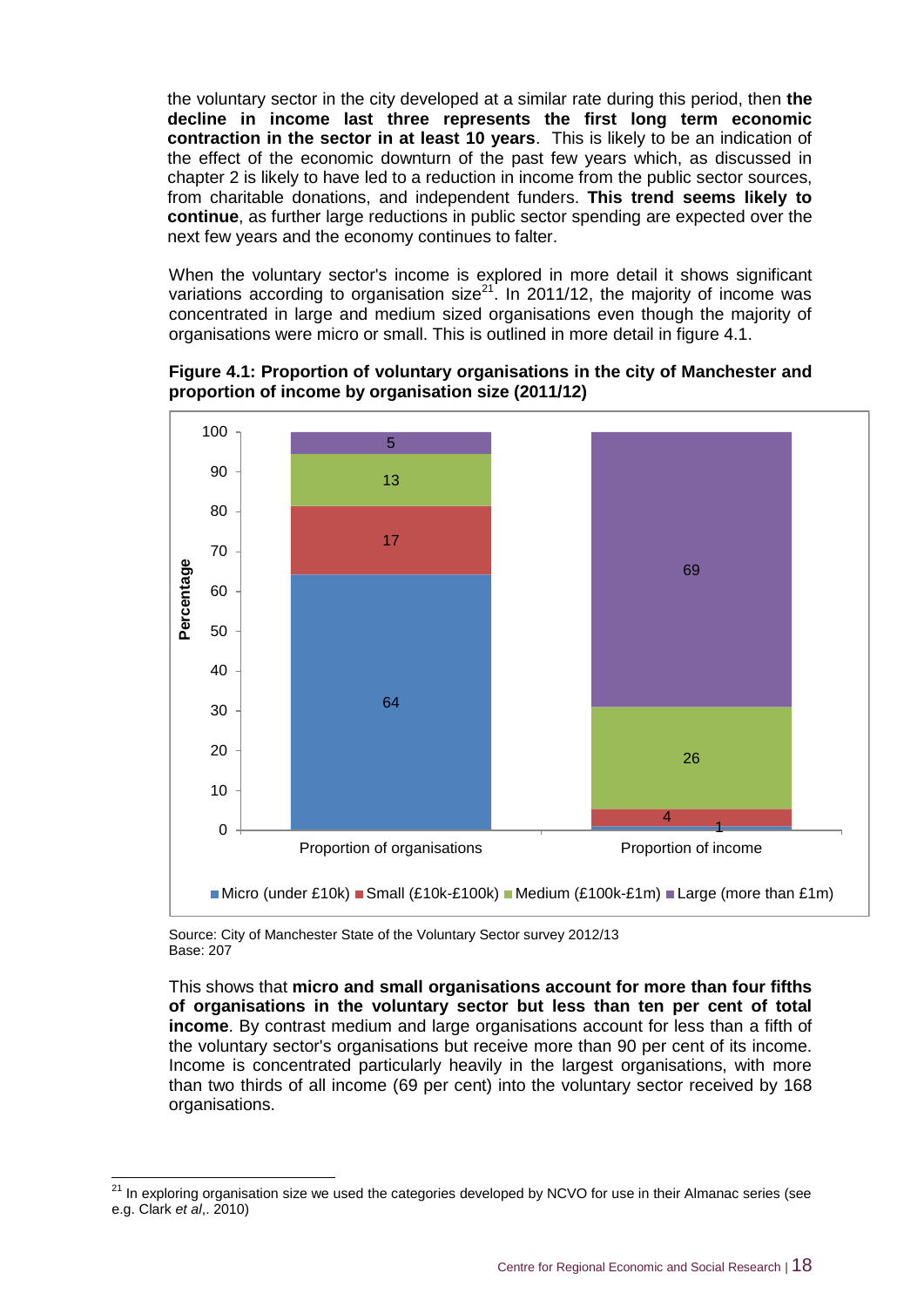Analysis of income data from survey respondents from across Greater Manchester<sup>22</sup> identified further variations according to organisation size when we explored how income levels had changed between 2009/10 and 2011/12. These are summarised in table 4.2.

|         | <b>Micro</b> |             | <b>Small</b> |             | <b>Medium</b> |             | Large           |             |  |
|---------|--------------|-------------|--------------|-------------|---------------|-------------|-----------------|-------------|--|
|         | (under £10k) |             | (£10k-£100k) |             | $(E100k-E1m)$ |             | (more than £1m) |             |  |
|         | Income       | %<br>change | Income       | %<br>change | Income        | %<br>change | Income          | %<br>change |  |
| 2009/10 | £32.9m       |             | £61.2m       |             | £340.6m       |             | £635.7m         |             |  |
| 2010/11 | £34.5m       | 5           | £60.7m       | -1          | £302.9m       | $-11$       | £620.1m         | $-2$        |  |
| 2011/12 | £30.4m       | $-12$       | £62.3m       | 3           | £290.9m       | -4          | £615.9m         | -1          |  |

| Table 4.2: Estimated change in annual income by organisation size (Greater |  |  |
|----------------------------------------------------------------------------|--|--|
| Manchester: 2009/10-2011/12)                                               |  |  |

Source: Greater Manchester State of the Voluntary Sector survey 2012/13 Base: 1,018 All figures are in 2011/12 prices

This shows that across Greater Manchester the medium and large organisation categories experienced year on year reductions in total income between 2009/10 and 2011/12. Medium organisations experienced a particularly large reduction of more than 10 per cent between 2009/10 and 2010/11. By contrast micro organisations experienced a small increase between 2009/10 but a large reduction of more than 10 per cent between 2010/12 and 2011/12 and the income of small organisations remained relatively stable.

#### **4.2. Sources of Income**

#### *4.2.1. Public sector income*

 $\overline{a}$ 

Survey respondents were asked to identify the public sector bodies from which they received funding in 2011/12. Overall, **66 per cent of respondents reported having at least one source of public sector funds**. The results are outlined in figure 4.2.

This shows that **Manchester City Council was the most frequently identified source of public sector funding** (36 per cent) followed by national Government Departments and other public sector bodies (both just 8 per cent). Only 7 per cent of respondents receive income from NHS Manchester. This pattern was reflected across Greater Manchester, where local authorities consistently emerged as the most frequent source of public sector funds.

The survey also asked respondents with public sector income whether they had received a formal funding agreement for each source. Among these sources, 77 per cent of Government department funding, 84 per cent of Manchester city council funding, and 73 per cent of NHS Manchester funding, was made with a formal agreement.

 $22$  It was not possible to undertake sufficiently robust analysis of these trends at a local authority level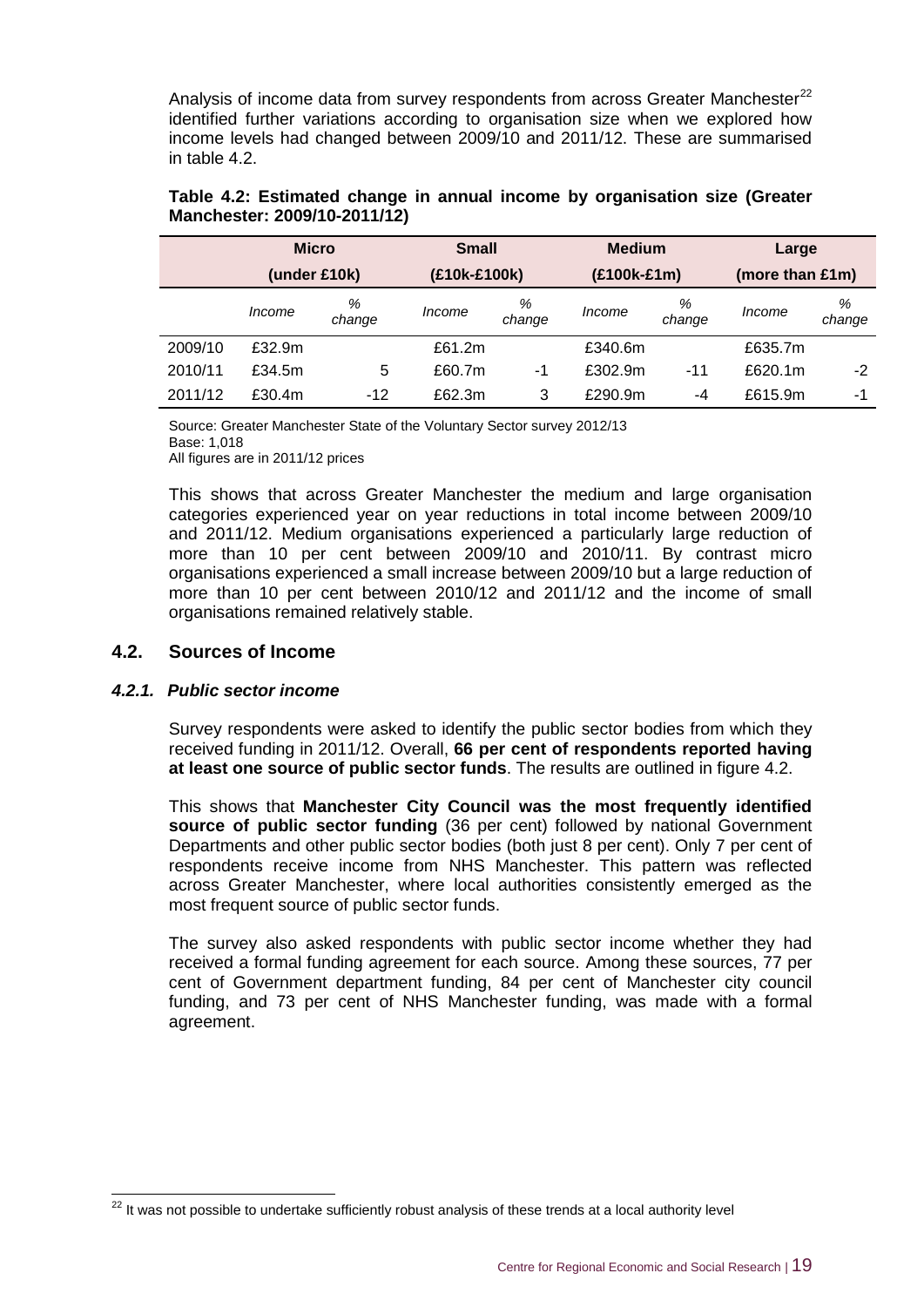

#### **Figure 4.2: Public sector funds received by city of Manchester respondents (2011/12)**

Source: City of Manchester State of the Voluntary Sector survey 2012/13 Base: 207

An insight of the relative value of public sector funds can be gained through analysis of the Greater Manchester wide responses<sup>23</sup>. These are summarised in Figure 4.3 which shows that income from National Government Departments accounted for more than half of all public sector funds received. By contrast local authorities provided around a third of funds, and health bodies and other public sector bodies less than a tenth each. It is important to recognise that this figure is affected by a number of large national public sector contacts: across Greater Manchester the average value of income from national Government sources was £586,000, including three organisations with more than £1 million from national Government departments. By contrast the average value of local authority income was only £76,000 and for health bodies was £134,000.

 $\overline{a}$ 

 $^{23}$  It was not possible to undertake sufficiently robust analysis of this data at a local authority level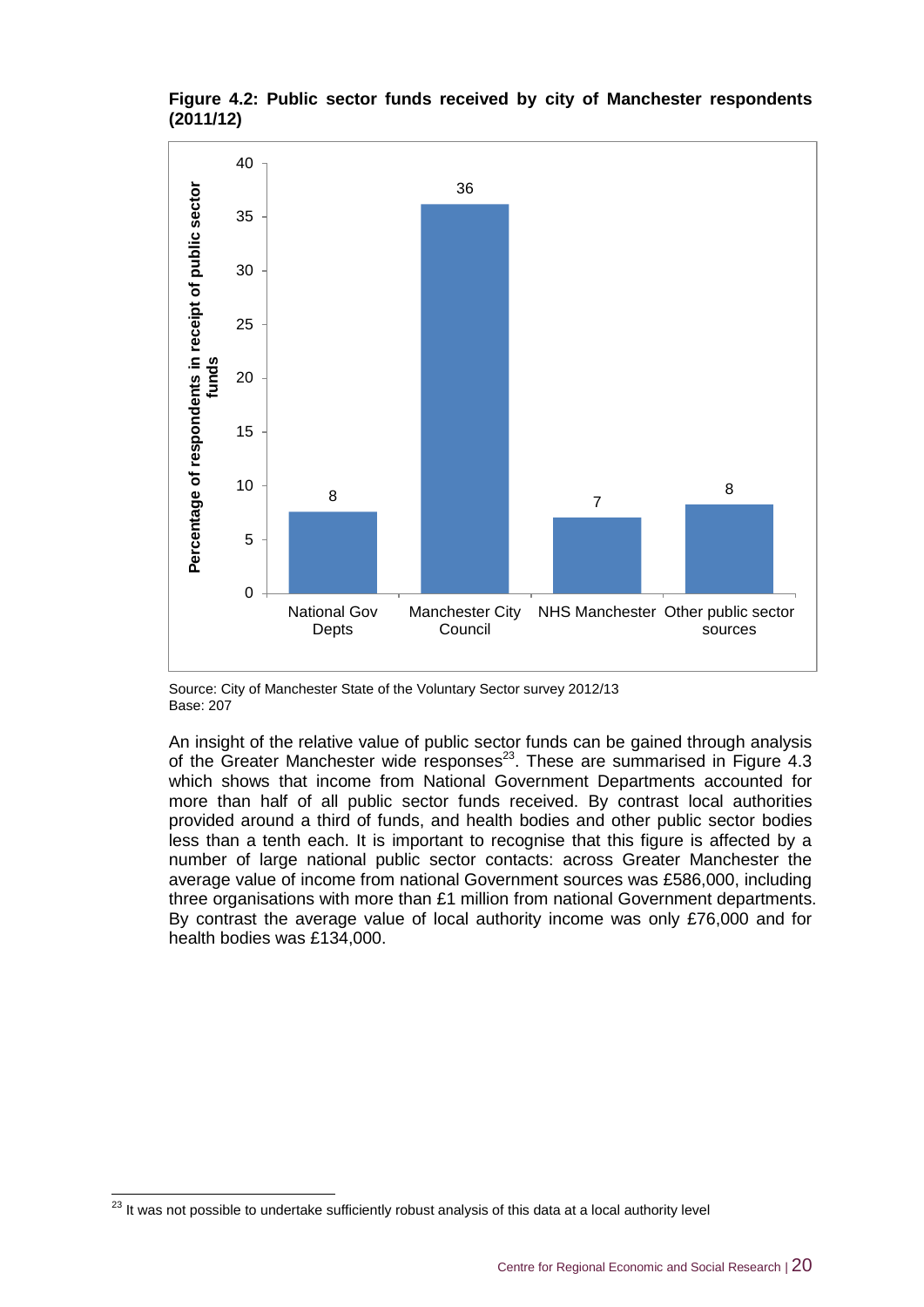

#### **Figure 4.3: Relative value of public sector funds received by Greater Manchester voluntary organisations (2011/12)**

Source: Greater Manchester State of the Voluntary Sector survey 2012/13 Base: 437

The survey also revealed significant variations in public sector income received by organisations of different sizes in the city. Micro organisations were less likely than small, medium and large organisations to have at least one source of public sector income. This is outlined in more detail in figure 4.4.

This shows that only 44 per cent of micro organisations that responded to the survey received public sector funding compared to 74 per cent of small organisations, and 78 per cent of medium and large organisations. This indicates that public sector funding is a particularly important source of funding for small, medium and large sized organisations and suggests that these organisations will be most susceptible to cuts in public sector funding.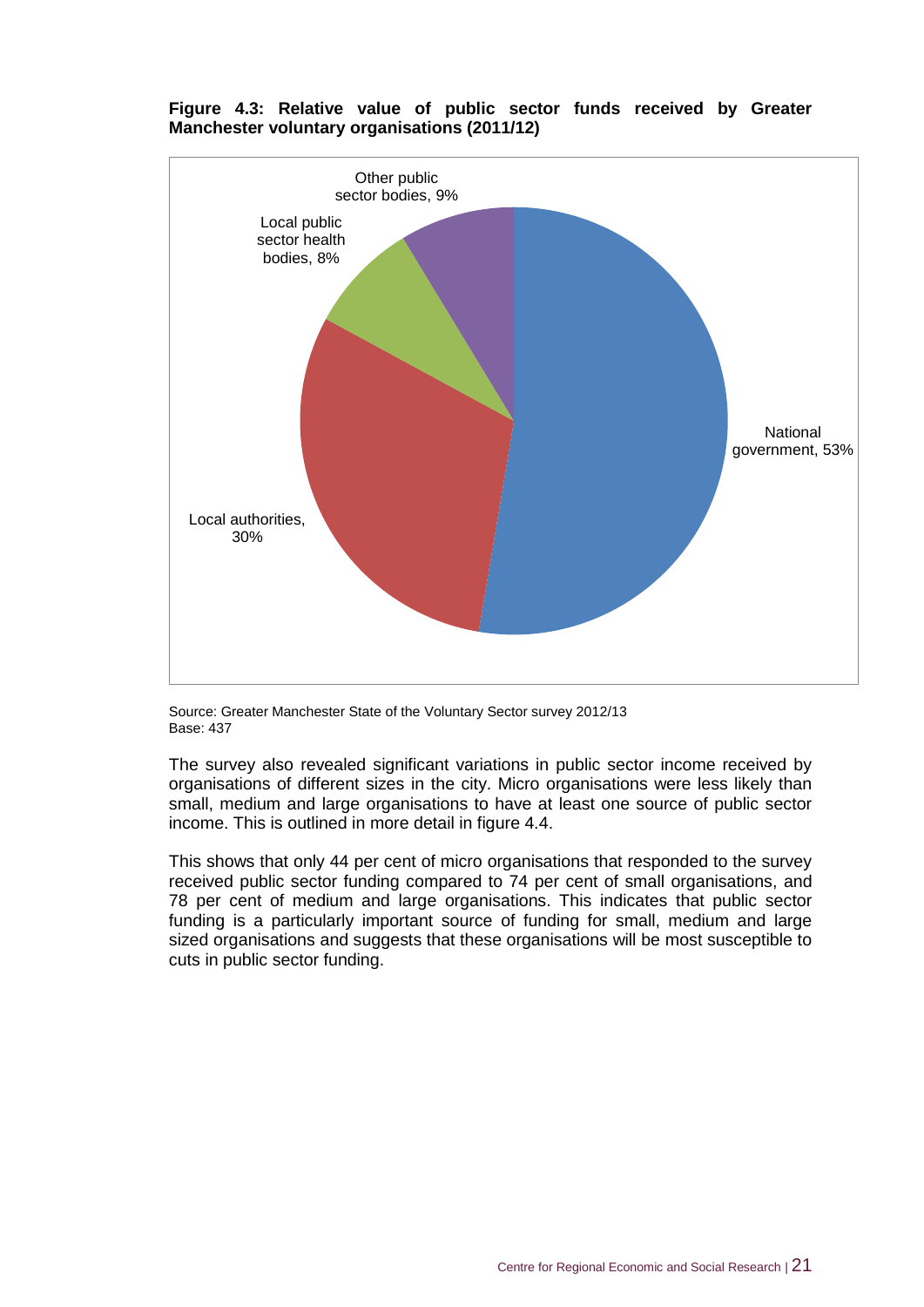**Figure 4.4: Proportion of city of Manchester respondents in receipt of public sector funds by organisation size (2011/12)**



Source: City of Manchester State of the Voluntary Sector survey 2012/13 Base: 207

#### *4.2.2. Other sources of income*

 $\overline{a}$ 

Survey respondents were also asked to identify any other sources of income (i.e. non-public sector) they received in 2011/12. Overall, **71 per cent of respondents received funds from at least one non-public sector source**. This is outlined in more detail in figure 4.5.

This shows that fundraising was the most frequently identified source of other funds (29 per cent of respondents) followed by grants from charitable trusts and foundations (24 per cent), charging for goods and services (18 per cent) and grants from National Lottery distributors (17 per cent).

An insight of the relative value of non-public sector funds can be gained through analysis of the Greater Manchester wide responses $^{24}$ . These are summarised in Figure 4.6 which shows that income from charging for goods and services provided the most value (28 per cent), followed by fundraising (21 per cent), lottery grants (18 per cent) and grants from trusts and foundations (15 per cent). It therefore seems that non-public sector income is more evenly distributed, in terms of value, than public sector income, which was dominated by large national government contracts.

<sup>&</sup>lt;sup>24</sup> It was not possible to undertake sufficiently robust analysis of this data at a local authority level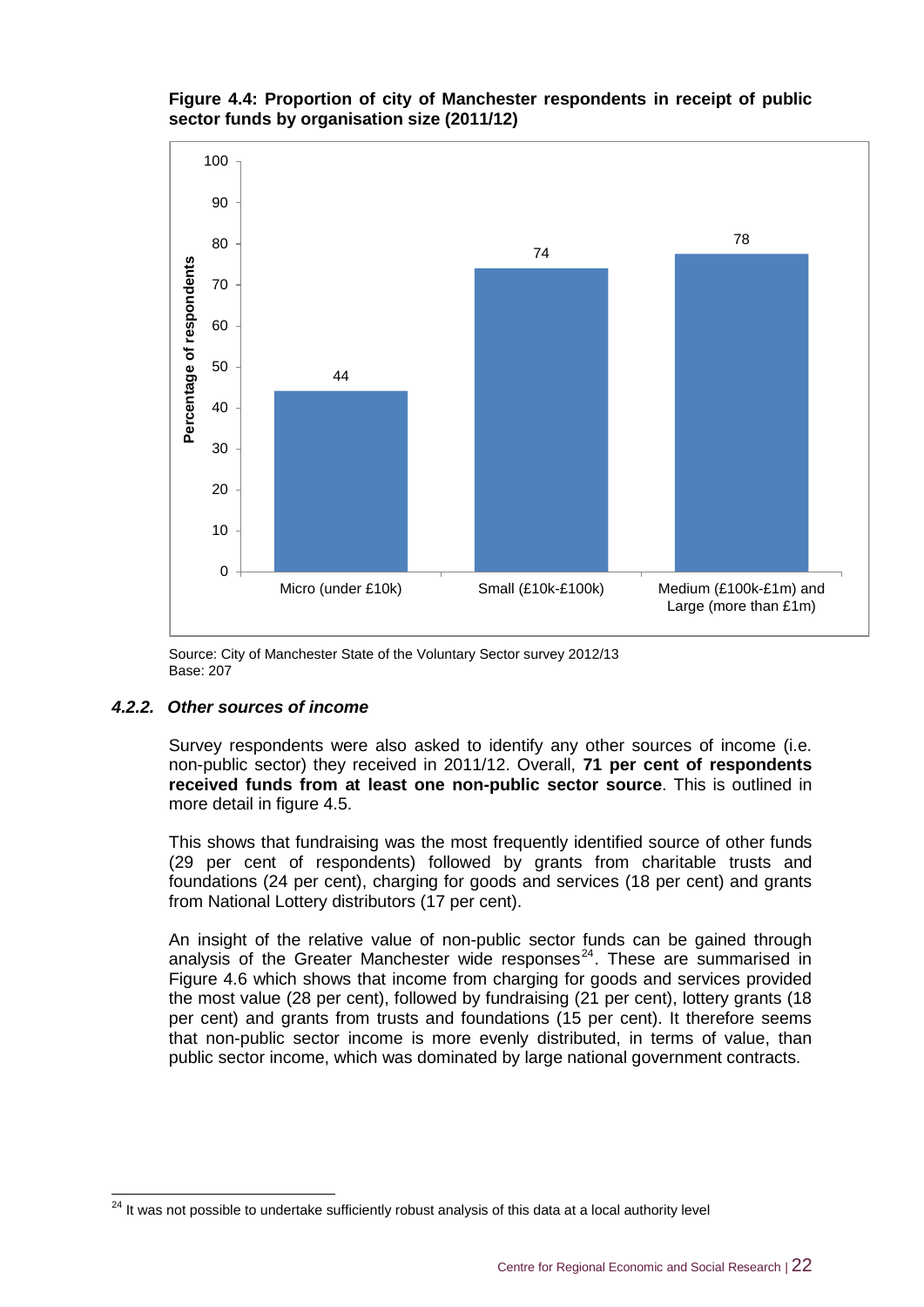

#### **Figure 4.5: Other funds received by City of Manchester respondents (2011/12)**

Source: City of Manchester State of the Voluntary Sector survey 2012/13 Base: 207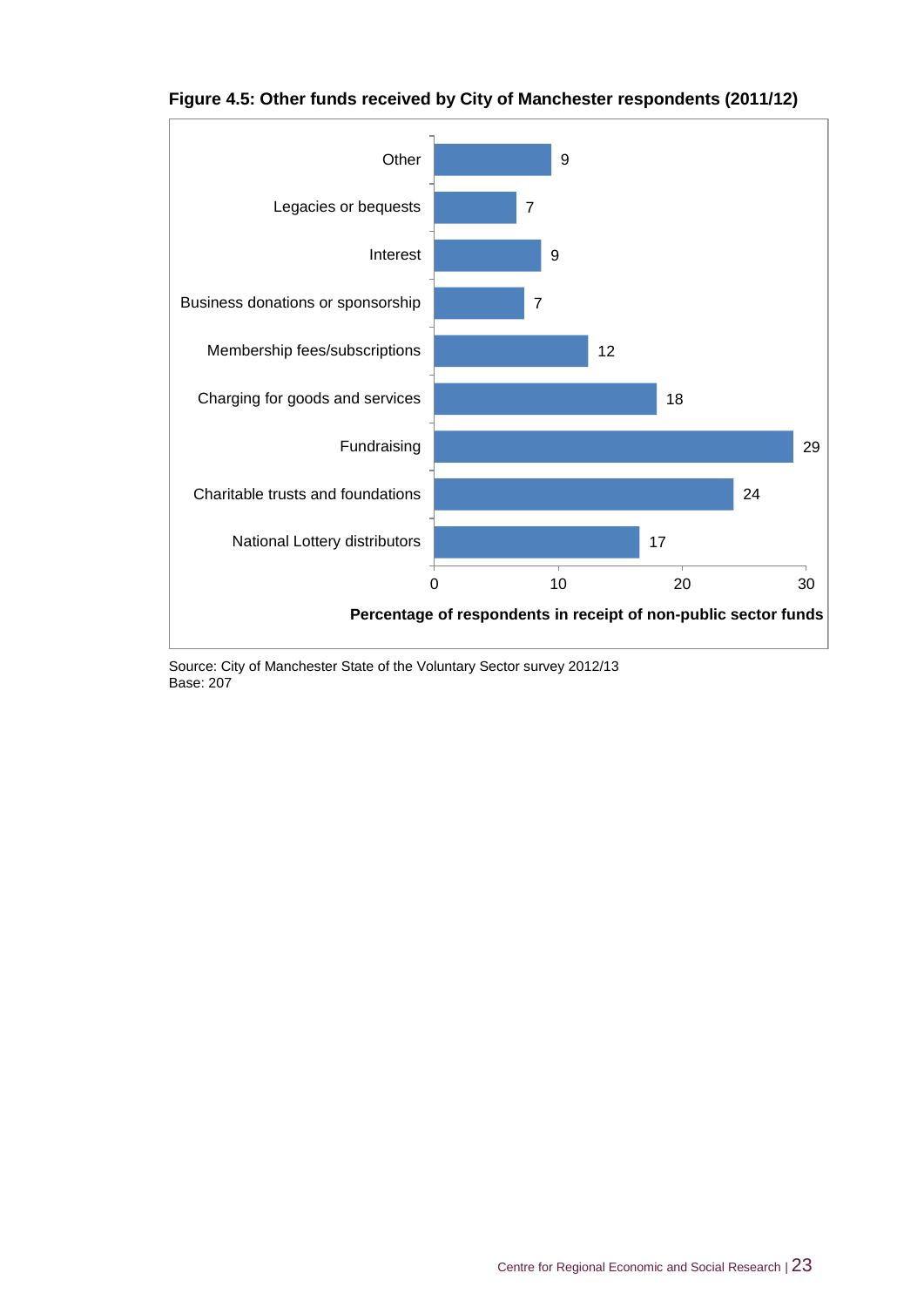

#### **Figure 4.6: Relative value of non-public sector funds by received by Greater Manchester voluntary organisations (2011/12)**

Source: Greater Manchester State of the Voluntary Sector survey 2012/13 Base: 594

The survey also revealed variations in non-public sector income received by organisations of different sizes in the city. Micro organisations were less likely than small, medium and large organisations to have income from non-public sector sources. This is demonstrated by figure 4.7.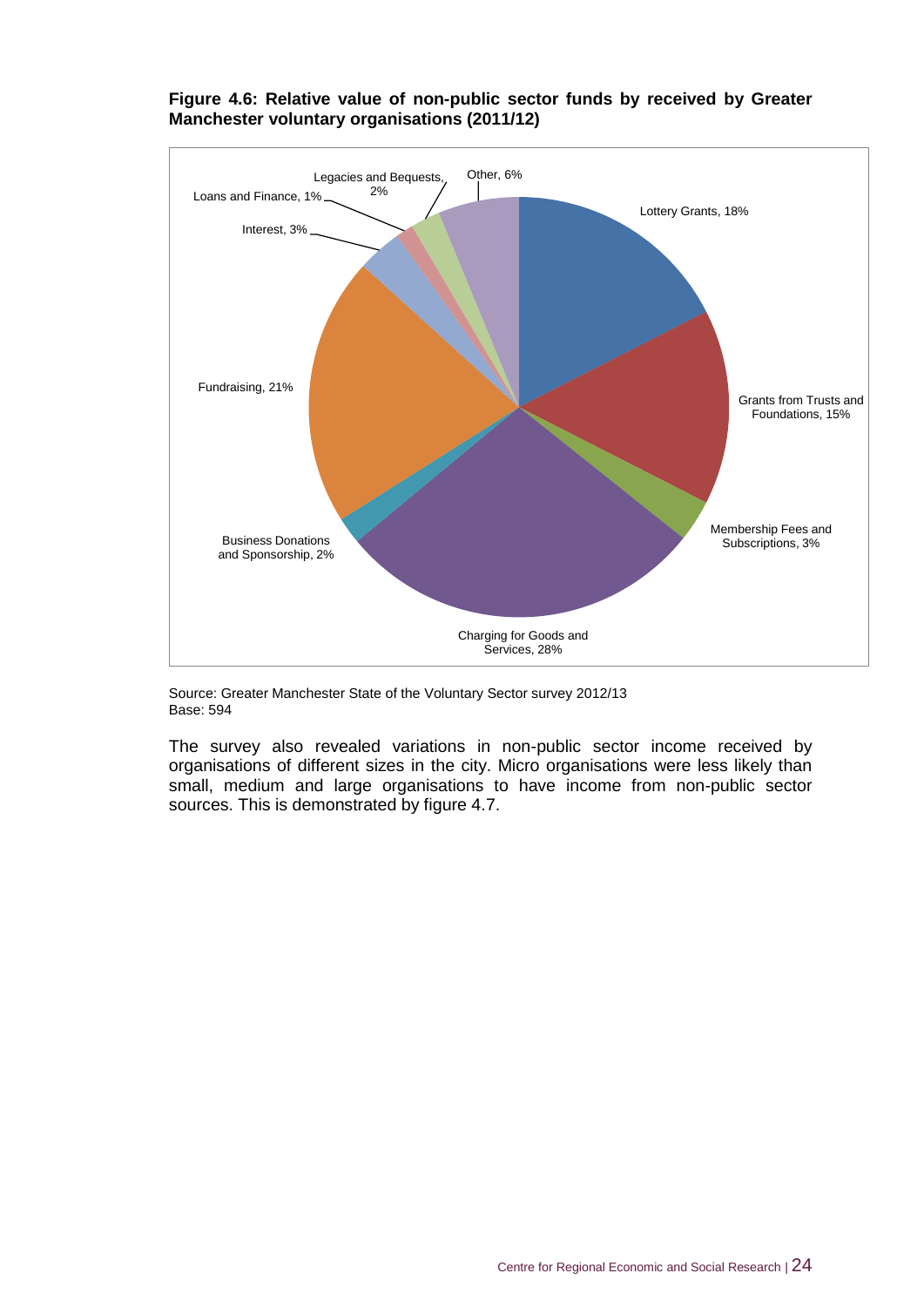#### **Figure 4.7: Proportion of city of Manchester respondents in receipt of other funds by organisation size (2011/12)**



Source: City of Manchester State of the Voluntary Sector survey 2012/13 Base: 207

#### **4.3. Financial Sustainability**

Earlier in this chapter we discussed the probable impact of the economic downturn on the voluntary sector's income: funding from the public sector, charitable donations and independent funders has reduced and may fall yet further whilst competition for these funds increases. This is likely to put pressure on the financial health of voluntary organisations and community groups of all shapes and sizes. The survey therefore asked respondents about how their organisation's financial situation had changed in the past 12 months (i.e. during the current financial year). The results are outlined in figure 4.8.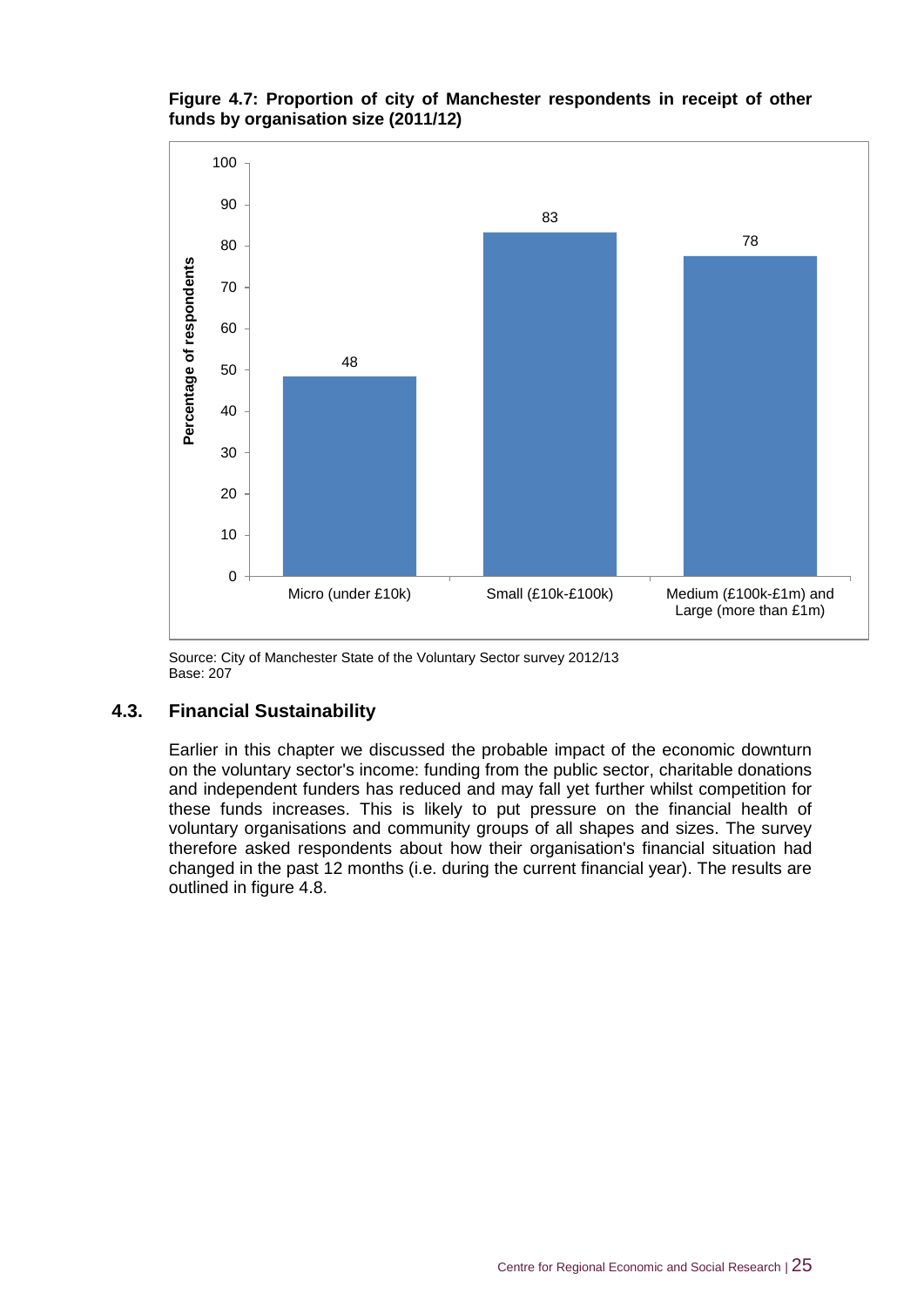

**Figure 4.8: Change in financial circumstances in the last 12 months**

Source: City of Manchester State of the Voluntary Sector survey 2012/13 Base: 164, 160, 148

This raises some concerns: 47 per cent of respondents reported increasing their expenditure but only 38 per cent had experienced an increase in income and only 26 per cent report an increase in reserves; in addition, 38 per cent of respondents reported a decrease in income but only 26 per cent reduced their expenditure and 35 per cent reported a reduction in their financial reserves. This means that **there were a significant number of organisations that spent more money than they received in the past 12 months**: 30 per cent of respondents provided an expenditure figure for 2011/12 that was greater than their income. This could be indicative of a longer term trend in response to the economic downturn and subsequent reductions in the voluntary sector's income. In light of this trend it seems likely that the sustainability of a significant number of organisations could be under threat.

Explored by organisation size, the data suggests that the sustainability of small sized organisations is of particular concern: 61 per cent of small organisations reported increasing their expenditure in the past 12 months but only 48 per cent increased their income. This is outlined in more detail for all sizes of organisations in figures 4.9a and 4.9b overleaf.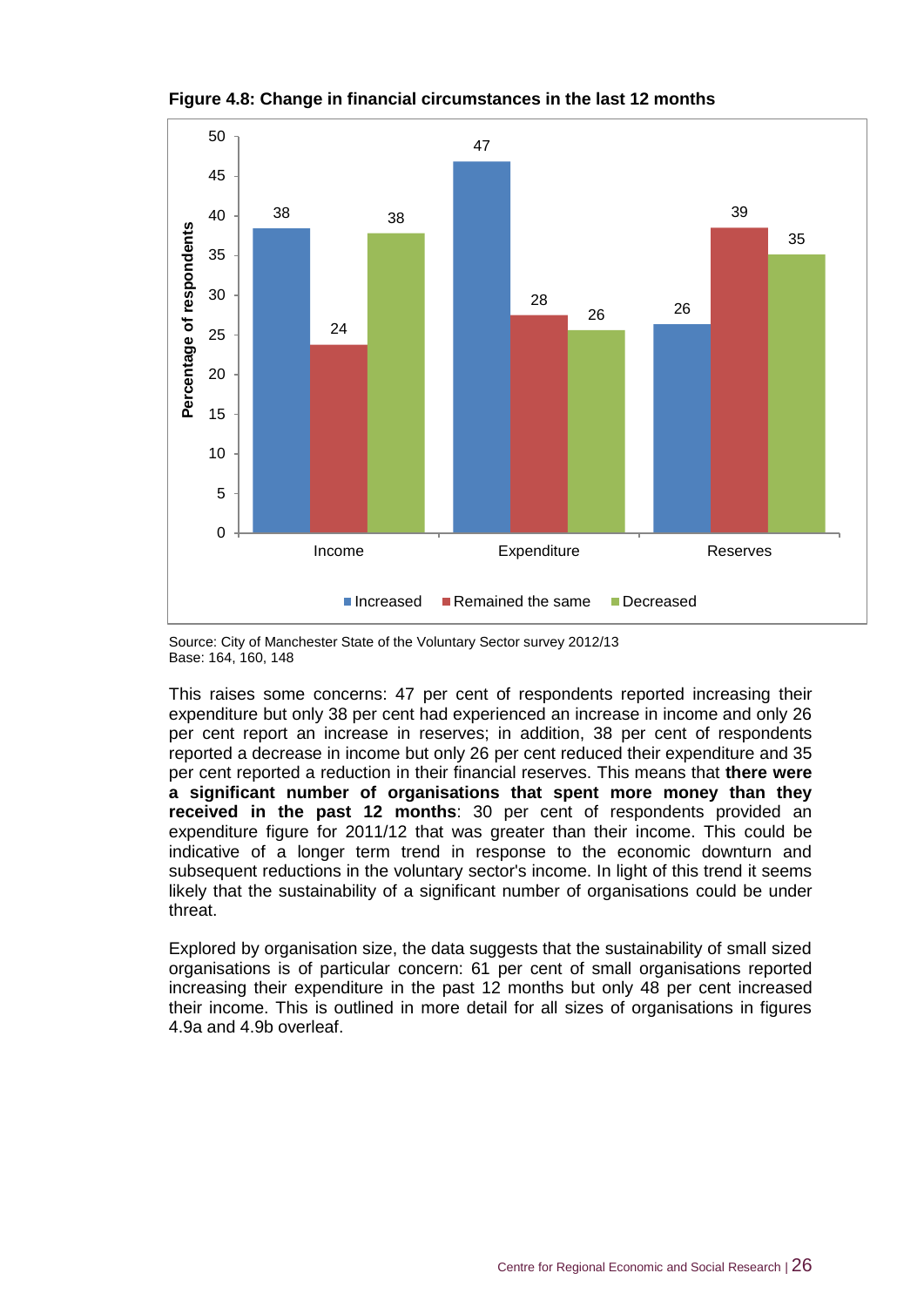

**Figure 4.9a: Change in income in the last 12 months by organisation size**

Source: City of Manchester State of the Voluntary Sector survey 2012/13 Base: 164 Note: 'cannot say' response has been excluded from the analysis



**Figure 4.9b: Change in expenditure in the last 12 months by organisation size**

Source: City of Manchester State of the Voluntary Sector survey 2012/13 Base: 160

Note: 'cannot say' response has been excluded from the analysis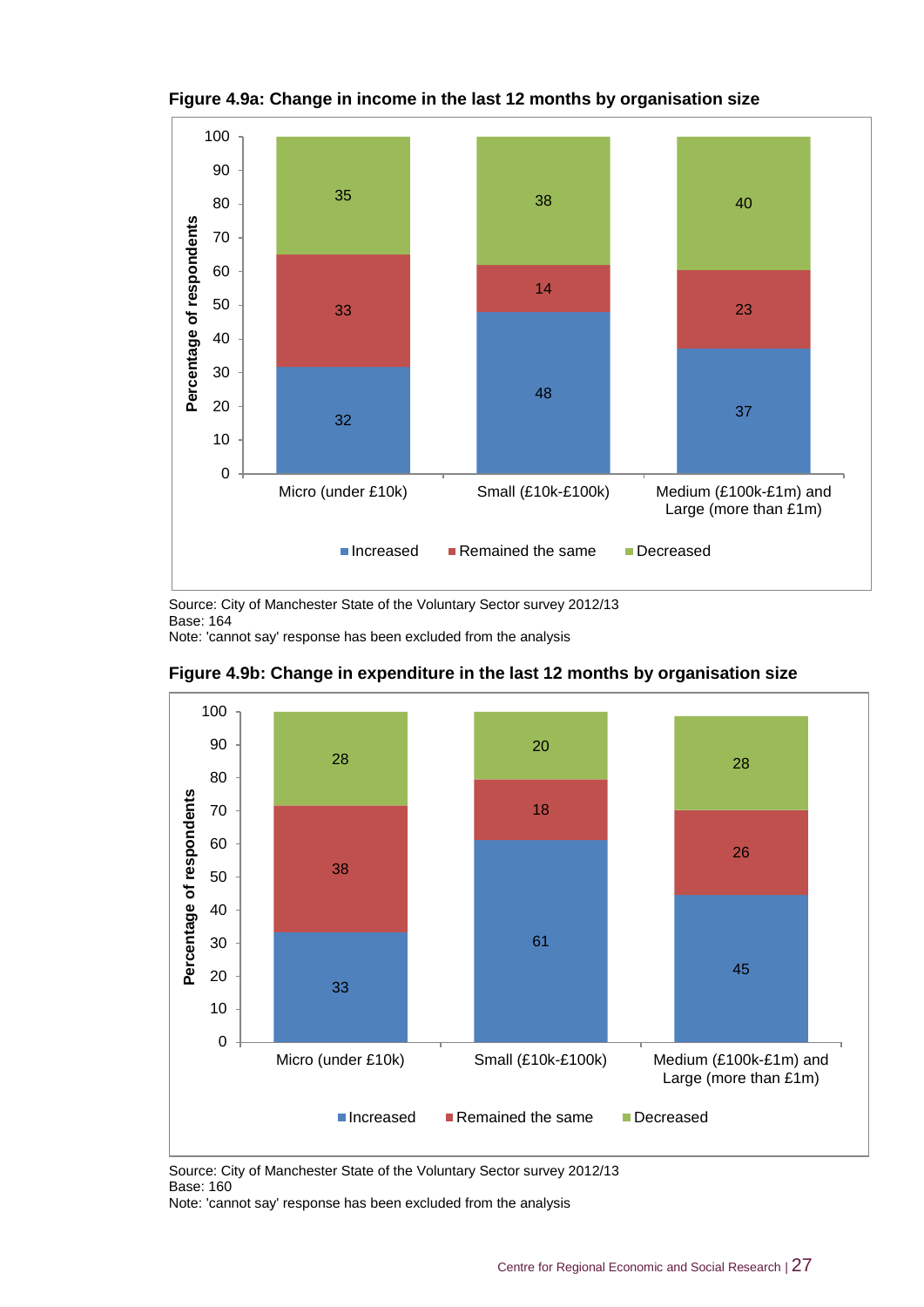Further analysis of the financial reserve levels reported by respondent organisations provides an additional insight in to the financial health of the voluntary sector. Reserves are important as they provide organisations with funds to fall back on in the short term should other sources of funding reduce or be withdrawn. They also provide organisations with the flexibility to develop new and innovative activity that might not have attracted external funding from the outset. Organisations with low reserves relative to expenditure are therefore more likely to be restricted in their ability to adapt if key external funding is lost. In order to explore this issue in more detail reserves (2011/12) were calculated as a proportion of expenditure (2011/12) for each respondent. The results are shown in figure 4.10.





Source: City of Manchester State of the Sector survey 2010 Base: 91

This shows that **16 per cent had reserve levels of less than one month's expenditure**, and a further 33 per cent had reserves that covered less than three months expenditure. This suggests that almost half of all organisations in the voluntary sector could be vulnerable should their funds be severely reduced or withdrawn. In reality it is likely to be the medium and large organisations in this category that are most at risk: they have greater financial commitments and require higher levels of income to carry out their work.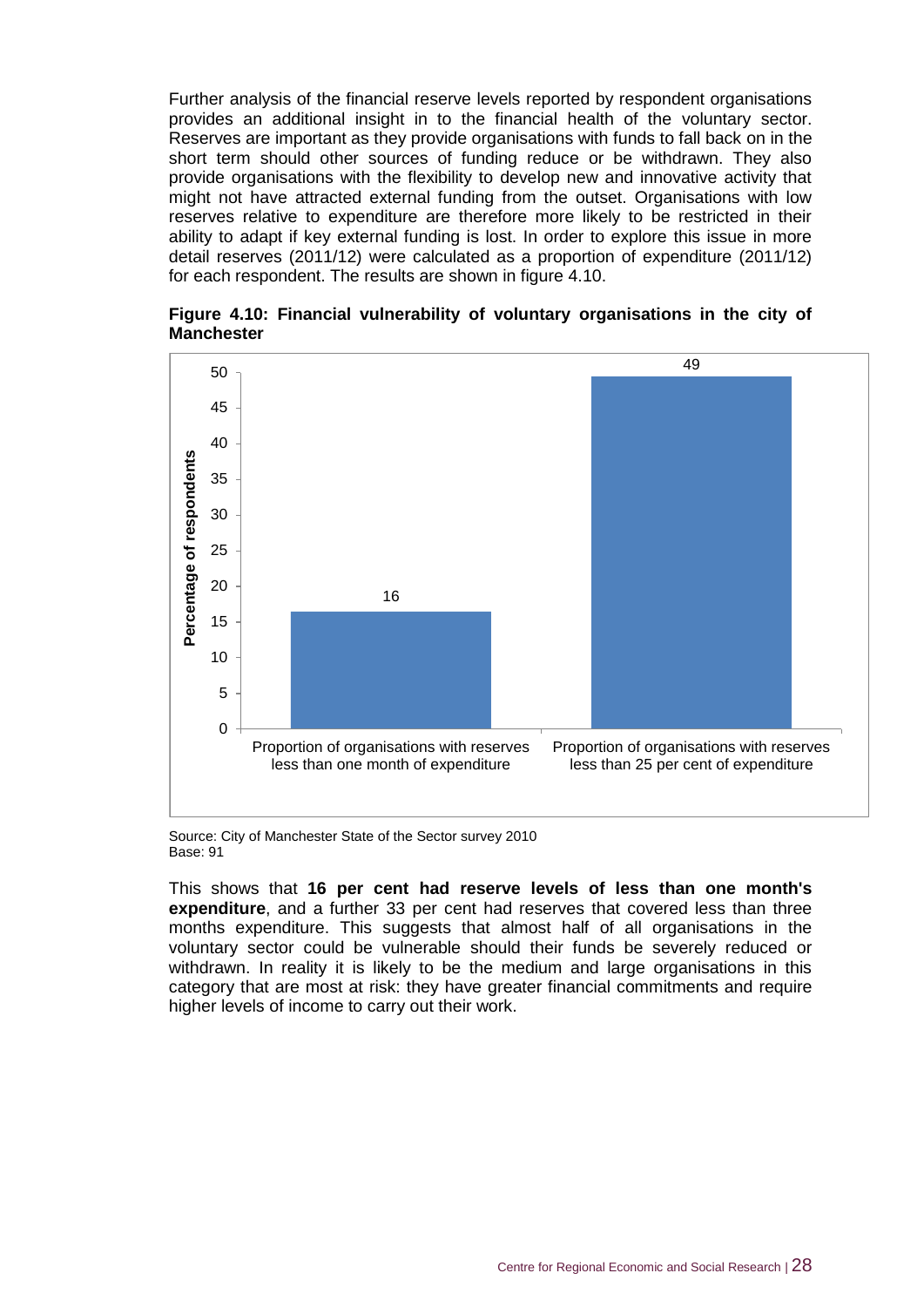<span id="page-39-0"></span>The Workforce

This chapter looks at the human resources employed in the voluntary sector in city of Manchester: paid staff, work placements and volunteers. The survey asked organisations to record:

- the number of full time equivalent  $(FTE)^{25}$  members of paid staff that they employ
- the number of FTE people on work placements that are part of their workforce
- the number of volunteers that are part of their workforce, the number of hours each week that they contribute and their broad role type.

To provide context on how the workforce has changed the survey also asked organisations how aspects of their workforce had changed in the 12 months prior to the survey.

#### **5.1. How many FTE paid staff are employed in the voluntary sector in city of Manchester?**

Based on the average number of FTE paid staff employed by respondents to the survey across Greater Manchester, and drawing on the assumptions used to estimate the total number of organisations in city of Manchester, it is estimated that the 3,093 organisations in city of Manchester employed **12,400 FTE paid staff (17,200 employees)** in 2012/13. This was 53 per cent of the estimated total number of FTE paid staff working within the voluntary sector in Greater Manchester.

Gross Value Added (GVA), the value of goods and services produced, is a key measure of the economic contribution of organisations or sectors. It can be estimated for paid employees working in city of Manchester organisations by multiplying the number of FTE paid staff by the estimated gross value added (GVA) per FTE employee<sup>26</sup>. From this calculation it is estimated paid employees of city of Manchester organisations contribute £390.0 million to the economy per annum.

Seventy per cent of FTE paid staff were employed in large organisations with an income of at least one million pounds. In comparison the 2,520 micro and small organisations employed just four per cent of FTE paid staff.

Figure 5.1 presents a breakdown of responding organisations by the number of FTE

 $\overline{a}$  $^{25}$  FTEs are calculated on the basis that one worker in one paid full time job for a year would be one FTE and if that person worked half time they would be 0.5 FTE.

 $26$  This study used North West GVA per employee averaged across the following three sectors: public administration and defence, education and health and social work ONS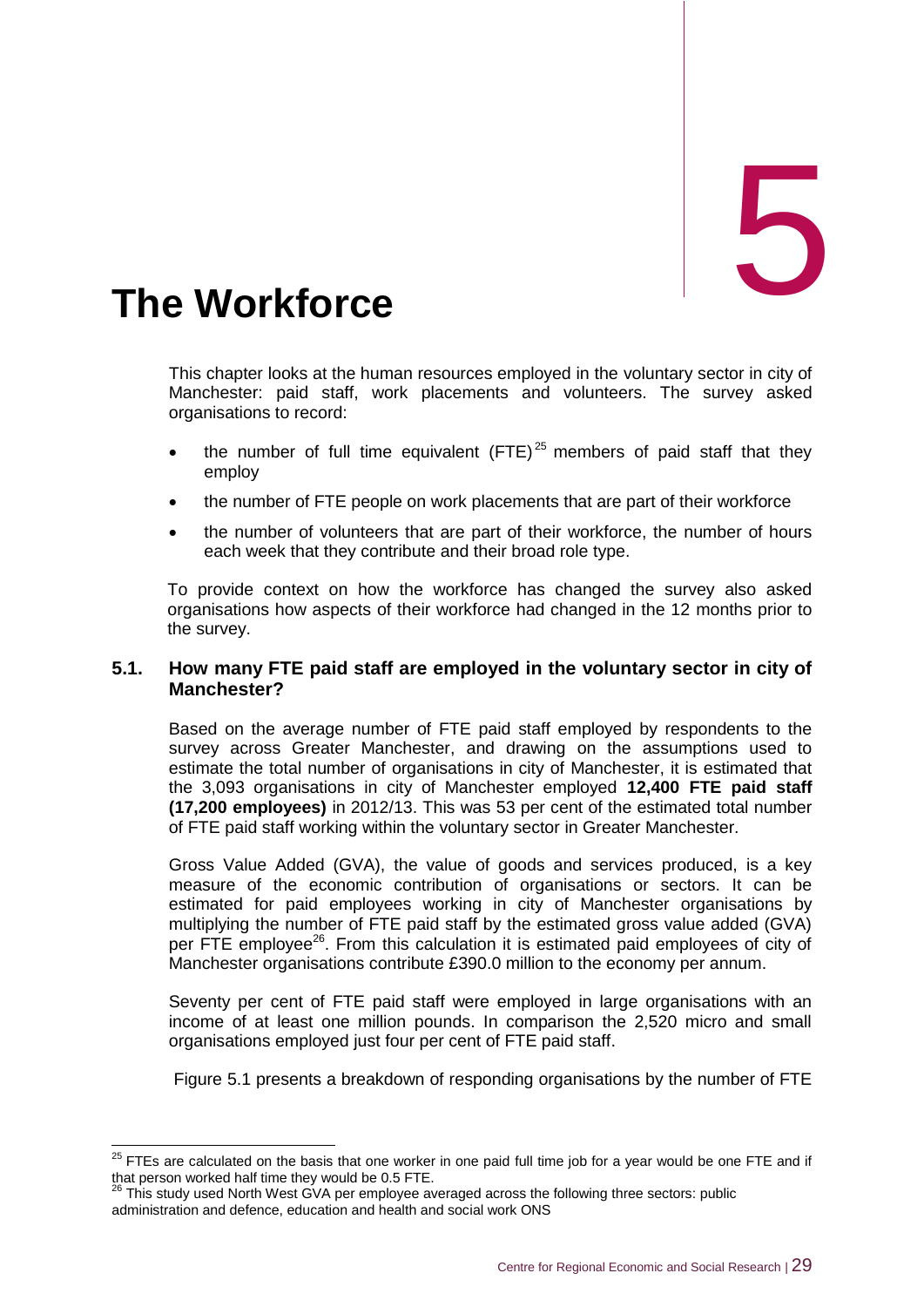paid staff they employed. Half of organisations did not employ any paid staff and a further 31 per cent employed less than 5 FTE employees. At the other end of the spectrum just five per cent of organisations employed 20 or more FTE paid staff.

Compared with the Greater Manchester sample as a whole, a higher proportion of organisations within the city of Manchester had FTE paid staff: 50 per cent compared with 36 per cent in Greater Manchester.



**Figure 5.1: Organisations by numbers of FTE paid staff** 

Source: City of Manchester State of the Voluntary Sector survey 2012/13 Base: 126

#### **5.2. How many FTE work placements are employed in the voluntary sector in city of Manchester?**

Thirty one per cent of responding organisations reported that part of their workforce were on work placements (e.g. students or trainees). This was double to figure for Greater Manchester as a whole. Similar to the previous section, survey responses can be extrapolated to the total number of organisations thought to be operating in the voluntary sector in the city of Manchester to provide an estimate of the total number of FTE work placements in the voluntary sector. From this calculation there were **an estimated 700 FTE work placements** contributing to the workforce in the city of Manchester in 2012/13. This was 37 per cent of the estimated total across Greater Manchester.

#### **5.3. How many volunteers are part of the voluntary sector workforce in city of Manchester and what is their economic contribution?**

This section assesses the contribution of volunteers to the voluntary sector in city of Manchester.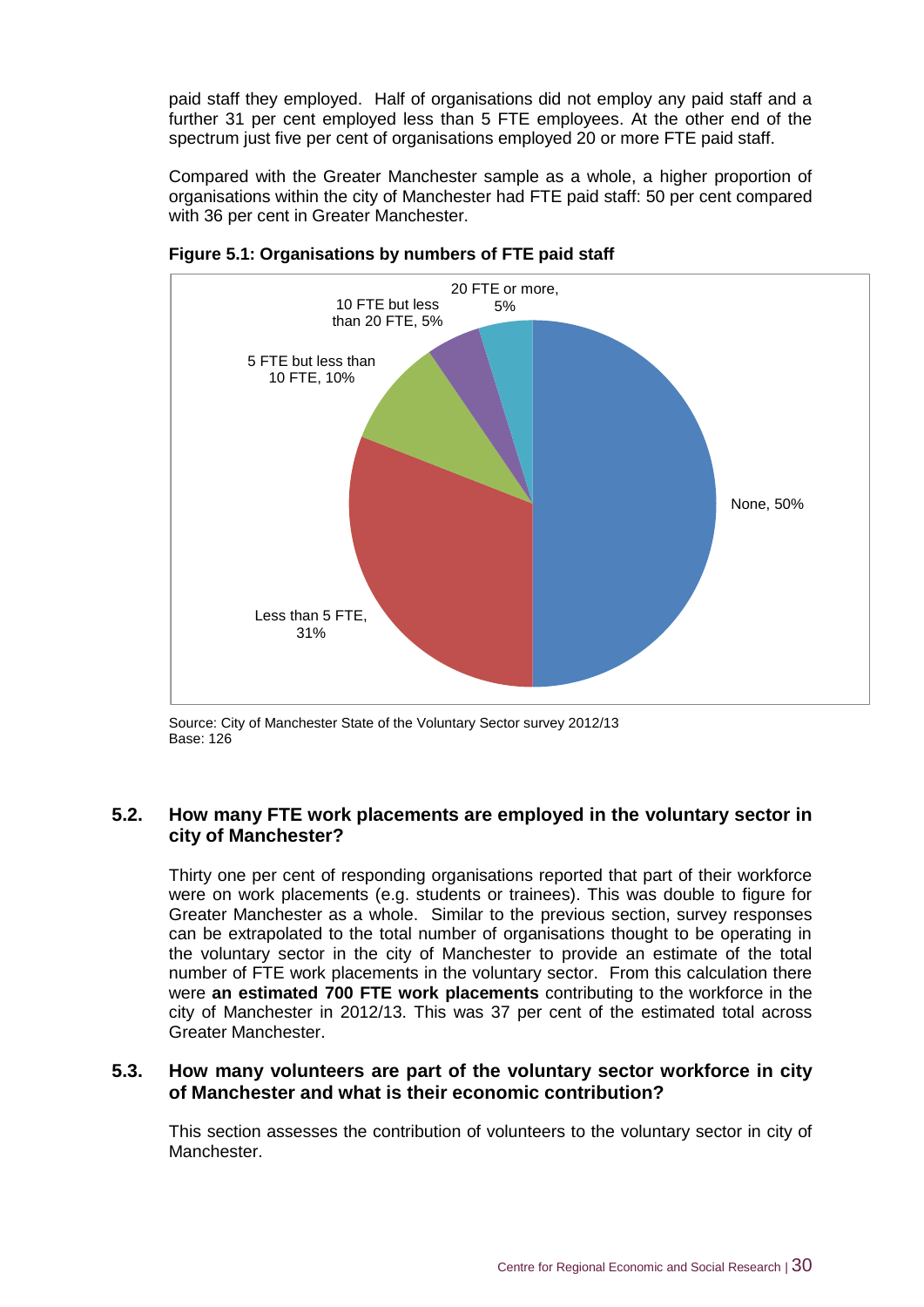Based on responses to the survey across Greater Manchester on numbers of volunteers and the hours which they contribute, and drawing on the assumptions used to estimate the total number of organisations in city of Manchester, it is estimated:

- **94,300 volunteers** were part of the voluntary sector's workforce in city of Manchester in 2012/13; this represents just under 19 per cent of city of Manchester's total population  $(502,900)^{27}$  and 28 per cent of the estimated total for Greater Manchester organisations
- these volunteers provided an estimated **370,400 hours of their time per week**; this was 35 per cent of the estimated number of volunteer hours for all Greater Manchester organisations.

There are two broad approaches to valuing the contribution of volunteers. One method, and this study's preferred approach, is to value the output that they produce. In effect this is the value to society of the goods and services that volunteers produce. This can be estimated by multiplying the number of FTE volunteers by the estimated gross value added (GVA) per FTE employee<sup>28</sup>. From this calculation **the economic contribution of volunteers in city of Manchester organisations is estimated to be £331.8 million per annum<sup>29</sup>** .

The use of estimated GVA per FTE employee to measure the value of the output produced by volunteers assumes that paid employees would not be used in the absence of volunteers to produce the same level of goods and services. In such a situation the value of output is the value of the labour input (wages and benefits) plus the value of the capital input (for example office space and computers). If paid employees would be used to produce the same level of goods and services then the value of capital input would be borne whether or not volunteers were used. Therefore value of the output from volunteers would be just the value of the labour input. This value would be roughly equivalent to the value estimated from the input method of valuation which is outlined in the next paragraph.

In the second method, the value of the input of volunteers is used to value the contribution of volunteers $30$ . This is the amount that it would cost to pay employees to do the work carried out by volunteers. As such, this can be considered to be the benefit to organisations<sup>31</sup>. However, this benefit might also be passed onto society via lower prices for goods and services due to lower costs of production. The input value of volunteers can be calculated by multiplying the number of hours that volunteers give per week by an estimate of how much it would cost to employ someone to do that work. There are a number of widely accepted hourly rates that could be used to estimate this value; these include: the national minimum wage, the local median wage, the local mean wage and the reservation wage. The latter, the hourly rate associated with the actual role of volunteers is the preferred option; however incomplete responses to the breakdown of volunteers by their role prevented an accurate calculation using this method. Therefore the preference in this study has been to provide a range using the national minimum wage (low estimate) and the local median wage (high estimate). In reality the true value of the input

 $\overline{a}$ 

 $27$  It is likely that a number of these volunteers could be the same person volunteering for multiple organisations; additionally, residents from outside of city of Manchester volunteering within city of Manchester; and conversely there will be city of Manchester residents volunteering for organisations outside of city of Manchester

 $28$  This study used North West GVA per employee averaged across the following three sectors: public

administration and defence, education and health and social work ONS  $\beta$  Please note currently the work of volunteers is not included within official GVA figures

<sup>&</sup>lt;sup>30</sup> This is the approach recommended by Volunteering England

<sup>&</sup>lt;sup>31</sup> This assumes that there are no additional costs faced by organisations in using volunteers: for example extra management costs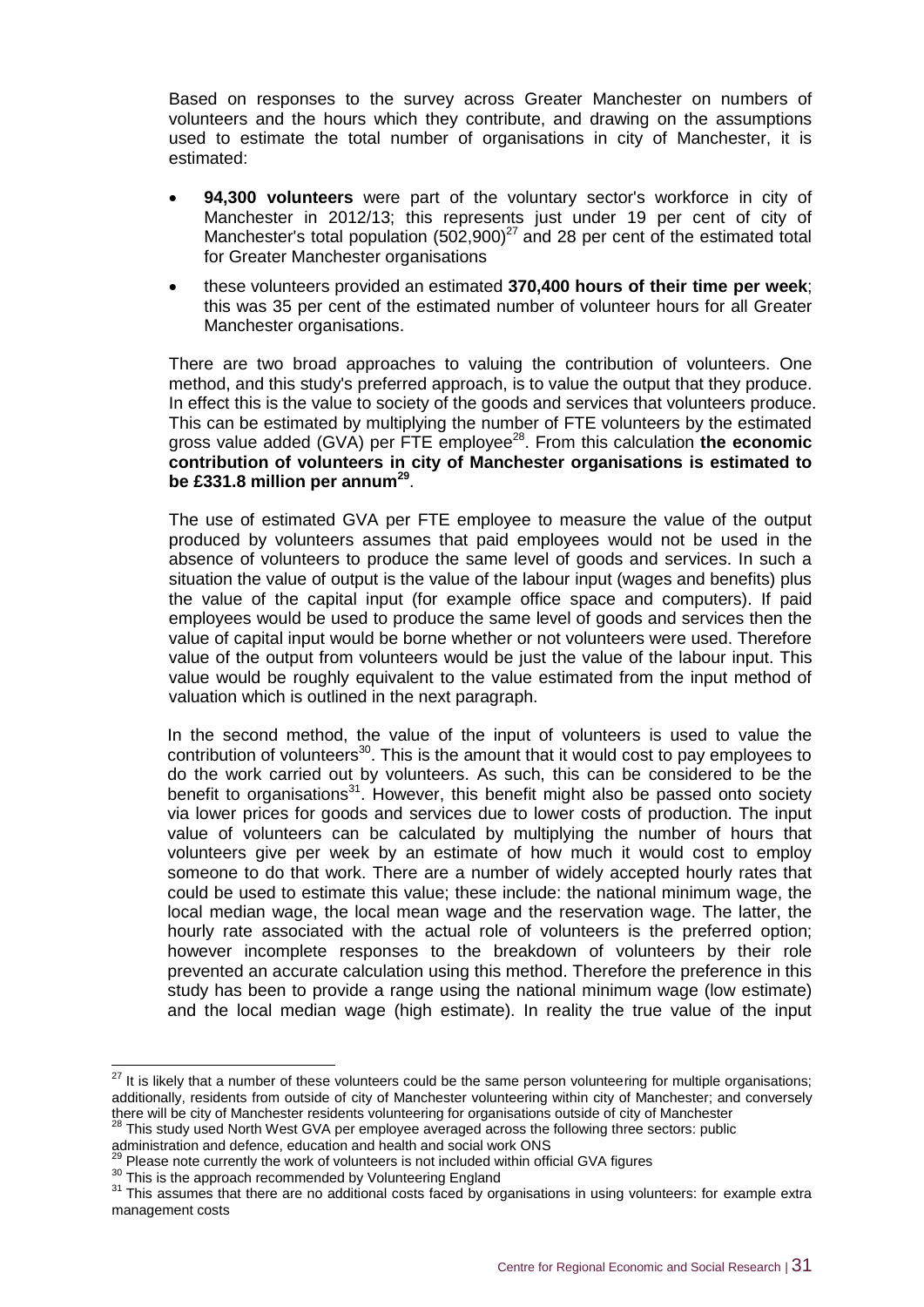provided by volunteers will lie between the two estimates. Given the results to the survey it is estimated that:

- assuming the national minimum wage for adults<sup>32</sup> it would cost £119.2 million **annually to employ staff to do the work provided by volunteers in city of Manchester organisations**
- assuming the median gross hourly wage for full time employees in the North West<sup>33</sup> it would cost £230.0 million annually to employ staff to do the work **provided by volunteers in city of Manchester organisations**.

Figure 5.2 presents a breakdown of survey responses by the number of volunteers that they use. It shows:

- just two per cent of organisations reported having no volunteers
- 26 per cent of organisations had between one and nine volunteers
- 28 per cent of organisations had between 10 and 19 volunteers
- 30 per cent of organisations had between 20 and 49 volunteers
- 14 per cent of organisations had 50 or more volunteers.

This pattern was largely representative of the picture for organisations across Greater Manchester as a whole, where:

- one per cent of organisations had no volunteers
- 31 per cent of originations had one to nine volunteers
- 26 per cent of organisations had 10 to 19 volunteers
- 27 per cent of organisations had 20 to 49 volunteers
- and 14 per cent of organisations had more than 50 volunteers.

-

 $32$  £6.19 for 21 years and older in 2012

 $33$  £11.94 for 2012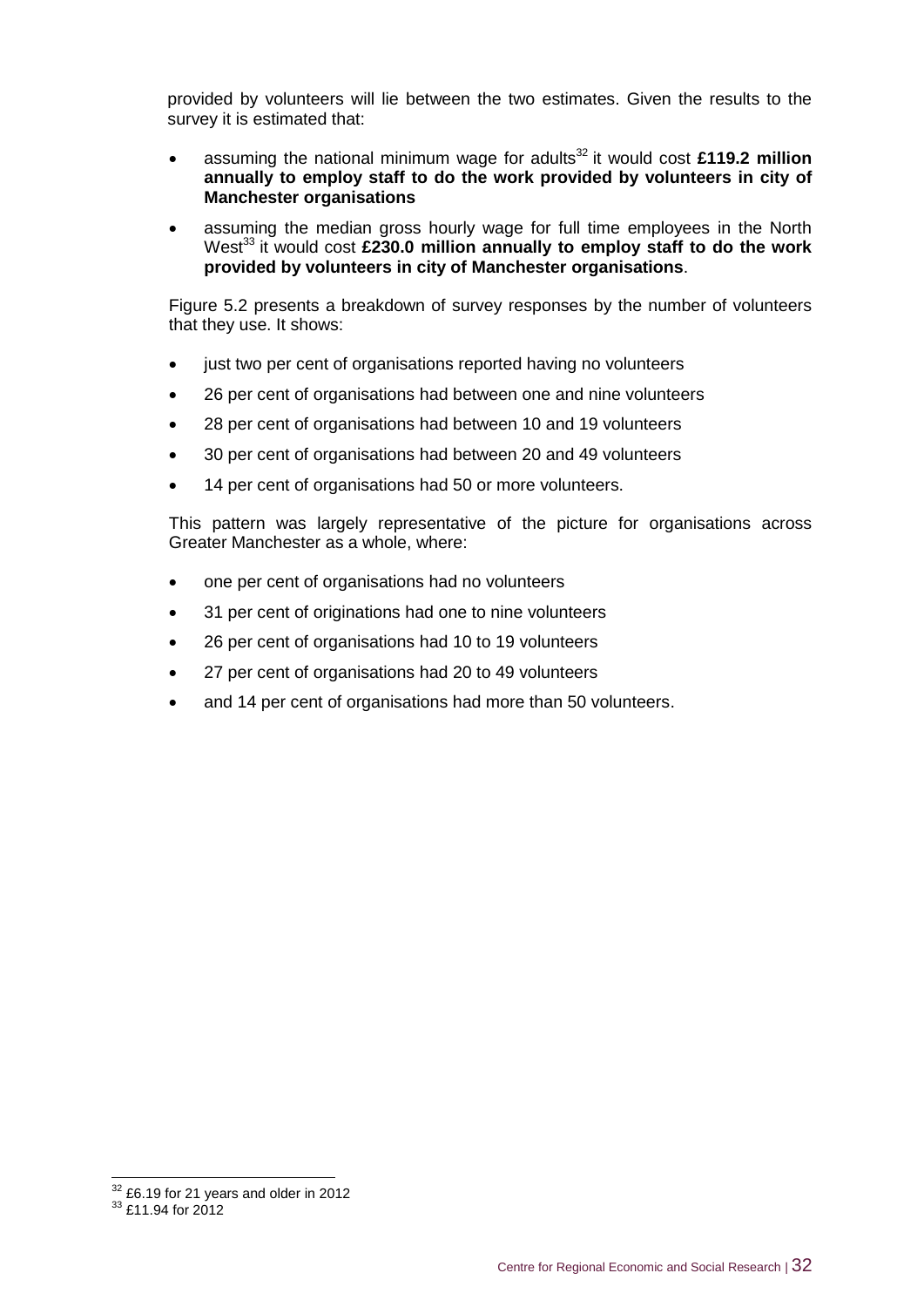

#### **Figure 5.2: Organisations by numbers of volunteers**

Source: City of Manchester State of the Voluntary Sector survey 2012/13 Base: 151

Assessment of the breakdown of volunteers by job role reveals:

- 20 per cent of volunteers were in management roles, including committee/board members
- nine per cent of volunteers were in administrative roles
- 68 per cent of volunteers were in roles delivering services.

#### **5.4. How has the voluntary sector's workforce changed in the last 12 months?**

The final part of this chapter reports on how respondents perceived three aspects of their workforce have changed in the past 12 months. The survey asked respondents whether the following aspects of their organisation's workforce had 'increased', 'stayed the same' or 'decreased' in the last 12 months:

- the total number of paid employees
- the total number of work placements
- the total number of volunteers.

Figure 5.3 presents the results to these questions, the key findings of which are:

#### *Paid employees:*

- 60 per cent of organisations employed a similar number of paid employees to a year ago
- of organisations who reported a change more organisations reported an increase in paid staff (23 per cent) than a decrease (17 per cent); however there is anecdotal evidence to suggest increases may have been for part time posts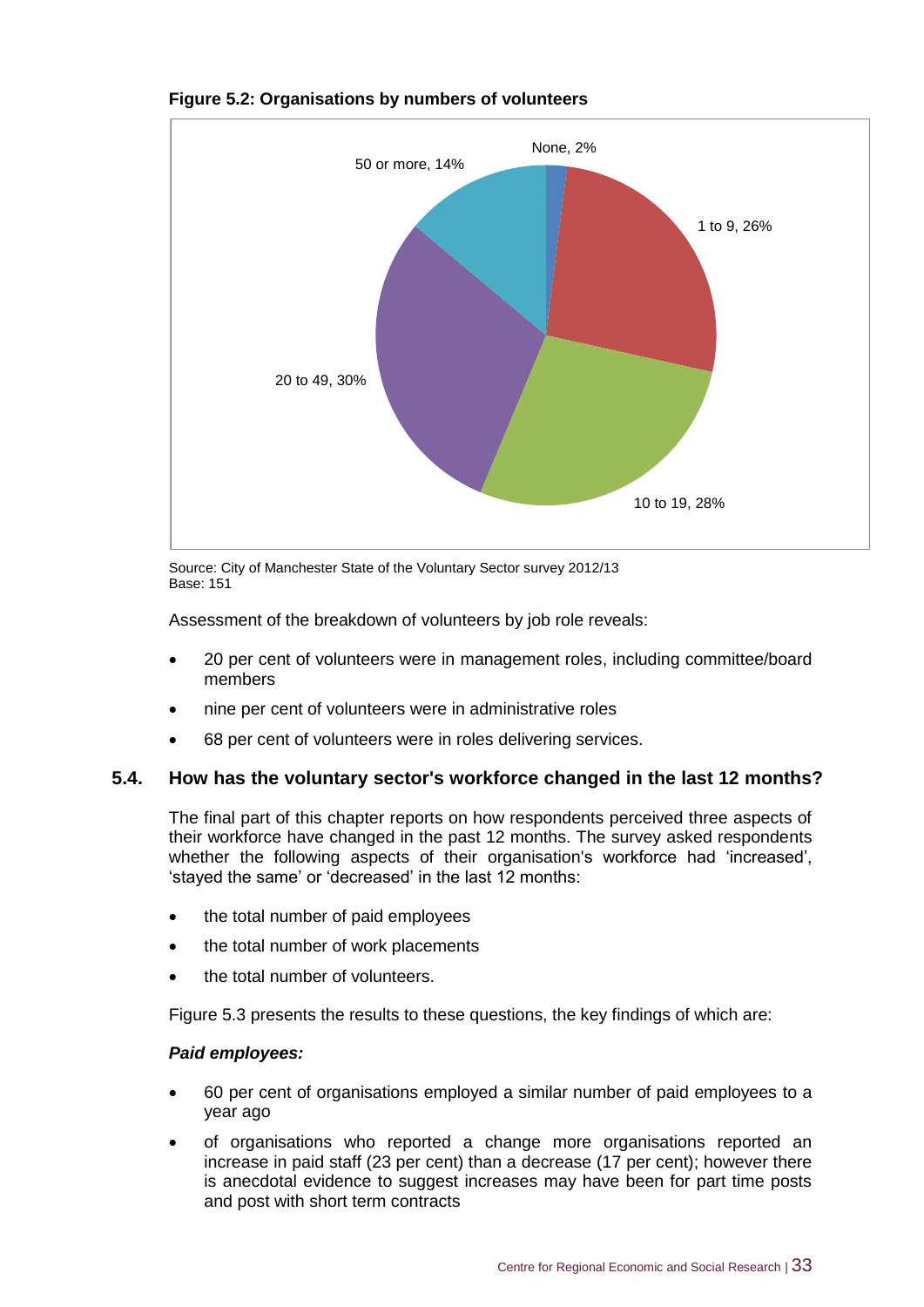across Greater Manchester 17 per cent of organisations reported an increase in their number of paid employees; the same percentage reported a decrease.

#### *Work placement:*

- 19 per cent of respondents reported an increase in their number of work placements over the previous year
- only five per cent reported a decrease in the past year
- 14 per cent of Greater Manchester organisations reported an increase in their number of work placements compared with eight per cent who reported a decrease.

#### *Volunteers:*

- 52 per cent of respondents reported increased numbers of volunteers now compared to a year ago; this might have been the result of an increasing number of short term volunteer placements sent from Job Centres via Volunteer Centres and those unable to find work, and those that have lost their job turning to volunteering to maintain skills and to gain new ones
- in comparison 11 per cent of organisations reported a decrease in volunteer numbers
- 37 per cent of organisations reported that their volunteer numbers were the same
- nearly two fifths of Greater Manchester organisations reported an increase in their number of volunteers over the previous year, compared with 11 per cent who reported a decrease.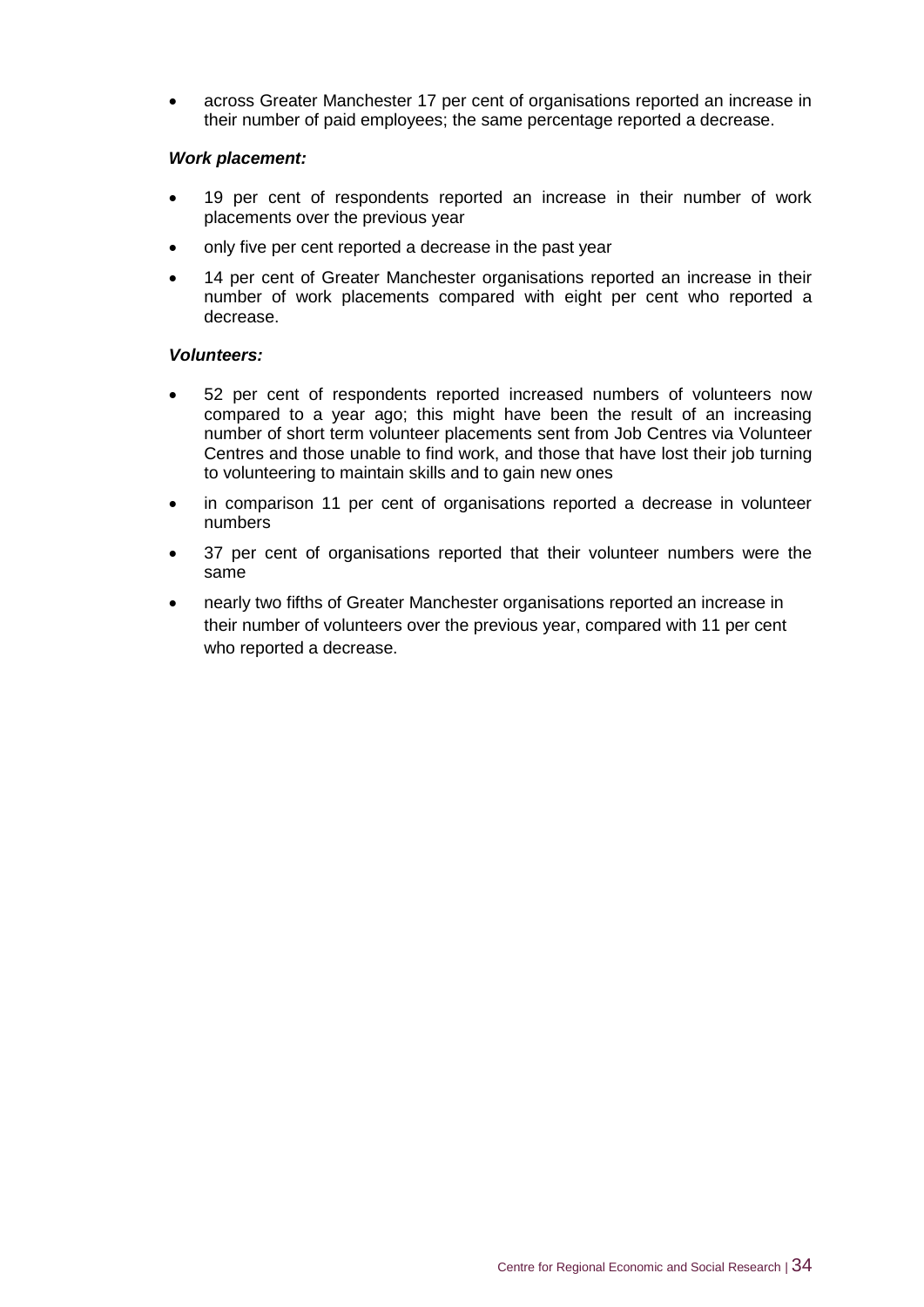

#### **Figure 5.3: Change in aspects of the workforce in the last 12 months**

Source: City of Manchester State of the Voluntary Sector survey 2012/13 Base: paid employees (130) work placements (116) volunteers (143) Note: 'cannot say' response has been excluded from the analysis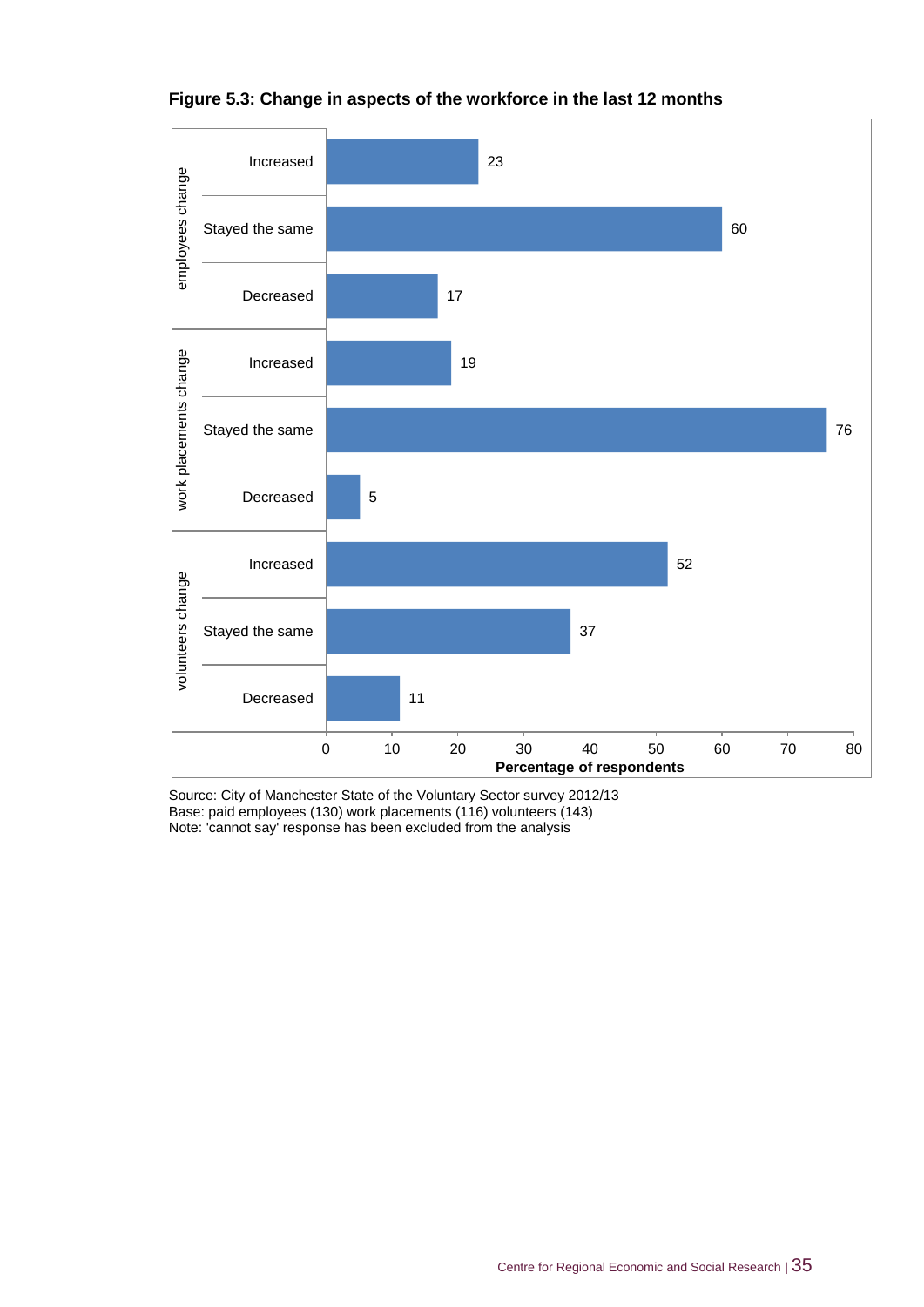# <span id="page-46-0"></span>eral formulation of the <sup>1</sup> **Public Sector**

Chapter 4 revealed the importance of public sector funding for the voluntary sector in the city of Manchester: two-thirds of survey respondents received income from public sector bodies to support their work. This chapter considers these relationships in more detail by exploring survey respondent's experiences of partnership working with a range of public sector bodies. It covers the extent of their engagement with key public sector bodies in Manchester, how these statutory agencies perceive and influence their work, and their satisfaction with funding arrangements.

#### **6.1. Dealings with local public sector bodies**

Survey respondents were asked about the extent of their dealings with each of the main public sector bodies covering the city of Manchester. An overview of their responses is provided in figure 6.1, along with the local authority figure for Greater Manchester combined.

This shows that survey respondents had dealings with a range of local public sector bodies. The three most prominent were Manchester City Council, NHS Manchester and the University of Manchester:

- **Manchester City Council:** 82 per cent had some dealings with the Council; including 19 per cent who had a 'great amount' of dealings and 37 per cent who had a 'fair amount' of dealings
- **NHS Manchester (Primary Care Trust):** 46 per cent had some dealings with NHS Manchester; including five per cent who had a 'great amount' of dealings and 15 per cent who had a 'fair amount' of dealings
- **The University of Manchester:** 58 per cent had some dealings with the University; including three per cent who had a 'great amount' of dealings and 20 per cent who had a 'fair amount' of dealings.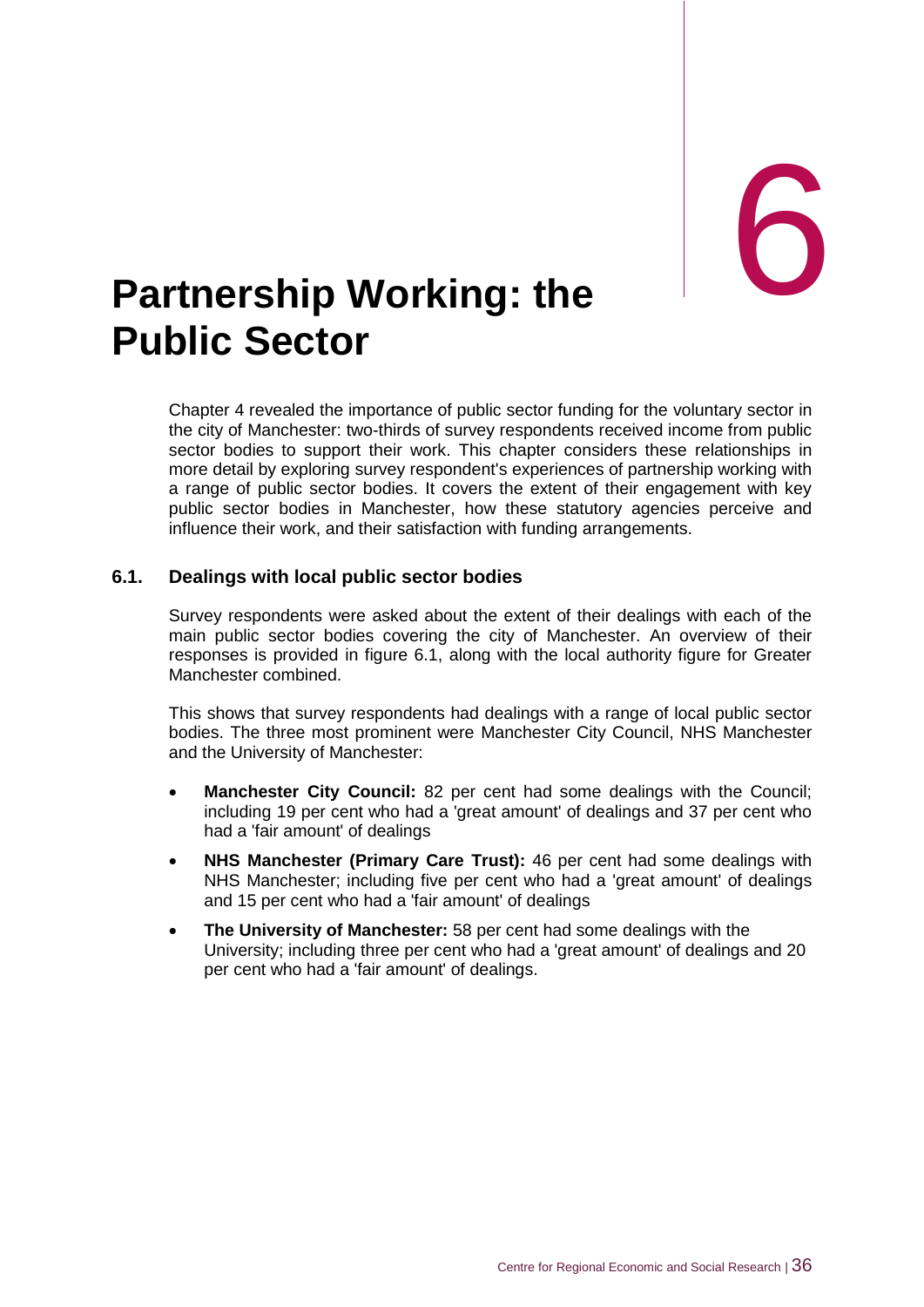Local authorities consistently emerged as the most prominent public sector contact for respondents to this study across Greater Manchester. Overall, 11 per cent of respondents said they had a 'great amount' of dealings with their local authority and 29 per cent said they had a 'fair amount'. The Manchester figure is higher than this, showing that 56 per cent of respondents had a great or fair amount of dealings with Manchester City Council. This is higher than for any other local authority in Greater Manchester.



**Figure 6.1: Dealings with local public sector bodies**

Source: City of Manchester State of the Voluntary Sector survey 2012/13 Base: 112-126

#### **6.2. Relationships with local public sector bodies**

The previous section highlighted the central importance of the City Council, NHS Manchester, and the University of Manchester to the voluntary sector's work. The relationship between organisations and their local public sector partners is therefore important to their ability to operate effectively. To this end survey respondents were asked about the quality and effectiveness of their relationships with key public sector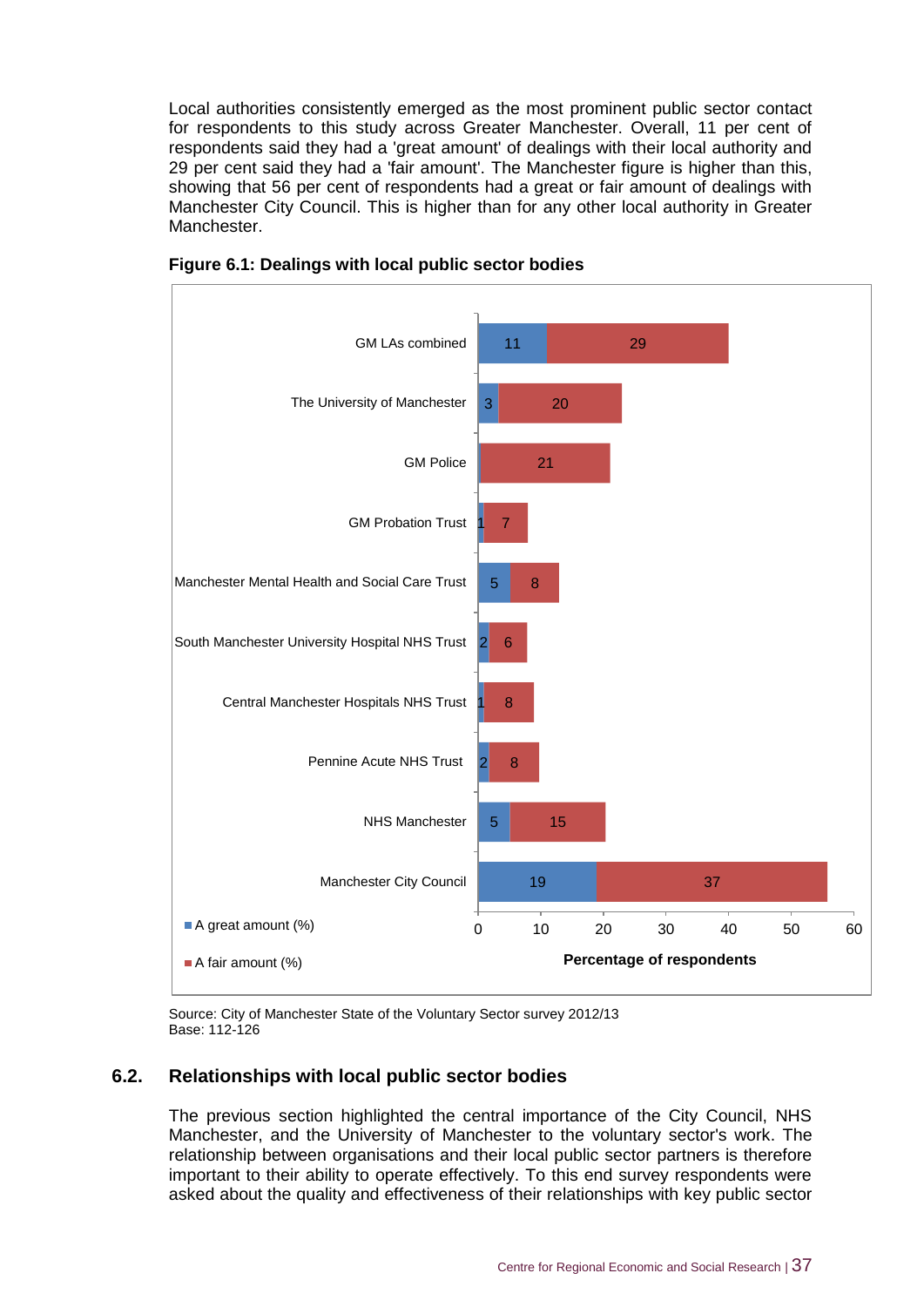bodies. The questions covered the extent to which respondents said each public sector body:

- valued their organisation's work
- understood the nature and role of their organisation
- respected their organisation's independence
- informed their organisation about the issues which affected them or were of interest to them
- consulted their organisation about issues which affected them or were of interest to them
- involved their organisation appropriately in developing and carrying out policy on issues which affected them
- acted upon their organisation's opinions and/or responses to consultations.

Respondents were asked to provide an answer for Manchester City Council and their most frequent contact from the list of other public sector bodies. The results of each question are summarised in figures 6.2a and 6.2b. A comparison with the Greater Manchester averages is also provided.

Figures 6.2a and 6.2b show that the sector's experiences of working in partnership with local public sector bodies were quite mixed:

- **valuing their work:** 62 per cent of respondents said that Manchester City Council valued the work they did. In addition, 65 per cent of respondents said that their most frequent other public sector contact valued their work
- **understanding their role:** 57 per cent of respondents said that Manchester City Council understood the role and nature of their organisation's role. In addition, 63 per cent of respondents said that their most frequent other public sector contact understood their role
- **respecting their independence:** 63 per cent of respondents said that Manchester City Council respected their organisation's independence. In addition, 64 per cent of respondents said that their most frequent other public sector contact respected their independence
- **informing about key issues:** 55 per cent of respondents said that Manchester City Council kept their organisation informed about issues which affected them or were of interest to them. In addition, 48 per cent of respondents said that their most frequent other public sector contact kept them informed
- **consulting about key issues:** 49 per cent of respondents said that Manchester City Council consulted their organisation about issues which affected them or were of interest to them. In addition, 41 per cent of respondents said that their most frequent other public sector contact consulted them
- **involving in policy development:** 36 per cent of respondents said that Manchester City Council involved their organisation appropriately in developing and carrying out policy on issues which affected them. In addition, 37 per cent of respondents said that their most frequent other public sector contact involved them in policy development
- **acting on their views:** 37 per cent of respondents said that Manchester City Council acted upon their organisation's opinions and/or responses to consultations. In addition, 37 per cent of respondents said that their most frequent other public sector contact acted on their views.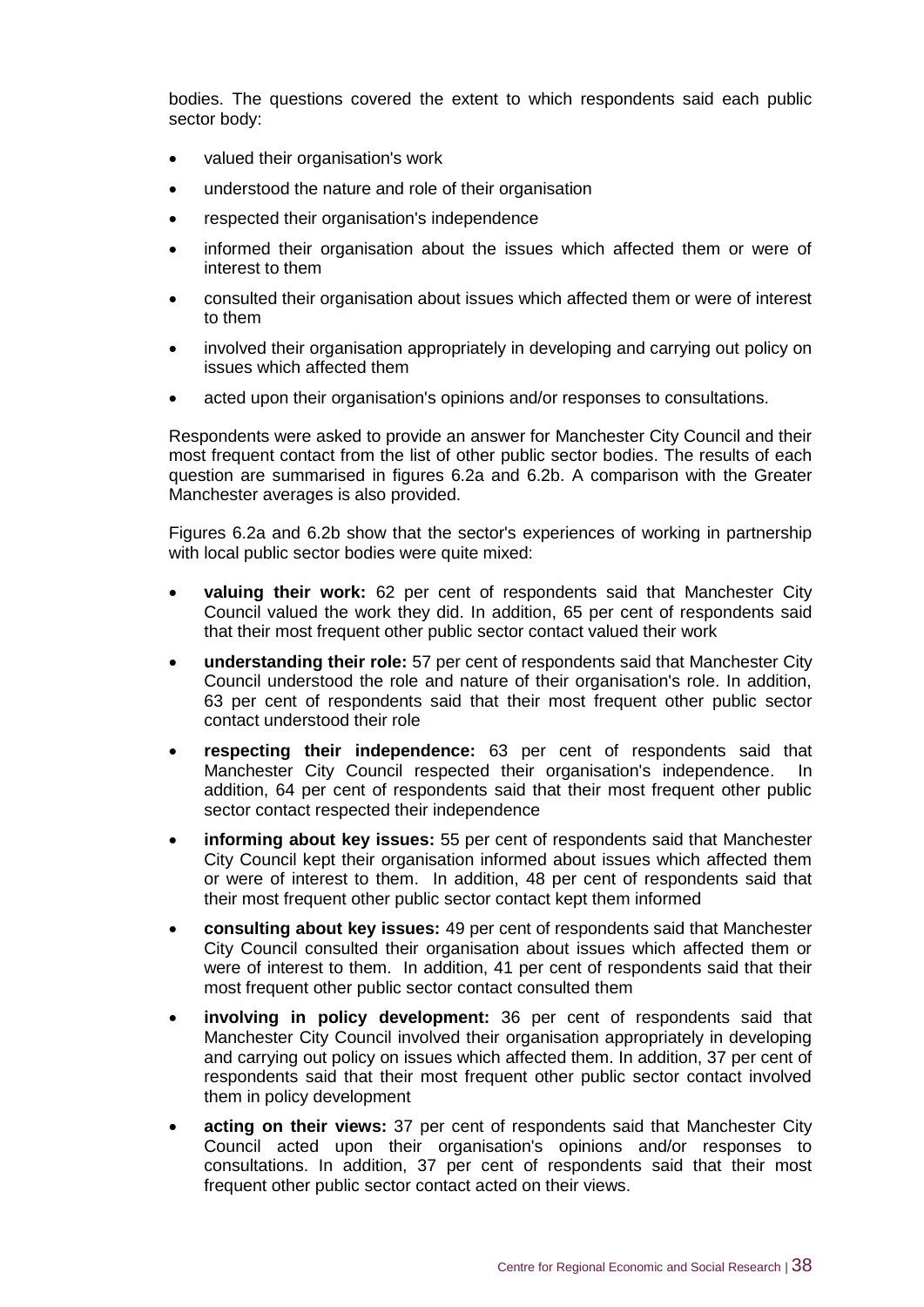This suggests that the voluntary sector's experience of working with Manchester City Council was broadly similar to that of working with other local public sector bodies. This is also borne out in responses to two further questions which asked the extent to which organisations were satisfied with their ability to influence public sector decisions of relevance to their organisation and the extent to which they thought local statutory bodies influenced their success. The results of these questions are summarised in figure 6.3.

Once again this shows that the voluntary sector's experience of working with Manchester City Council was broadly similar to other local public sector bodies. This was a slightly different trend to that across Greater Manchester where other public sector bodies were often viewed more favourably than the council. Importantly, respondents to this survey were considerably more positive about their relationship with the public sector than the 2010 national survey.



#### **Figure 6.2a Relationships with the local authority**

Source: City of Manchester State of the Voluntary Sector survey 2012/13 Base: 166-167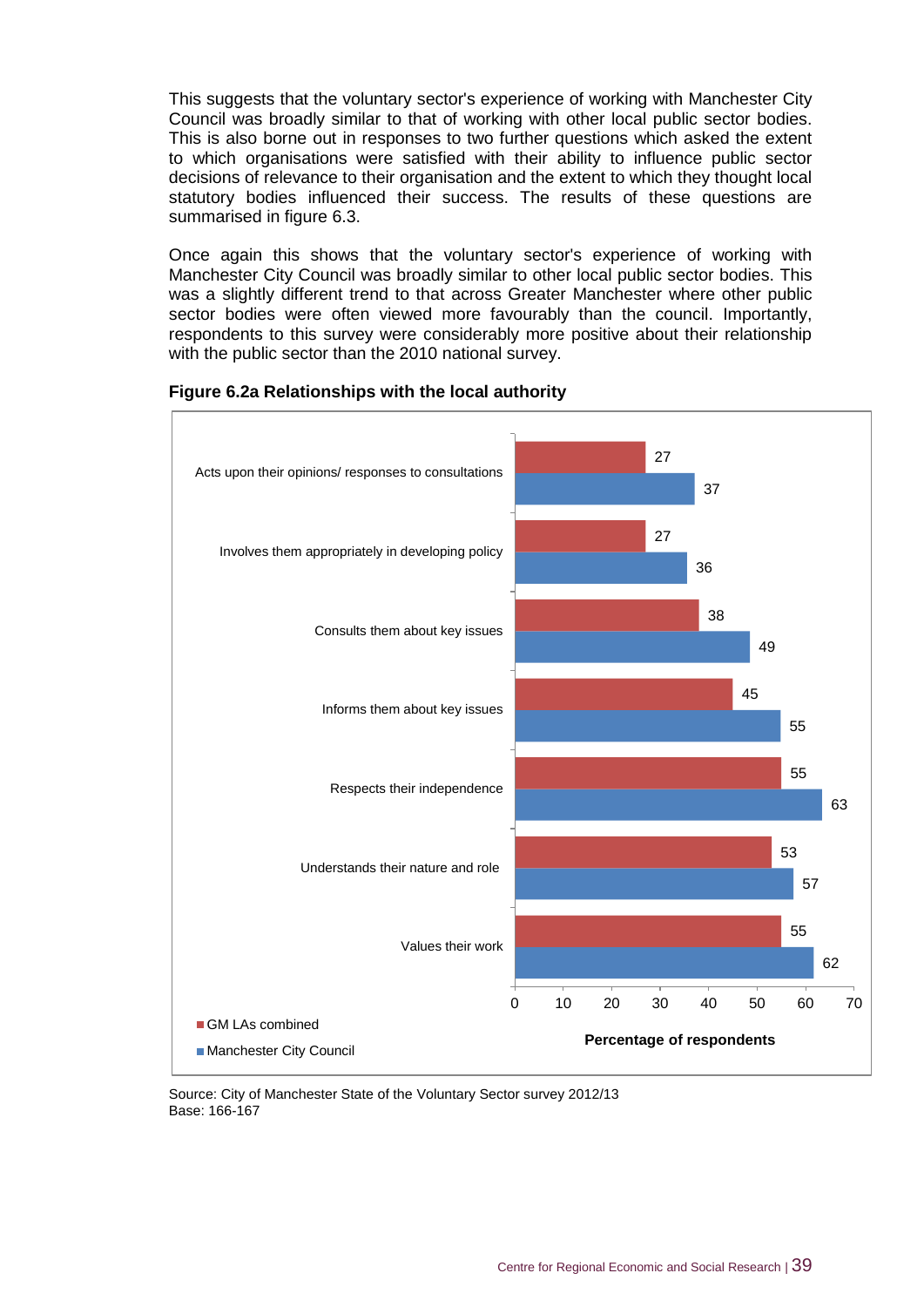

#### **Figure 6.2b: Relationships with other most frequent public sector contact**

Source: City of Manchester State of the Voluntary Sector survey 2012/13 Base: 120 - 122

-

The survey findings regarding relationships with local public sector bodies are reinforced by responses to two further questions which asked the extent to which organisations were satisfied with their ability to influence public sector decisions of relevance to their organisation and the extent to which they thought local statutory bodies influenced their success<sup>34</sup>. The results of these questions are summarised in chart 6.3. A comparison with the Greater Manchester average is also provided.

 $34$  This latter measure was used in 2008 and 2010 to provide evidence of local authority performance against 'National indicator 7: the environment for a thriving third sector'. It therefore provides an important national benchmark against which local sector relationships can be judged.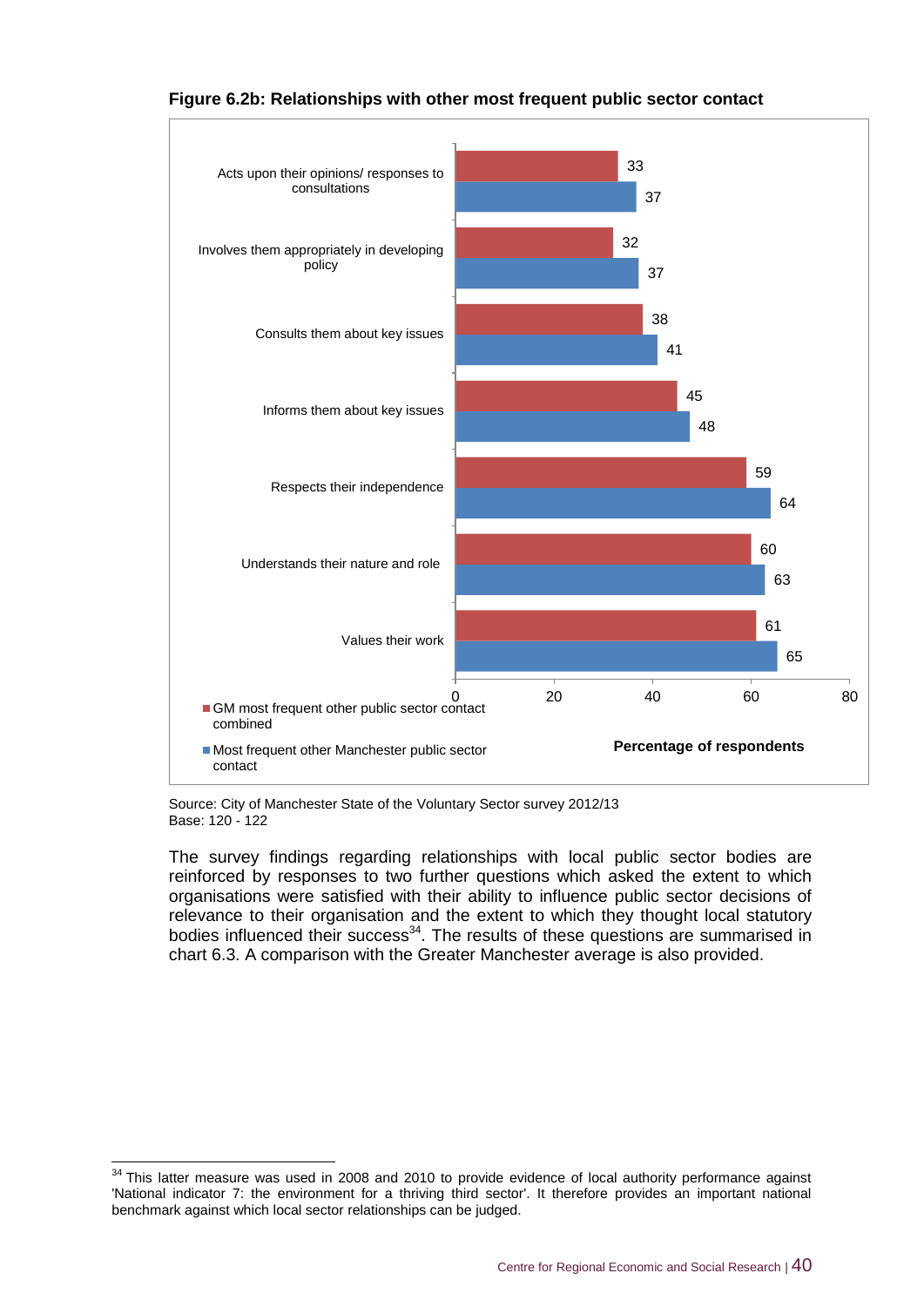#### **Figure 6.3: Proportion of organisations who said they were satisfied with their ability to influence public sector decisions of relevance to their organisation and who said local public sector bodies influence their organisation's success**



Source: City of Manchester State of the Voluntary Sector survey 2012/13 Base: 169 / 170

This shows that 30 per cent of respondents were satisfied with their ability to influence Manchester City Council decisions of relevance to their organisation and 44 per cent said that the council had a positive influence on their organisation's success. This is broadly consistent with the Greater Manchester combined figures and considerably higher than the national average.

In addition, 25 per cent of respondents said they were satisfied with their ability to influence key decisions of their most frequent other public sector contact and 43 per cent said this contact had a positive influence on their success. Again, this is broadly consistent with the Greater Manchester combined figures.

#### **6.3. Funding from local public sector bodies**

Respondents were also asked to reflect on their experiences of public sector funding in terms of how successful they had been; how satisfied they were with bidding arrangements; and how satisfied they were with the level of opportunity to bid for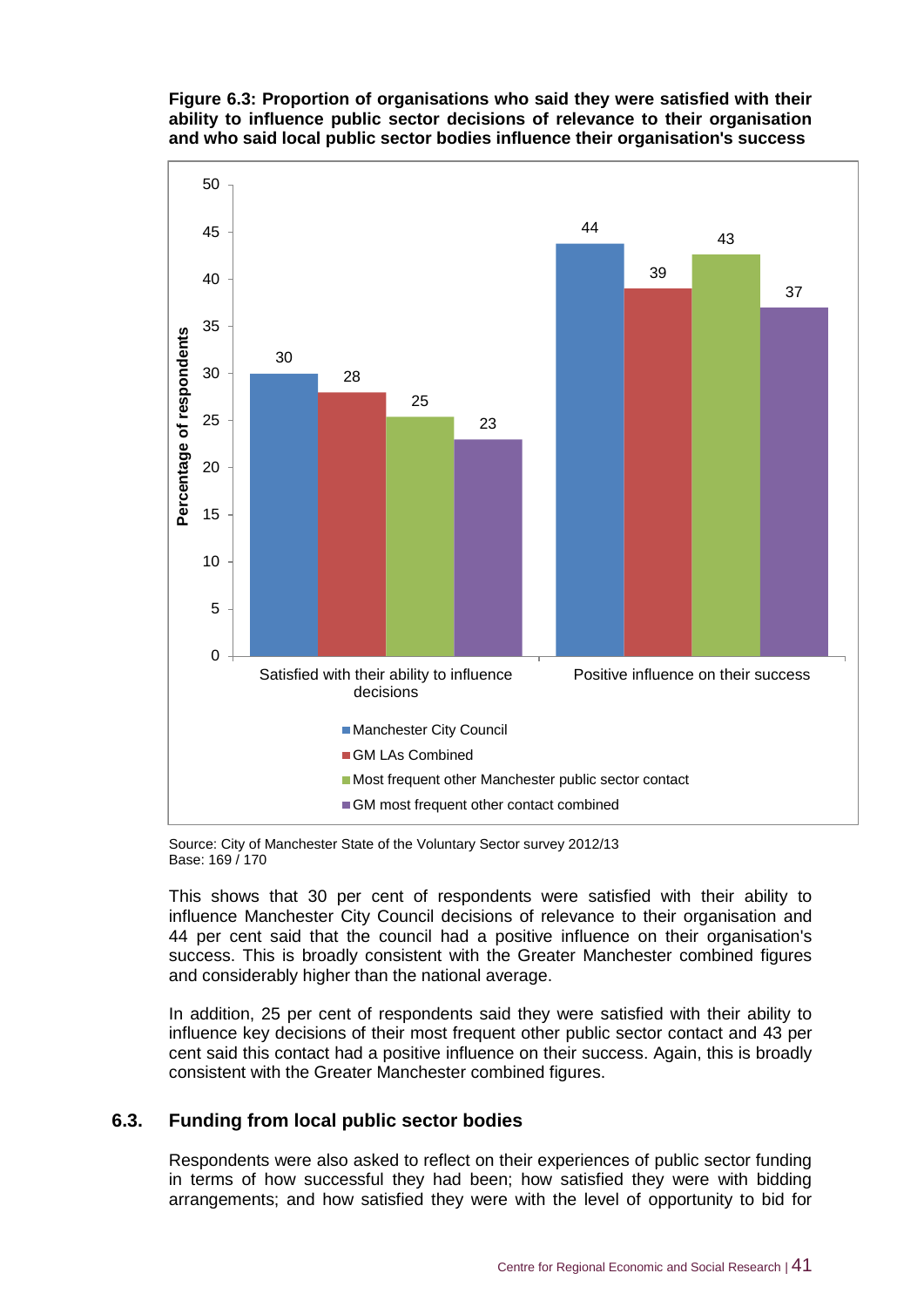long-term funding. The responses are illustrated in figure 6.4 and are split between perceptions of Manchester City Council and of organisations' most frequent other public sector contact. A comparison with the Greater Manchester average is also provided.

This shows that 58 per cent of respondents were successful in bidding for contracts with Manchester City Council compared to a 30 per cent success-rate with other public sector bodies. Satisfaction with bidding arrangements slightly higher for Manchester City Council than for other public sector contacts, with 41 per cent satisfied with bidding arrangements for Manchester City Council contracts and 32 per cent for their most frequent other public sector contract. 18 per cent were satisfied with the opportunities for funding or contracts with Manchester City Council that last three years or longer; and 19 per cent felt the same for their most frequent other public sector contact.

There is some consistency with the Greater Manchester combined figures between Manchester City Council and other local authorities, although respondents in Manchester were more successful in bidding for funding contracts with the Council than across Greater Manchester as a whole. This is reflects higher overall levels of engagement with the City Council than across Greater Manchester as whole, as discussed above. Across all three measures respondents were considerably more satisfied with local public sector bodies than in the 2010 national survey.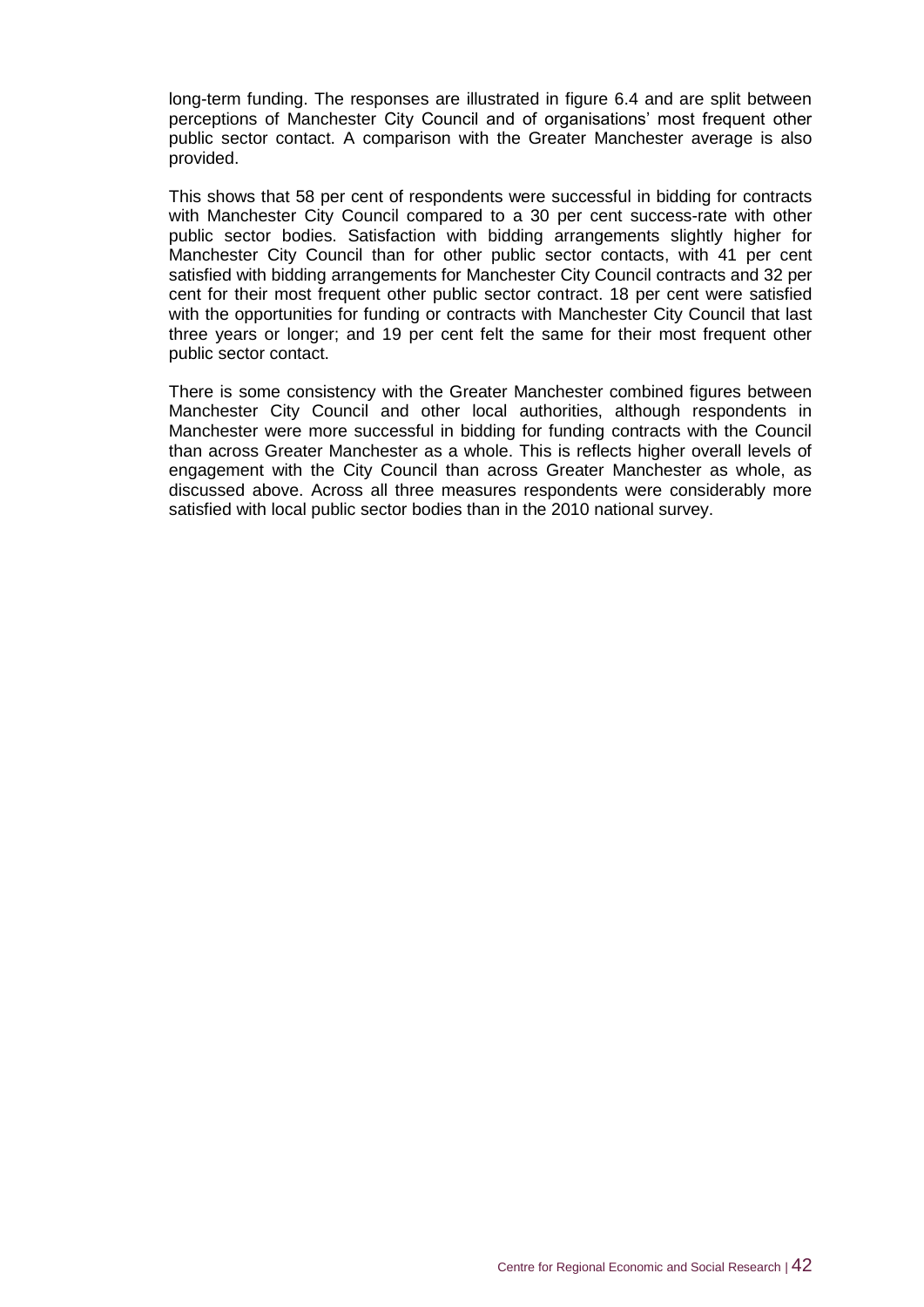

**Most frequent other Manchester public sector contact** 

GM other most frequent contact combined

#### **Figure 6.4 Experiences of bidding for funding and contracts with the public sector**

Source: City of Manchester State of the Voluntary Sector survey 2012/13 Base: 163 - 173

#### **6.4. Qualitative perspectives on local public sector bodies**

#### *Public*

Following on from quantitative questions regarding the nature of respondents' relationships with local public sector bodies, respondents were also asked to provide further qualitative (i.e. written) information about these relationships. Positive comments tended to reflect the role of funding streams or council contracts in maintaining or strengthening the provision of organisations:

*"Without Manchester City Council and various funding opportunities it would not be possible to carry on delivering the support and help we give to local residents and community groups."*

Non-financial forms of support such as provision of training, advice and facilities were also important to survey respondents:

*"The department that we liaise with (Economic Development Unit and MAES)*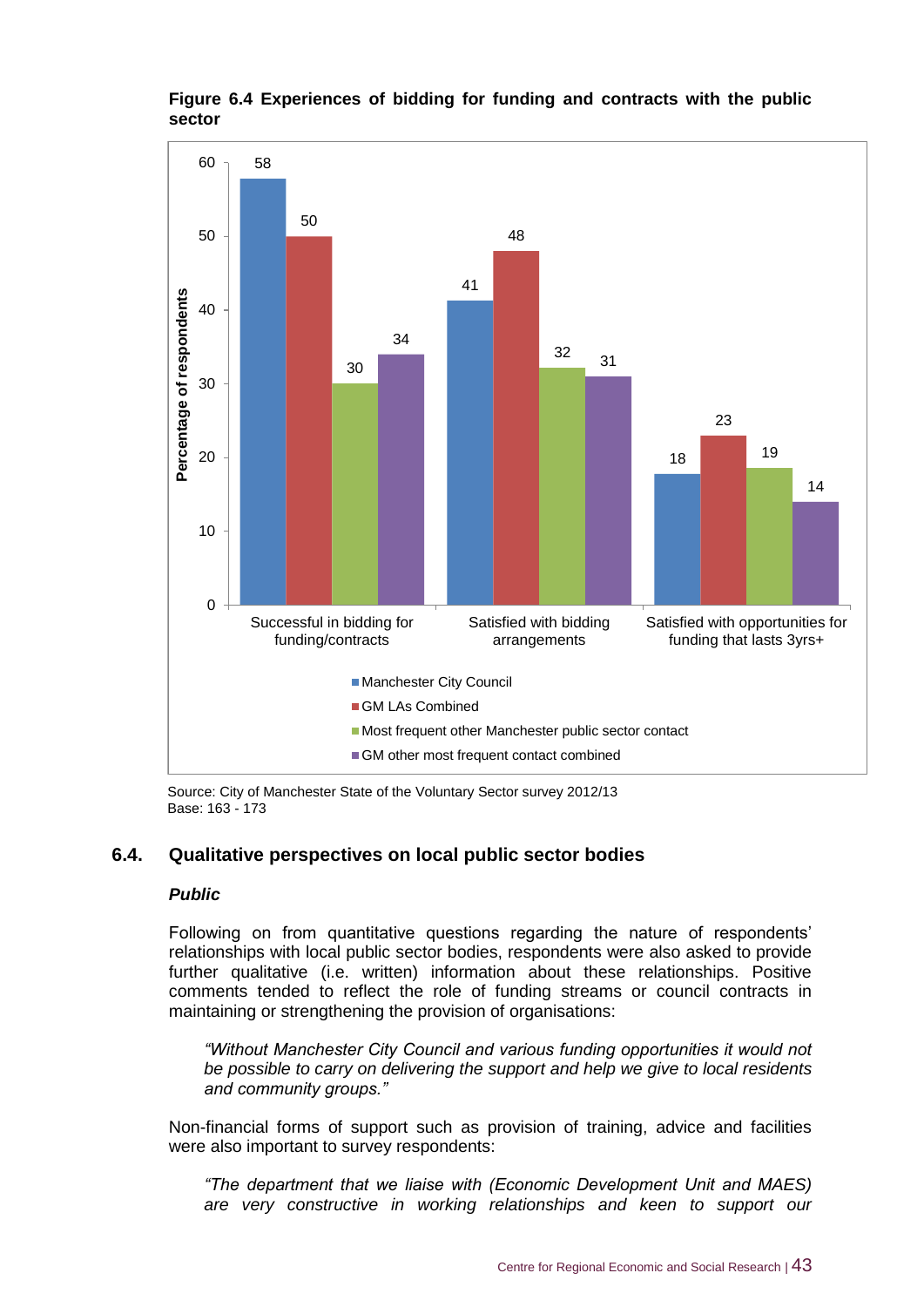*organisation's sustainability. We also appreciate the occasional input / gestures of support from elected members."*

*"Homelessness services work very closely with the voluntary sector and value our contribution."*

*"We have a strong relationship with the Council across various departments which has been developed over many years. There is a good understanding from commissioners of the contribution made by our service and we are consulted about strategy and policy development."*

*"They are easily accessible and respond quickly to any query or question we may have."*

However, there were some suggestions that public sector and particularly the council's commissioning processes were difficult to engage with and that communication around decision-making could be improved:

*"Dealing with the Council is difficult and channels are unclear. I never know people in that organisation, it would be of help but finding them is not very easy."*

*"Although we have a good working relationship with a number of Manchester City Council officers, their decision making processes remain somewhat opaque."*

*"I think that the Council's commissioning process has been very poor. They have not listened to the feedback they get about what should be commission and how it should be done. They have gone for the most competitive approach to commissioning which means there has been a race for the bottom and they only thing that has really mattered is the price, rather than the quality of the service. The process has been destructive in terms of relationships between organisations. They have been poor about their assessment of the services that have been provided."*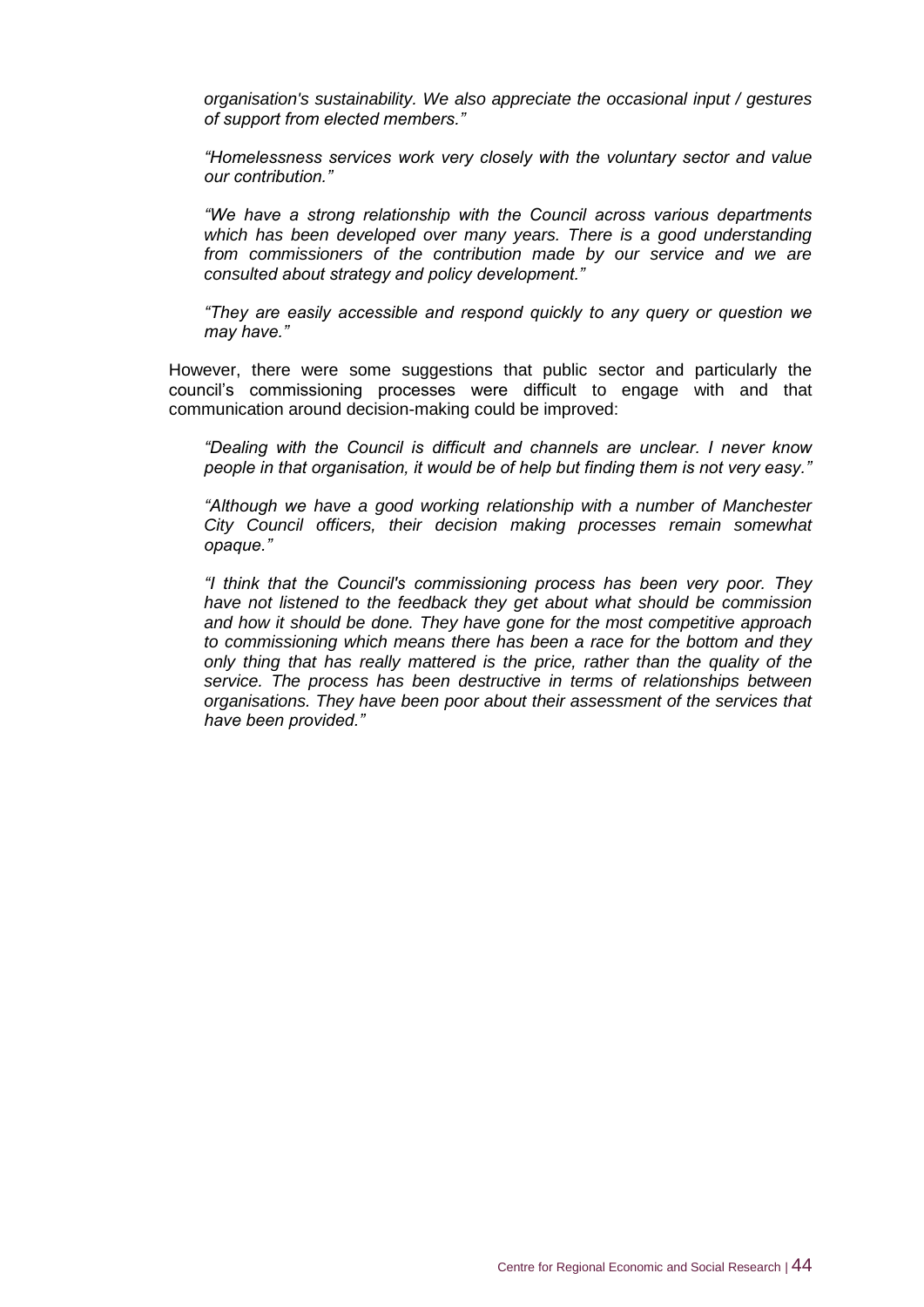7

## <span id="page-55-0"></span>**Partnership Working: Commercial Businesses**

The previous chapter explored respondents' experiences of partnership working with public sector bodies. This chapter moves on to explore their experiences of working with the commercial sector. This is new territory for many voluntary and community organisations: chapter four revealed that only seven per cent of survey respondents received any income through business donations. However, relationships with the commercial sector will become more important as funding from public sector, charitable and philanthropic sources reduces. Survey respondents were asked about their direct dealings and experiences with each of working with commercial businesses in Manchester.

#### **7.1. Working with commercial businesses**

Survey respondents were asked to indicate the extent to which they had direct dealings with commercial businesses in Manchester. 67 per cent reported that they had some direct dealings, with 22 per cent having a 'great' or 'fair' amount of contact. This is higher than the average for Greater Manchester as a whole (figure 7.1).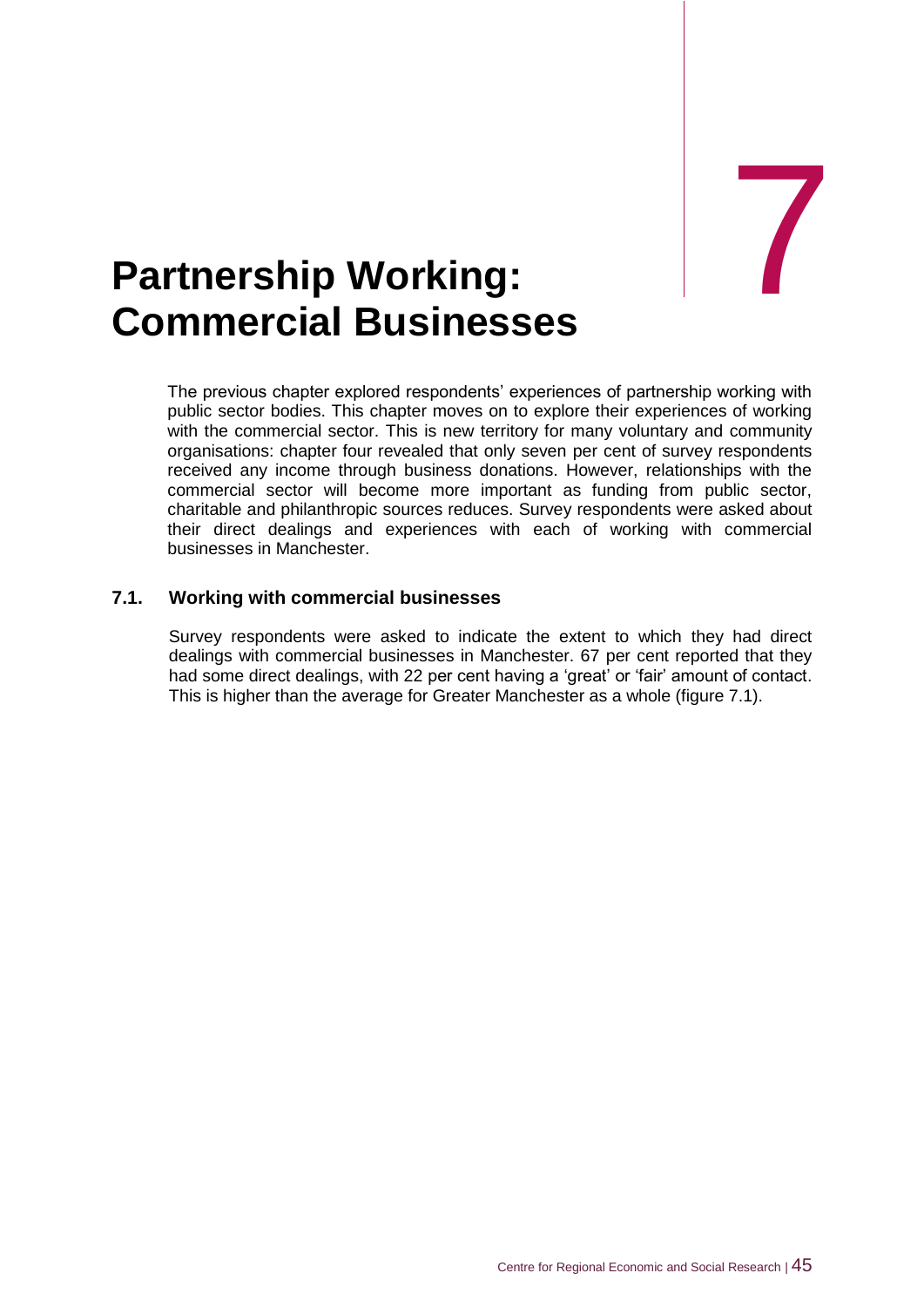

**Figure 7.1: Extent of direct dealings with commercial businesses**

Source: City of Manchester State of the Voluntary Sector survey 2012/13 Base: 141

As with public sector bodies, survey respondents were also asked about their perceptions of commercial businesses. They were asked to indicate the extent to which they thought that commercial businesses:

- valued their organisation's work
- understood the nature and role of their organisation
- had a good record in terms of corporate social responsibility
- provided local voluntary and community organisations/groups with 'in kind' help and/or support.

The results, including a Greater Manchester comparison, are summarised in figure 7.2. This shows that, compared to perceptions of public sector bodies (see figure 6.2), survey respondents had less positive perceptions of commercial businesses in the city of Manchester.

- 27 per cent of respondents felt that commercial businesses **valued their work**
- 22 per cent of respondents felt that commercial businesses **understood the nature and role of their organisation or group**
- 22 per cent thought that commercial businesses in the city of Manchester had a good record on **corporate social responsibility**
- 28 per cent felt that commercial businesses provided local VCOs with **'in kind' help or support**
- taking all things into account, just 26 per cent of survey respondents felt that the commercial business community in the city of Manchester was a **positive influence on their organisation's success**.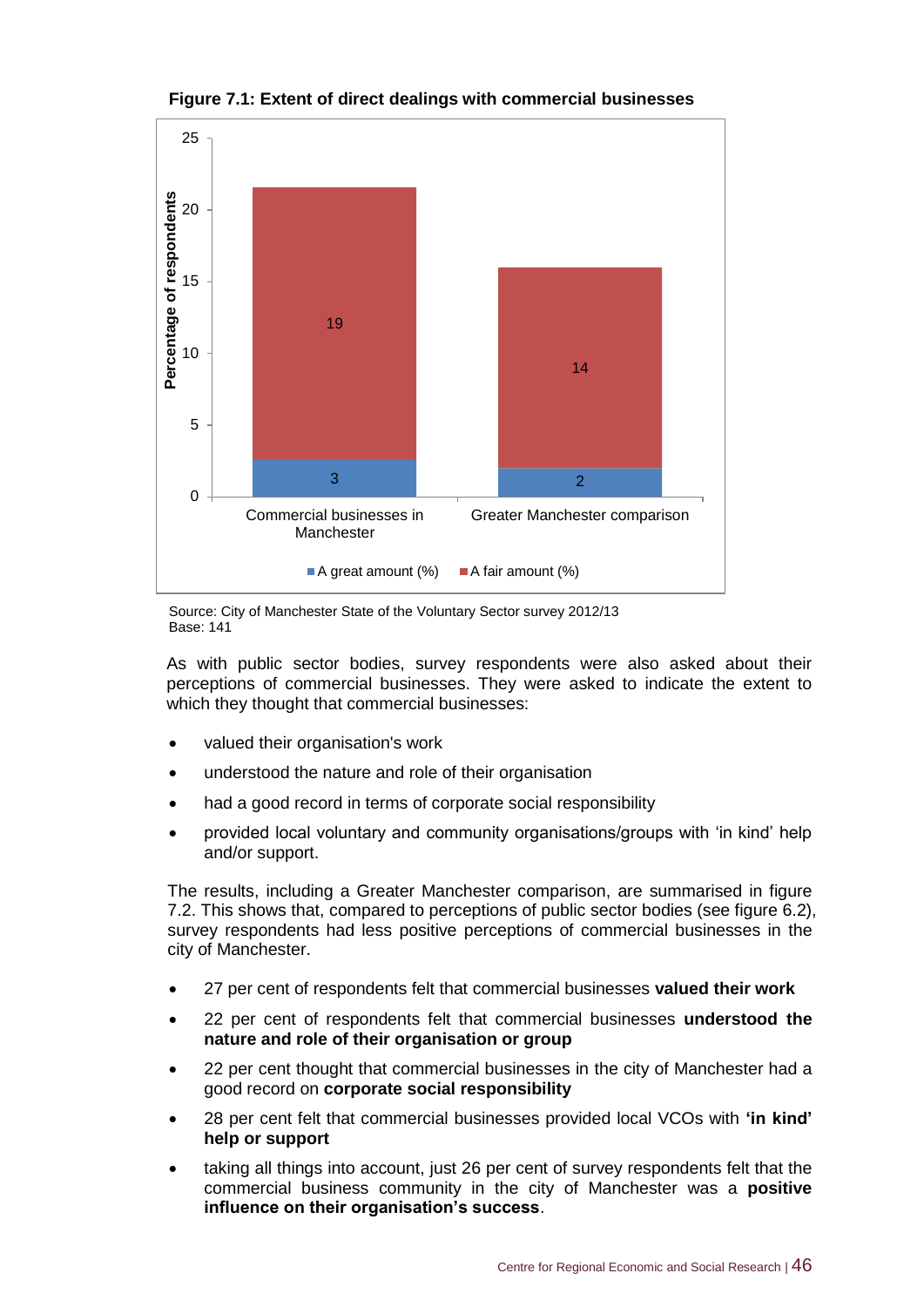On the whole, however, these findings were more positive than for Greater Manchester as a whole.



**Figure 7.2: Relationships with commercial businesses**

Source: City of Manchester State of the Voluntary Sector survey 2012/13 Base: 31-135

#### **7.2. Working with commercial businesses**

Respondents were asked to comment qualitatively about their relationships with local businesses. Organisation had less engagement with commercial businesses on the whole than with the public sector and VCS, which was reflected in the majority of comments, but there was a feeling that this needed to change:

*"Not much input from us into these relationships. If we put more in, I think we could get more out and we are planning to increase our efforts with local businesses."*

For some respondents the lack of links was owing to businesses not understanding the role of VCS organisation and an over-riding concern for profit:

*"They like to talk the talk on community issues as they think it is good PR, but have proved time and time again that they are only interested in commercial profit."*

*"Local Business, do not do enough to aid small community groups unless there is an opportunity to advertise themselves."*

Where organisations did have links with businesses, this tended to be in the shape of *ad hoc*, small scale donations and support: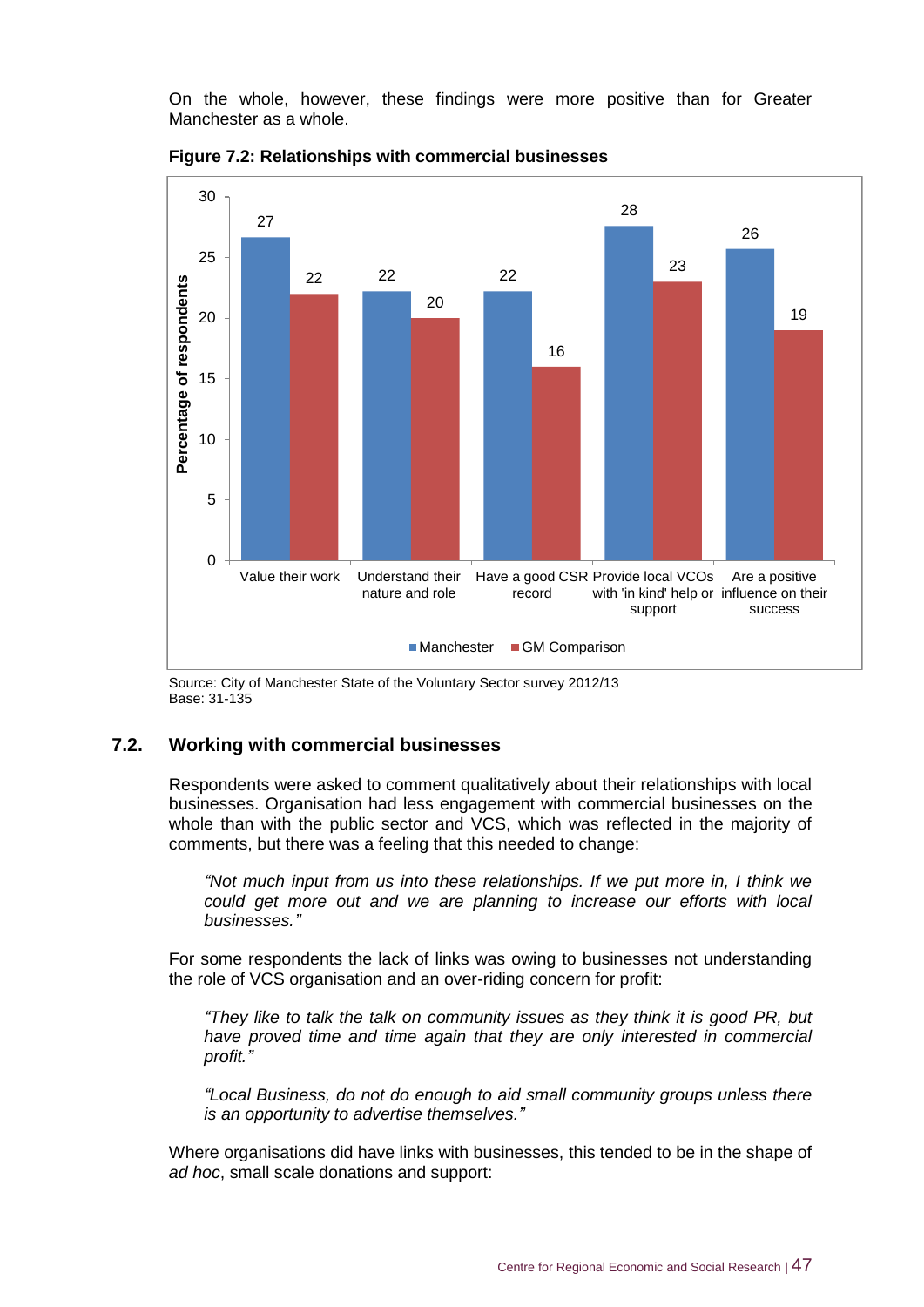*"The [supermarket] has provided us with some food items and as we run a food bank, they are willing to support us with provision of food items."*

*"Local businesses sometimes support local churches with donations for fundraising events."*

A small number of comments outlined the importance of commercial businesses to their work, however, including a suggestion that the business community were more approachable than the public and voluntary sectors:

*"We are able to work with them in a way that achieves mutual benefits something that is difficult to achieve with CVS and Public Sector orgs in Manchester. But think might be because can just be up front and honest without causing offence. Everyone is so careful watching what they say that nobody says anything. I've seen more outrage in the private sector to the atrocities that people are facing under this age of austerity than I've seen from staff in the NHS / Adult Social Care and most shockingly for me, some Third Sector Orgs."*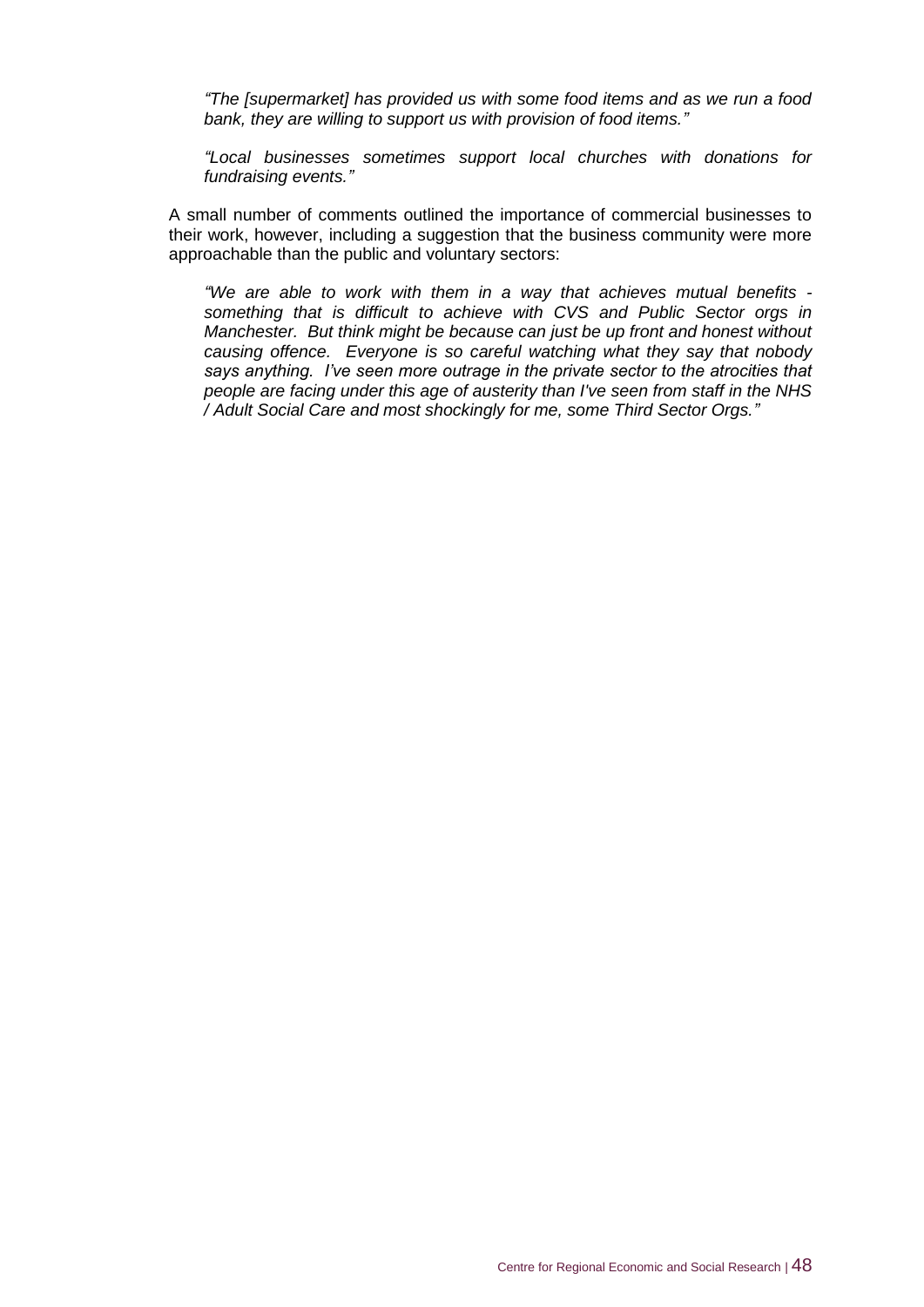# <span id="page-59-0"></span>external partnership Working: **Voluntary Organisations and Community Groups**

The previous two chapters have explored respondents' experiences of working with organisations from the public and commercial sectors. This chapter discusses survey respondents' views on their work with other voluntary and community sector organisations. This includes working collaboratively with voluntary organisations and community groups and accessing help and advice from local support and development organisations.

#### **8.1. Working with other voluntary and community organisations**

Survey respondents were asked about the extent to which they had direct dealings with other voluntary and community organisations in the city of Manchester. 94 per cent had some direct dealings with other voluntary and community organisations and 73 per cent had a 'great' or 'fair amount' of contact. This is slightly higher than the figures for Greater Manchester combined, which show that 60 per cent had a 'great' or 'fair amount' of dealings with other voluntary and community organisations.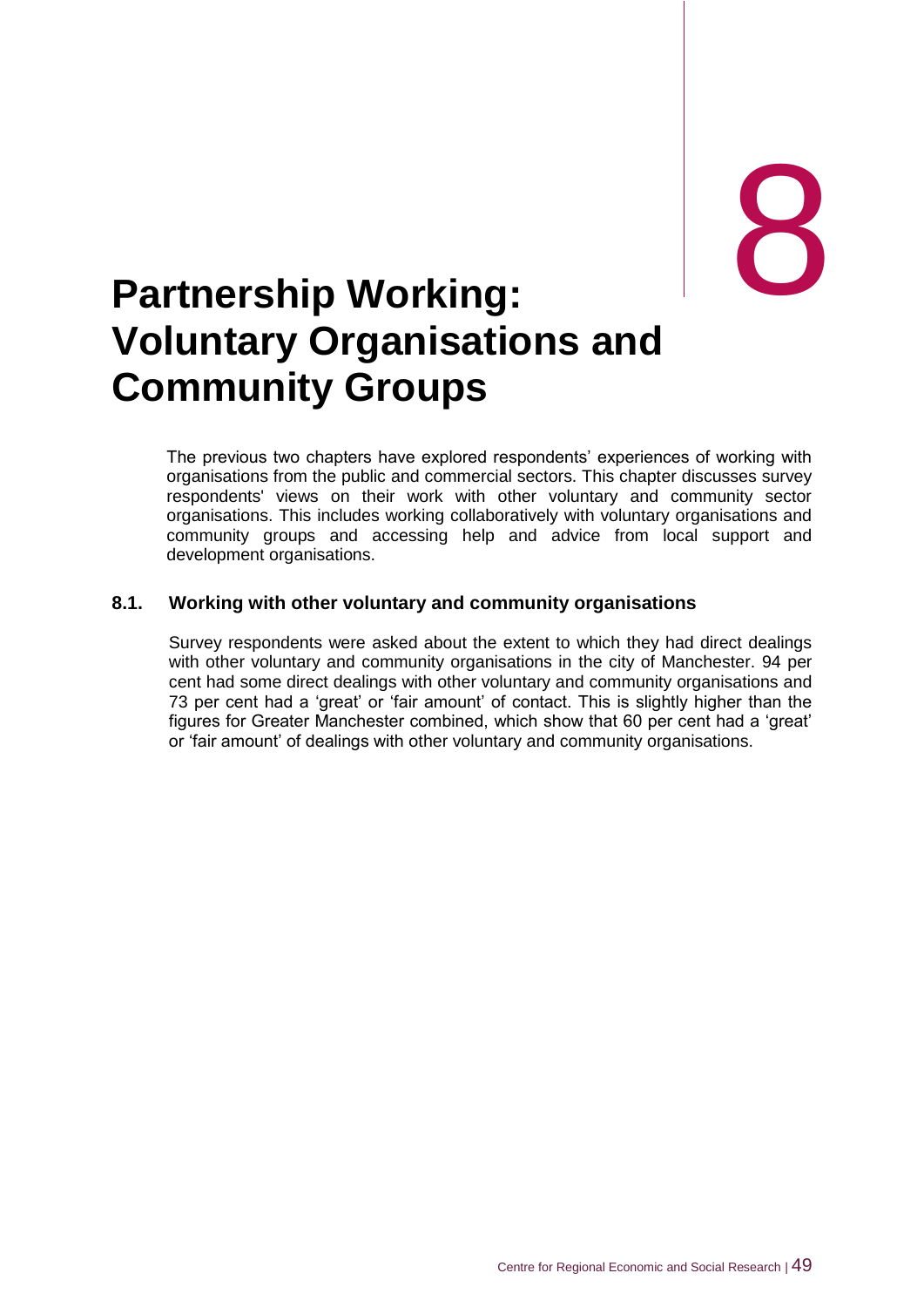

#### **Figure 8.1: Extent of direct dealings with voluntary and community organisations**

Source: Manchester State of the Voluntary Sector survey 2012/13 Base: 156

Respondents were asked to reflect on the opportunities they had to work with other voluntary and community organisations in terms of influencing local decisions and delivering local services. Figure 8.2 summarises the responses. It shows that 57 per cent of respondents were satisfied with the availability of opportunities to influence local decisions and that 52 per cent were satisfied with the availability of opportunities to work together to deliver local services. This is slightly higher than the figures for Greater Manchester combined, which show that 48 per cent were satisfied with opportunities to influence local decisions and that 46 per cent were satisfied with opportunities to work together to deliver local services.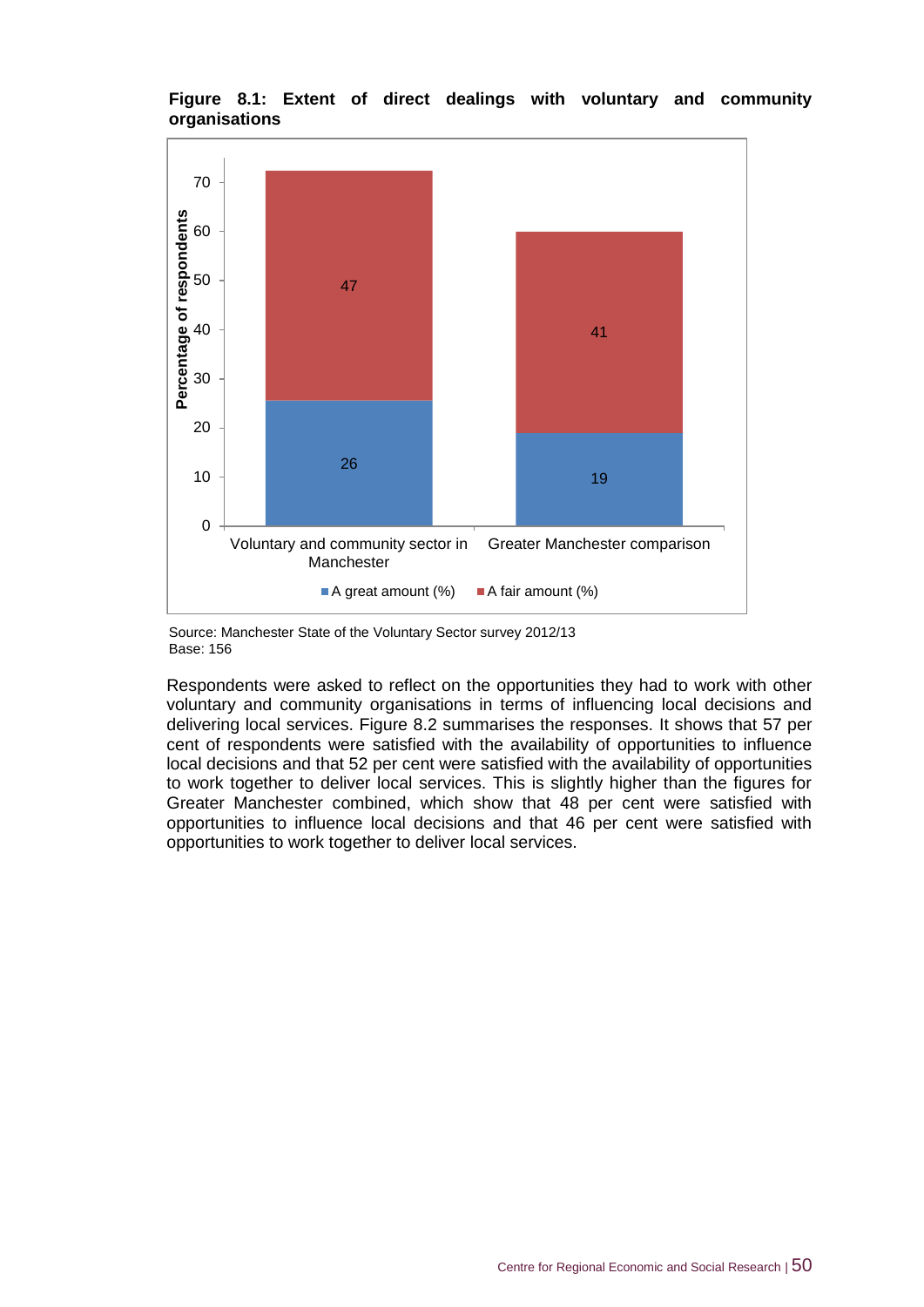#### **Figure 8.2: Satisfaction with opportunities to work with voluntary and community organisations**



Source: City of Manchester State of the Voluntary Sector survey 2012/13 Base: 146 / 141

#### **8.2. Working with local support and development organisations**

Survey respondents were asked if their organisation currently received support from a list of named local support and development organisations based in the city of Manchester area. The results are summarised in figure 8.3.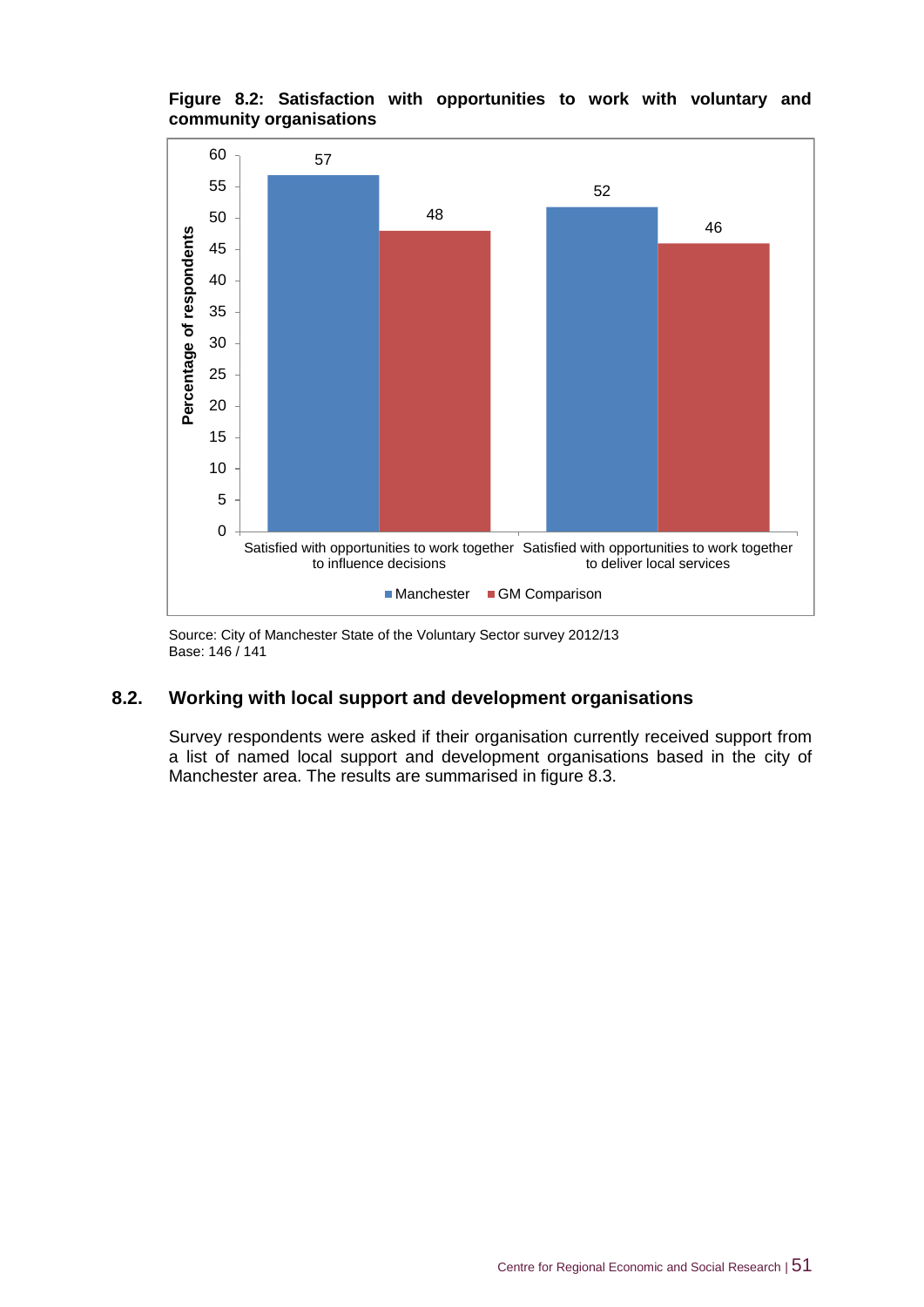

#### **Figure 8.3: Local support and development organisations from which support received**

Source: City of Manchester State of the Voluntary Sector survey 2012/13 Base: 106

This shows that Manchester Community Central/Macc (70 per cent) and GMCVO (40 per cent), provided support to the highest proportion of survey respondents. Other organisations provided support to far fewer organisations but this is likely to be a function of the fact that they were working with specific beneficiary groups (i.e. faith based) or were not city wide and tended to support groups within defined local areas (i.e. wards or neighbourhoods) or those.

Survey respondents were also asked the extent to which they were satisfied with the support available from these local support and development organisations. An overview of the results is provided in figure 8.4 (overleaf).

Figure 8.4 shows that overall 54 per cent of organisations were satisfied with the support available from local support and development organisations in the city of Manchester. It also shows that of the organisations that had received support, 70 per cent were satisfied.

These figures are slightly lower than the combined figures for Greater Manchester, which show that overall, 67 per cent of organisations were satisfied with the support available from local support and development organisations and that of the organisations that had received support, 79 per cent were satisfied. It is important to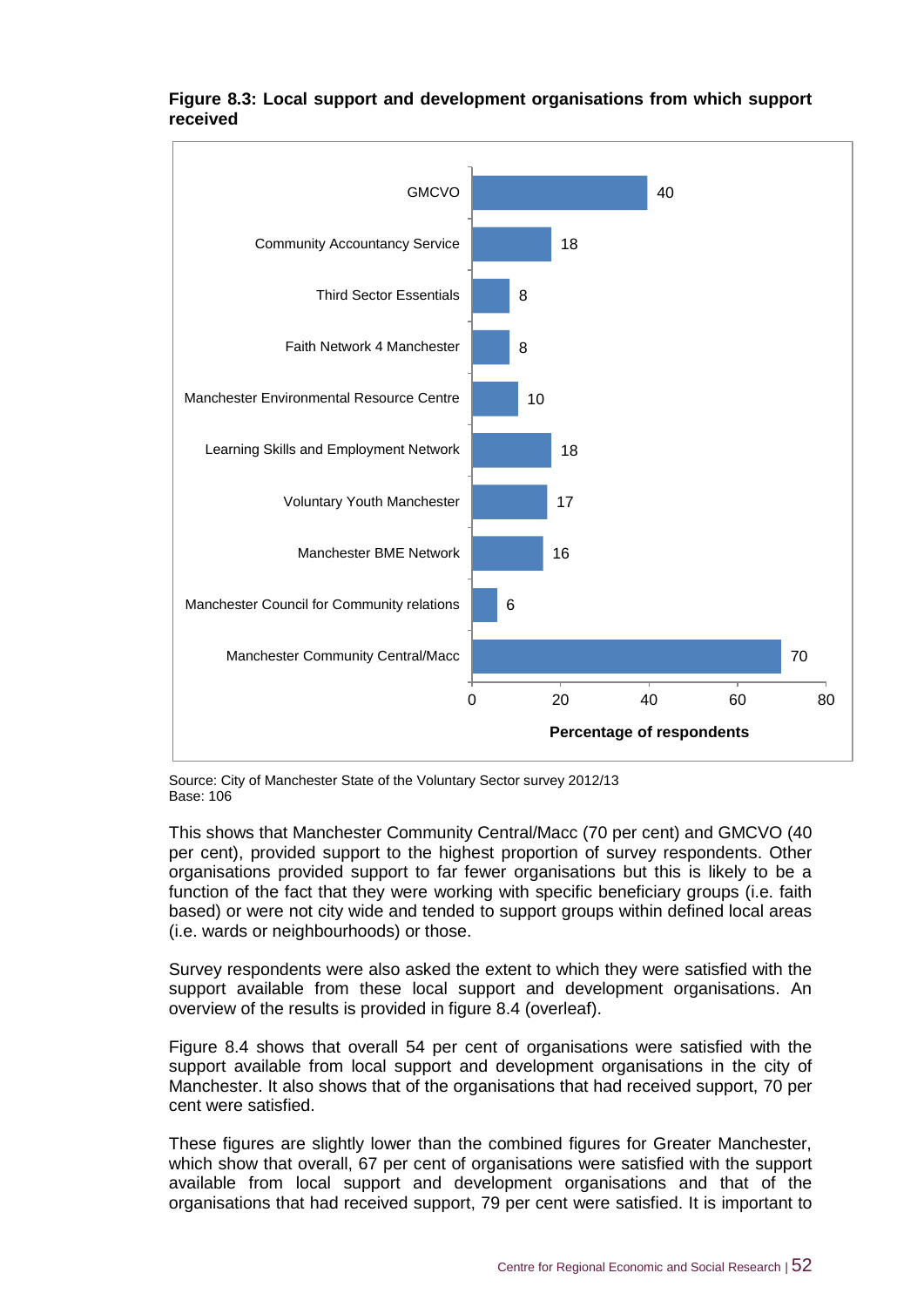note here that Manchester Community Central was only launched in 2010 and as result does not have such an established presence or profile as equivalent support and development organisations in other areas of Greater Manchester.



**Figure 8.4: Satisfaction with support available from local support and development organisations**

Source: City of Manchester State of the Voluntary Sector survey 2012/13 Base: 136/106

Respondents were also asked to comment on their relationship with other VCS organisations. Comments were positive when referring to VCS support organisations:

*"I think VYM and MACC generally do a good job with the resources they have. "*

 $\blacksquare$  Very satisfied  $\blacksquare$  Fairly satisfied

*"The Equality Hub (a function of Manchester Community Central) and the Equality Group in GMCVO is very useful in developing and delivering joint work and informing each organisation about key issues."*

More broadly across the voluntary sector, partnership working was seen as important and organisations were working together in a range of ways to develop services:

*"We work closely with groups in our area to achieve common goals"*

*"We have strong working relationships with a fairly large network of local groups and organisations. Which is a huge advantage for our group"*

*"We have a good few partnerships with other organisations which generally work well. We are keen to increase this over the coming year to increase opportunities for people who have a learning disability to participate in their communities as things are becoming more and more difficult for this group of people."*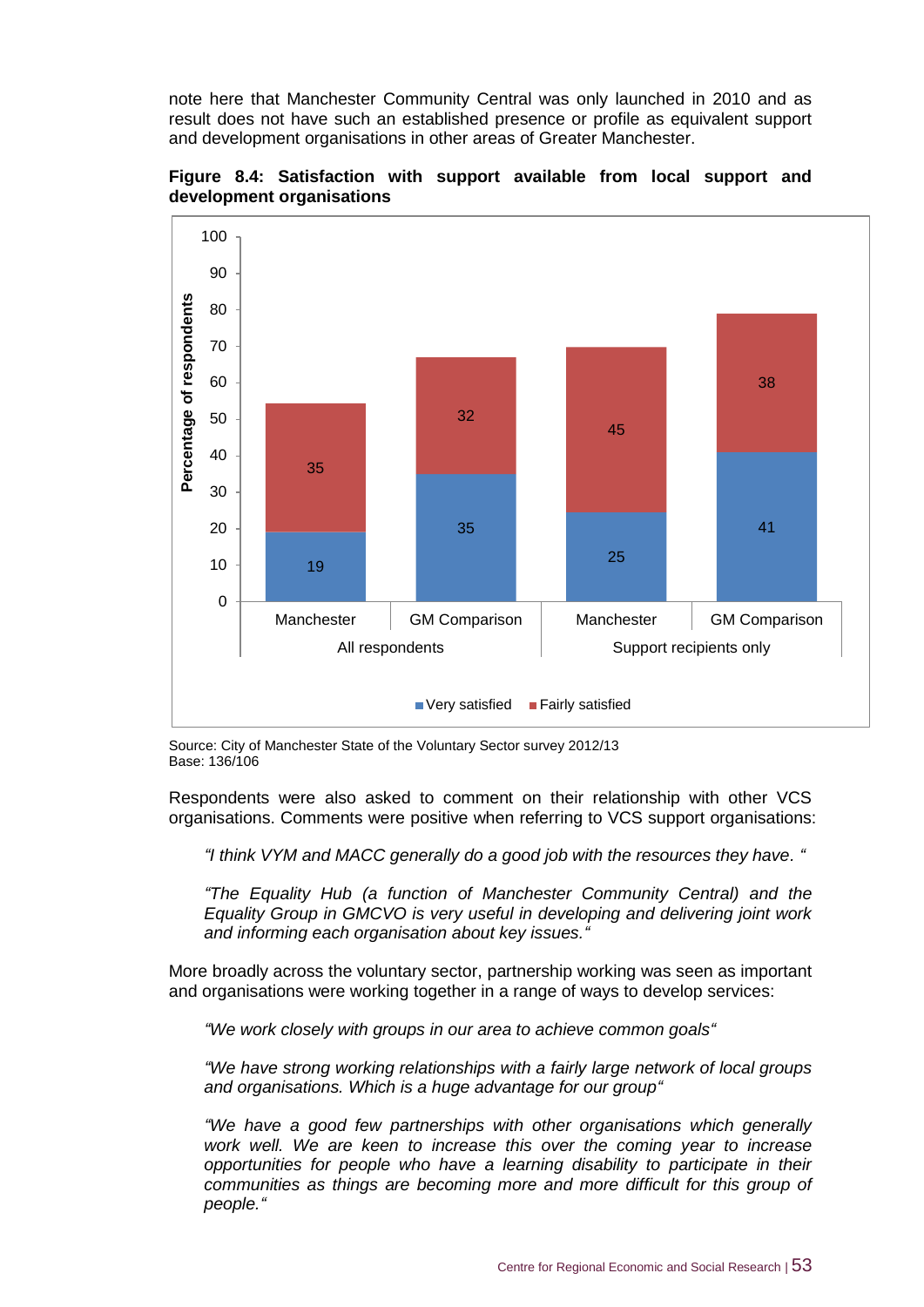For some, however, working in partnership with other VCS organisations was something that could be developed further:

*"More work is needed to link up with other local voluntary organisations to provide a rounded support service to the women in the group. "*

*"More opportunity for networking would be welcome. and the chance to offer a truly joined up service with no loopholes. "*

*"As a new CEO I have been surprised at the lack of networking compared to other areas I have worked in. "*

*"We have little contact with other groups. "*

However, some felt that other organisations were not keen to work in partnership and the increasingly tight financial climate meant that some organisations saw themselves as unable to seek collaboration with other organisations:

*"The third sector are working so tirelessly and unsupported on their own concerns that they don't have the time or energy to look up and work together on anything that is bigger than what they are already undertaking."*

*"(There is a) lack of trust amongst groups, constraints and restrictions of funders, and a lack of opportunities and interest in collaborating. "*

As the voluntary sector is always understaffed and under resourced it is difficult to have the time and staffing to get together and work together. Each group has to deal with their own services as a priority and it is often the case that there are little resources left to work on group activities outside of their own organisations.

*"Getting groups communicating and working together is problematic. "*

*"There is too much competition for small amounts of money. Would Asda and Tesco be asked to work together just because they are supermarkets? VCS are running businesses just the same. "*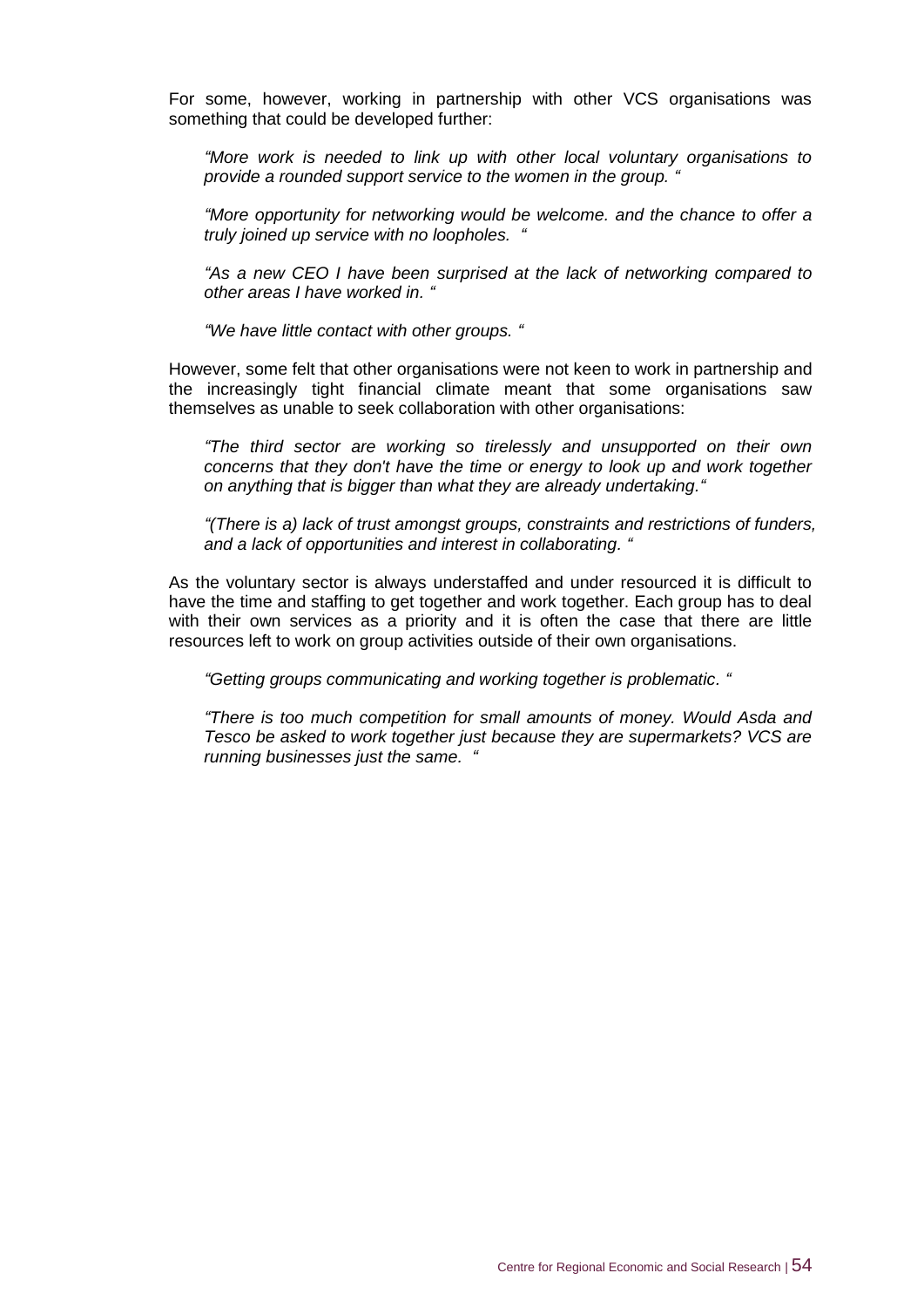<span id="page-65-0"></span>

This research study has considered the scale, scope and nature of the voluntary sector in the city of Manchester. In turn, we have examined the voluntary sector in four different ways:

- chapter 3: the basic 'anatomy' of the voluntary sector in the city of Manchester
- chapter 4: the finances and income of the voluntary sector
- chapter 5: the workforce, and
- chapters 6-8: partnership working.

As discussed in chapter 2 the 1997-2010 period provided a very positive political and economic environment for the voluntary sector and its activities. However, economic uncertainty and developments such as the Government's programme of welfare reform means the future looks more uncertain: from national charities to local community groups, health and social care providers to employment support projects, the next few years are likely to present a series of challenges which will have an important bearing on the future direction and long term sustainability of many organisation's work.

Against this background, this research has provided in depth data about the 'state of the voluntary sector' in the city of Manchester in 2012/13 and answers some important questions. Information about the size, scale and scope of the sector, the role it plays in the social and economic life of the city, and how it has been affected by public sector cuts and the economic downturn, has been collected, and where possible compared with 2010 and the wider picture emerging across Greater Manchester. From this analysis six important findings stand out:

- **1. There are a wide range and a large number of organisations operating in the city of Manchester who are involved in many areas of activity. As such the voluntary sector in the city occupies an important strategic position between policy development, service provision and everyday life.**
	- there are an estimated 3,093 organisation working in the voluntary sector
	- the vast majority (64 per cent) of organisations are 'micro' with income of less than £10,000
	- whilst the voluntary sector has a fairly well established core it had seen the formation of many new organisations over the past ten years: of organisations responding to the survey 38 per cent had been formed since 2003
	- the sector cuts across many different policy and issue domains; in particular there are sizable concentration of organisations working in the thematic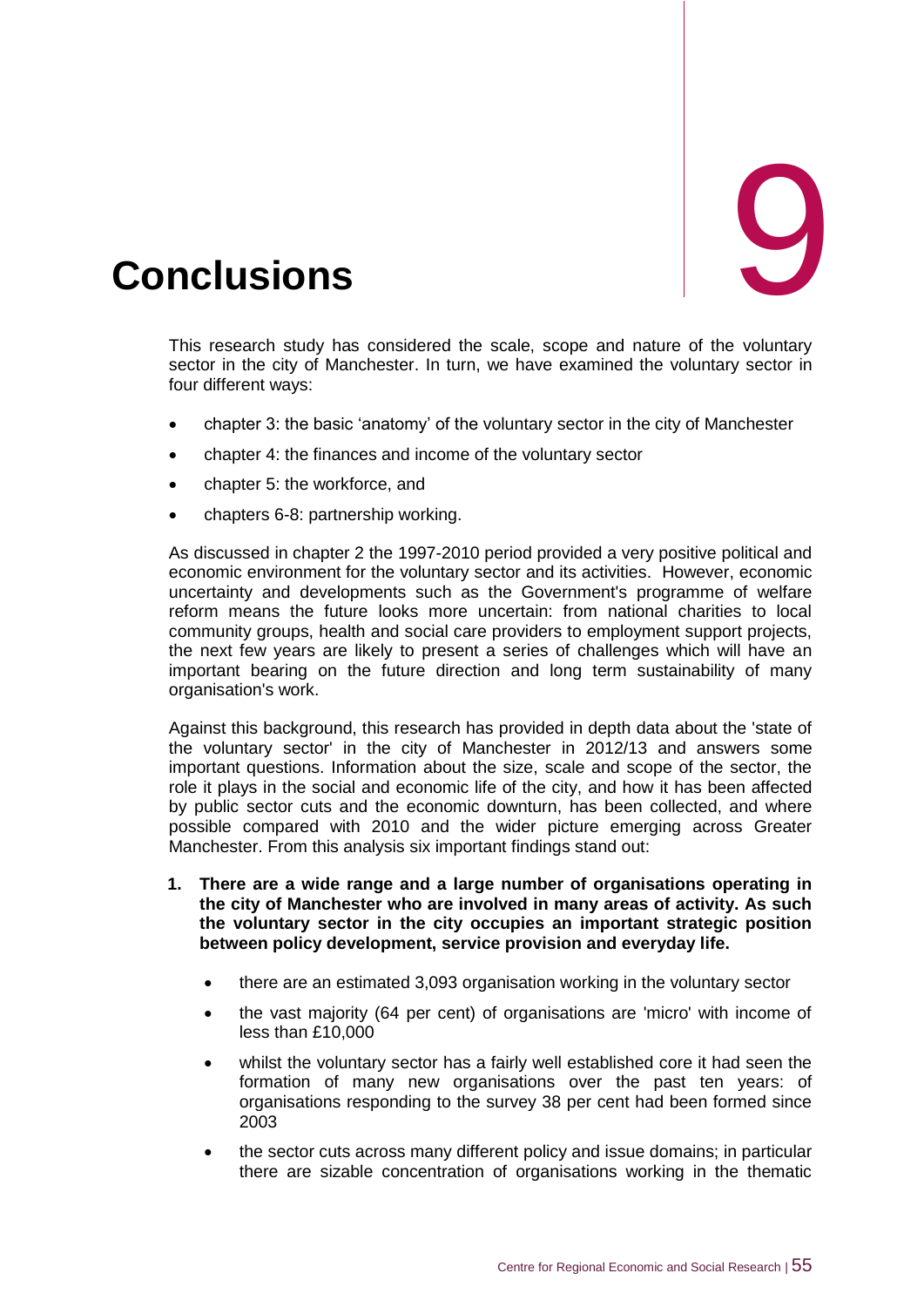- areas of community development; health and well-being and education, training and research.
- they work with a whole range of different people, especially older people, children and young people, but also people from the most vulnerable groups (for example the unemployed and those with health problems)
- the voluntary sector works at a range of different geographical levels: both across and beyond Manchester; the local authority area, and specific communities and neighbourhoods within it, are the main focus for a majority of organisations.
- **2. The voluntary sector in the city of Manchester is an important economic entity, but patterns in the amount of money the sector receives, the way the organisations are spending their money, and the size of their financial reserves suggest the sustainability of many organisations is under threat.**

The research has provided a detailed economic profile of the voluntary sector:

- total income in 2011/12 was estimated to be £477 million, a reduction of two per cent compared to 2010/11
- more than eight out of ten organisations' income was small (less than £100,000), but there were also a significant number of large organisations (168) with an income of more than £1 million
- two-thirds of organisations (66 per cent) received income from the public sector; Manchester City Council, Central Government Departments and other public sector bodies are the most important public sector funders
- seven out of ten organisations receive income from sources outside the public sector; fundraising, grants (from charitable trusts, foundations and the national lottery), and charging members of the public are particularly important revenue streams
- a large proportion of organisations have very little money to fall back on if their funding is withdrawn: 16 per cent had reserves totalling less than one month of expenditure, and almost half had insufficient reserves to cover more than three months expenditure.

#### **3. In 2012/13 there were an estimated 12,400 FTE paid staff and 700 FTE work placements employed in the voluntary sector. In addition the voluntary sector was supported by 94,300 volunteers who combined donated 370,400 hours per week.**

This report has also gone beyond this headline number of volunteers to calculate a monetary value of their contribution:

- valuing the contribution of volunteers to city of Manchester organisations by the expected value of the output that they produced gives an estimated contribution of £331.9 million.
- valuing the contribution of volunteers as an input the amount that it would cost to pay employees to do the work done by volunteers - shows:
	- assuming the national minimum wage for adults it would have cost £119.2 million annually to have employed staff to do the work provided by volunteers in the city of Manchester organisations
	- assuming the median gross hourly wage for full time employees in the North West it would have cost £230.0 million annually to have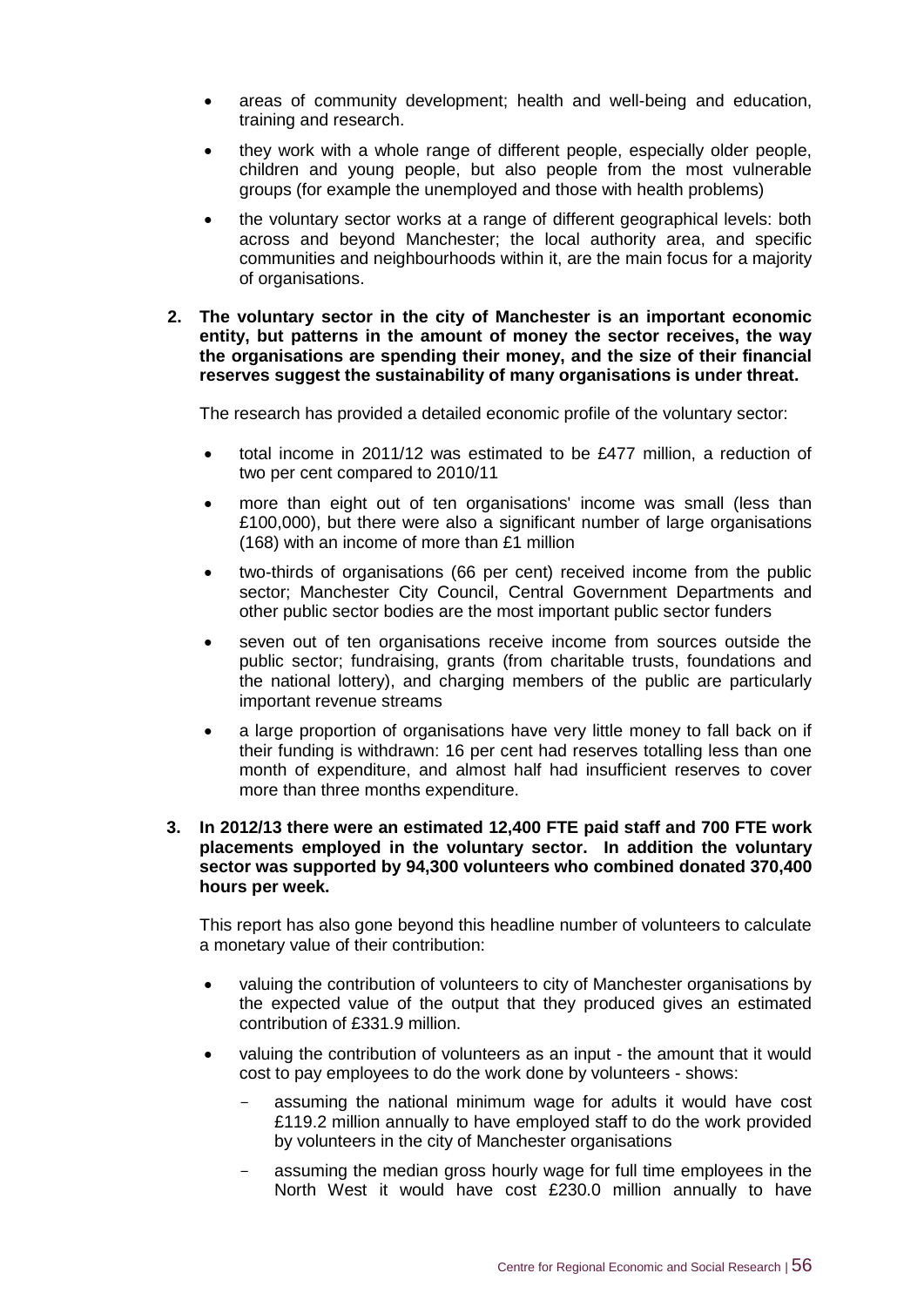employed staff to do the work provided by volunteers in the city of Manchester organisations.

#### **4. The public sector is an absolutely key partner for the voluntary sector in the city of Manchester, but organisations' experiences of partnership working varied considerably.**

The research explored the extent and nature of local partnership working between the two sectors:

- 82 per cent of respondents had some dealings with Manchester City Council, 46 per cent had some dealings with NHS Manchester, and 58 per cent had some dealings with Manchester University
- fewer than half of respondents were satisfied with their ability to influence public sector decisions and a similar proportion said local statutory bodies had a positive influence on their success.

#### **5. Non-public sector bodies were also important to the voluntary sector, in particular support organisations and other voluntary and community organisations**

The research explored the extent and nature of respondents' engagement with commercial businesses, other voluntary and community organisations and support organisations:

- engagement with commercial businesses was relatively low, which was also reflected in a less positive view of commercial businesses than other sectors. 27 per cent of respondents thought that commercial businesses in the city of Manchester value their work and 22 per cent thought that they understood the nature and role of their organisations
- engagement with other voluntary and community organisations and support organisations was much higher, with 94 per cent having direct dealings with other voluntary and community organisations and 70 per cent of support recipients were satisfied with the support they received from local support and development organisations.

#### **6. Continued public sector funding cuts and the wider economic landscape left many groups with an uncertain future. Inflation and rising costs – particularly energy prices - added to these problems**

In the immediate and long-term future securing funding was the key challenge for many organisations. This was particularly the case for those attempting to access public sector funding, and many expressed concerns about the future sustainability of their organisations in this context. Reduction in funding streams was also resulting in greater competition for what funding was available:

*"Gaining funding and competing against larger organisations that don't normally go for the same contracts and funding we have in the past."*

*"Cuts in Manchester city council are restricting the work we do. After losing funding for our project we are now working hard to find support to do this on a voluntary basis which is hard."*

*"As funding reduces from the City Council there will be an increase in competitiveness which could affect working relationships with other organisations."*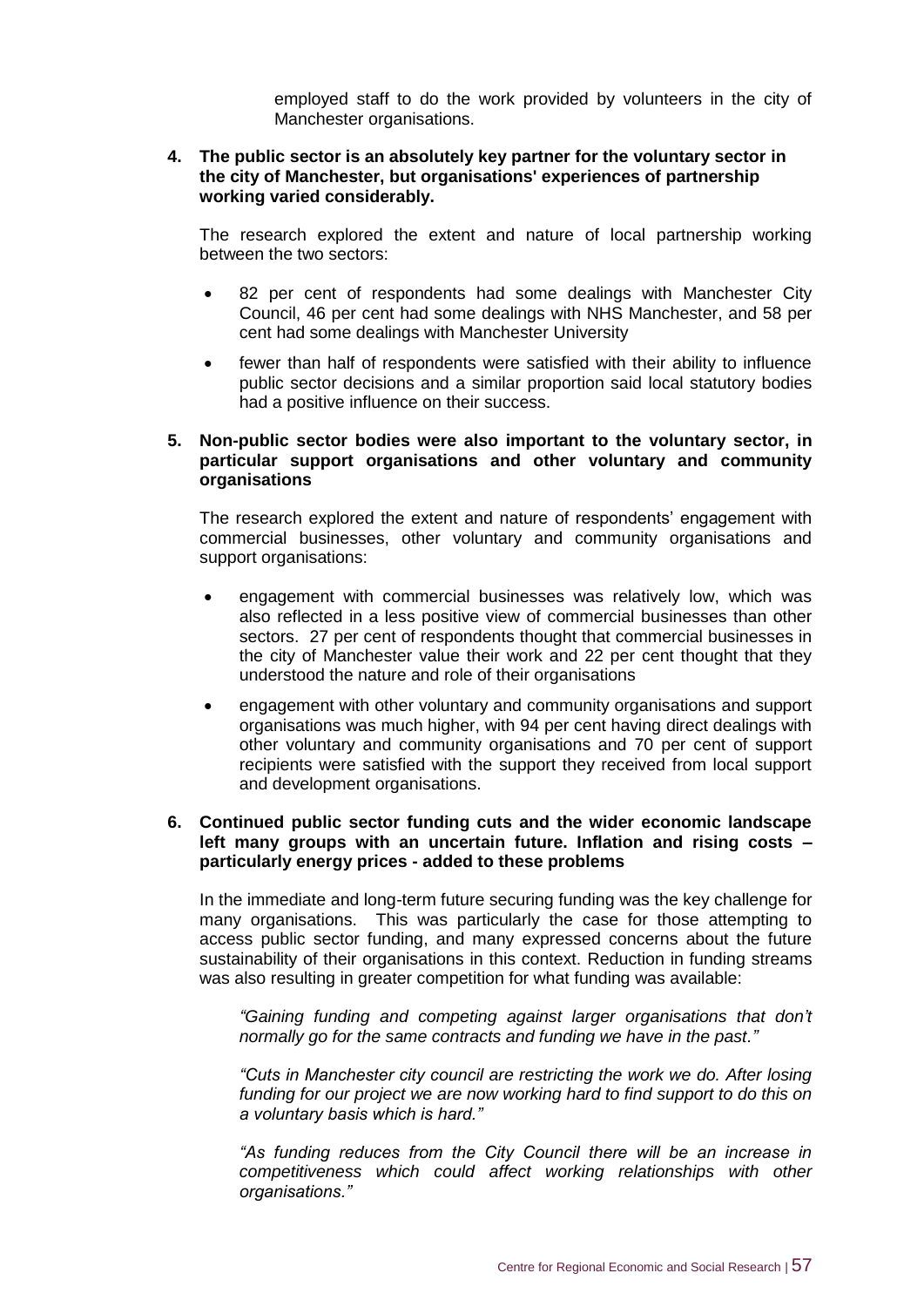These issues came up against increasing demand for many services, in some cases as a result of government welfare reforms:

*"The Welfare Reform Act [alongside] reduction in funding and the economic climate."*

*"Increased demand for our services due to welfare reforms."*